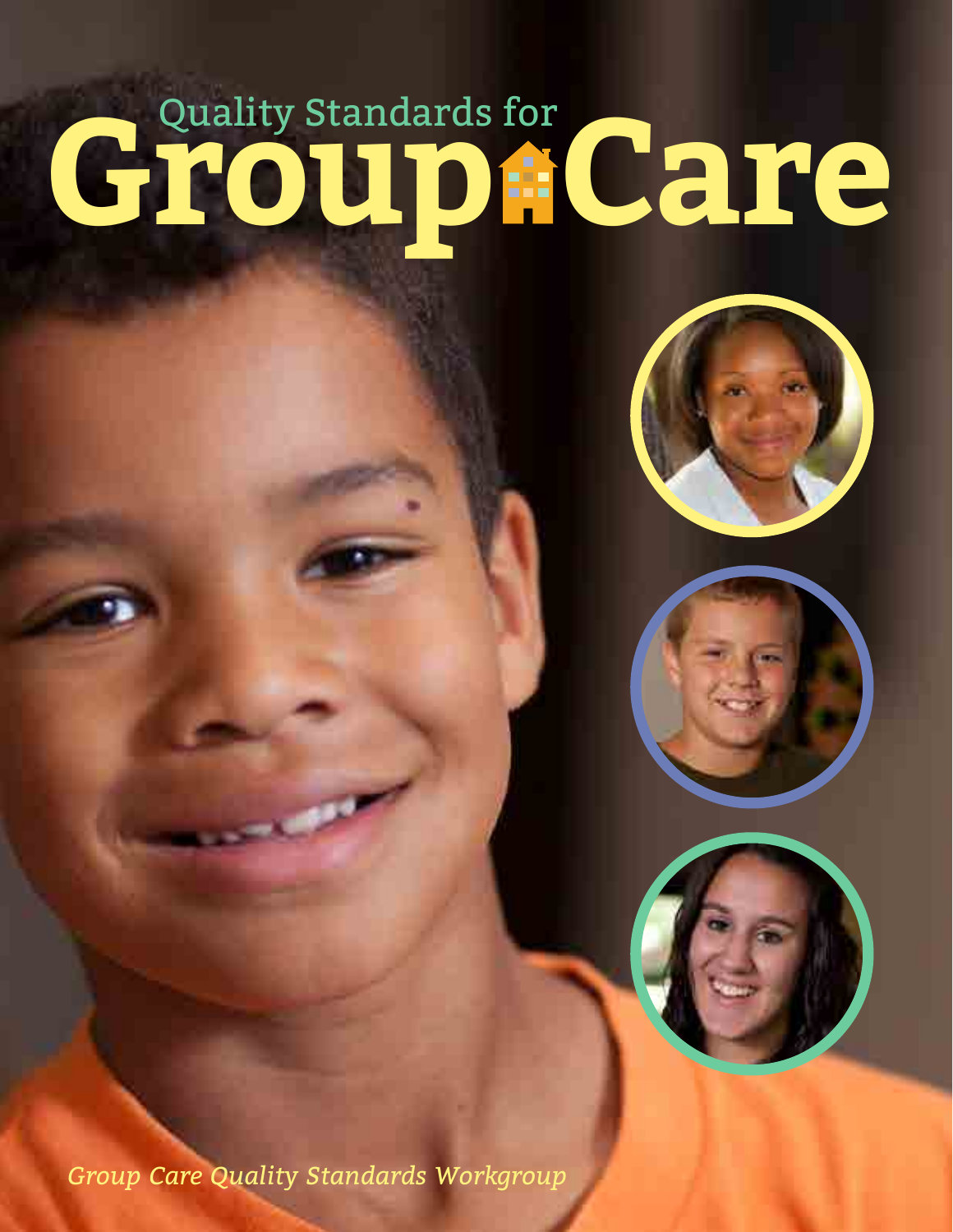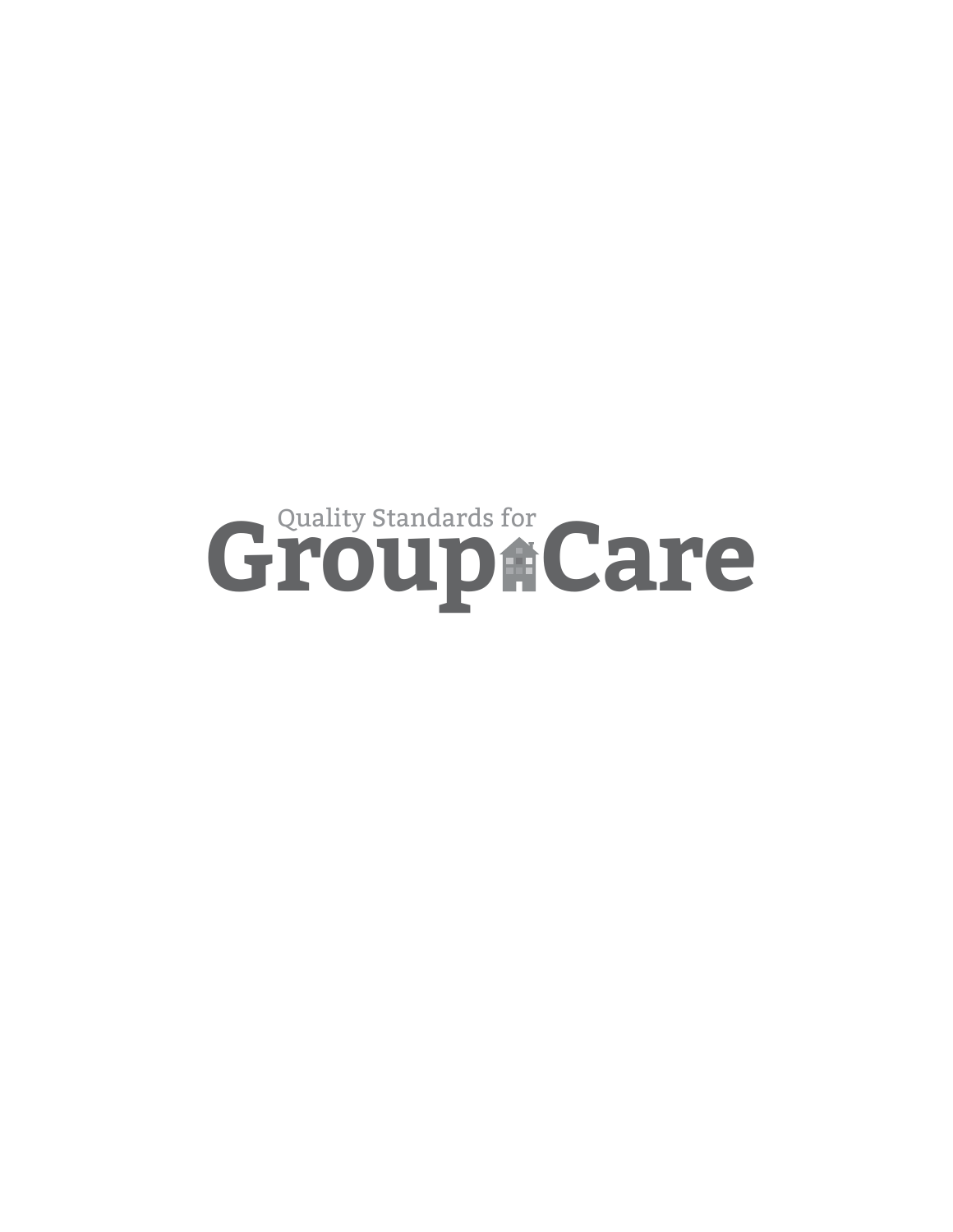# Group **Care**

#### Group Care Quality Standards Workgroup Members:

| Ken Bender Chair - Executive Director - Boys Town North Florida                                                   |
|-------------------------------------------------------------------------------------------------------------------|
| <b>Brad Gregory</b> Co-Chair · Vice President of Programs · Florida Sheriffs Youth Ranches                        |
| Alan Lindenmuth Quality Assurance Manager · Devereux                                                              |
| <b>Brian Bostick</b> Executive Director · Eckerd Community Alternatives                                           |
| <b>Desmond Taylor</b> Executive Director · Friends of Children and Families, Inc.                                 |
| <b>Diane Schofield</b> Chief Executive Officer - Hands of Mercy Everywhere                                        |
| <b>Don Labrecque</b> Director of Quality Improvement - Florida Sheriffs Youth Ranches                             |
| Commisioner, Executive Committee · Council on Accreditation (COA)                                                 |
| Eric Losciale Program Manager - Children's Home Society                                                           |
| <b>Evan Leach</b> Regional Licensing Manager, SunCoast · Florida Department of Children and Families              |
| Gregory Zbylut Executive Director · Boys Town Central Florida                                                     |
| Jillian Smath Vice President of Operations · SOS Children's Villages - Florida                                    |
| Joshonda Guerrier Director of Child Welfare Strategic Projects, OCW · Florida Department of Children and Families |
| Kathleen Cowan Executive Director - Eckerd Community Alternatives                                                 |
| <b>Kimberly Pleasants</b> Executive Director · Children's Home Society - North Coastal Division                   |
| <b>Kimberly Williams</b> Family and Community Services Director - Florida Department of Children and Families     |
| Kirk Brown Statewide Independent Living Coordinator, OCW - Florida Department of Children and Families            |
| <b>Nic Keuler</b> Director of Residential Services - Everyday Blessings Inc.                                      |
| Patricia Babcock Interim Director of the Florida Institute for Child Welfare - Florida State University           |
| Ray Fischer Chief Operating Officer · Children's Network of South Florida                                         |
| Rich Stroud Executive Director · Everyday Blessings Inc.                                                          |
| <b>Rusty Kline</b> Director of Quality/Data Management · Devereux CBC                                             |
| <b>Schuyler Siefker</b> Executive Director · St. Augustine Youth Services                                         |
| <b>Shamra Boel-Studt</b> Assistant Professor - Florida State University                                           |
| <b>Shelley Katz</b> Chief Operating Officer - Children's Home Society - Corporate Office                          |
| <b>Tom Lukasik</b> Vice President of Community Engagement · 4Kids of South Florida                                |
| Zandra Odum Project Management Consultant, OCW · Florida Department of Children and Families                      |
|                                                                                                                   |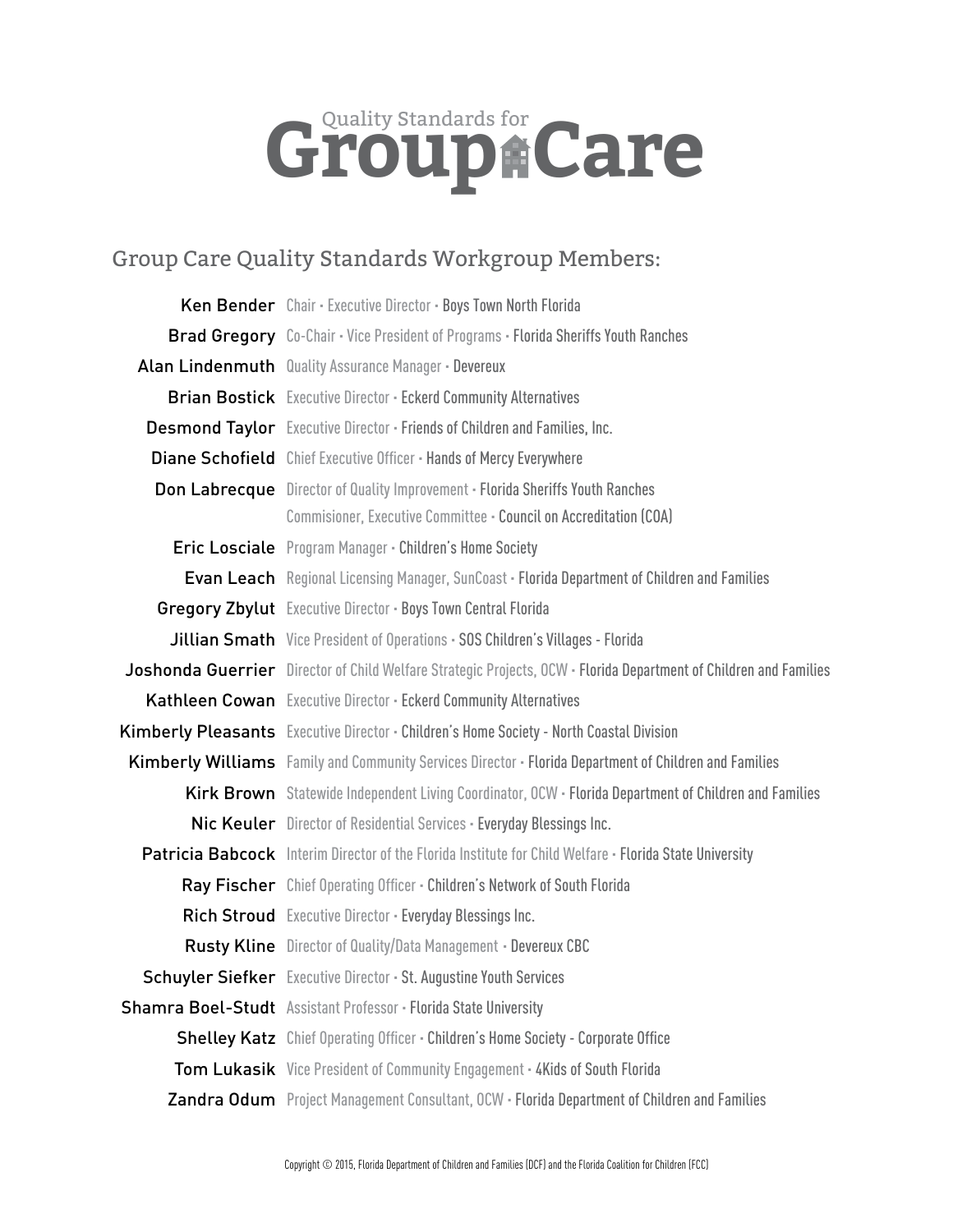#### Table of Contents

| <b>Executive Summary</b>                                              | 1  |
|-----------------------------------------------------------------------|----|
| 1. Assessments, Admission, and<br>Service Planning/Treatment Planning | 5  |
| 2. Positive, Safe Living Environment                                  | 12 |
| 3. Effectively Monitor/Report Problems                                | 17 |
| 4. Promote Family, Culture, and Spirituality                          | 19 |
| 5. Develop and Mantain a Professional,<br>Competent Staff             | 23 |
| 6. Program Elements                                                   | 26 |
| 7. Promote Education, Skills, and<br><b>Positive Outcomes</b>         | 31 |
| 8. Pre-Discharge/Post-Discharge Processes                             | 35 |

References 39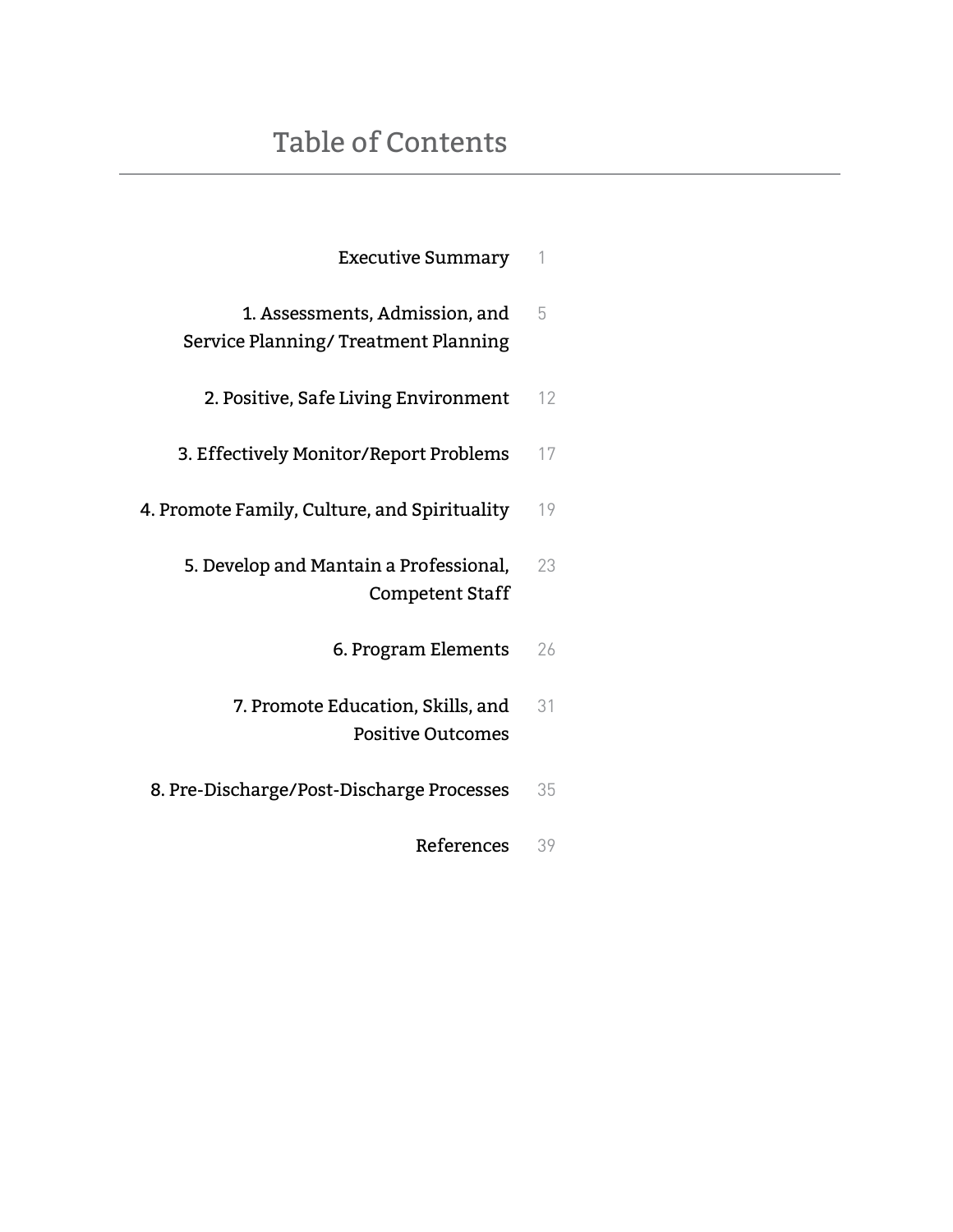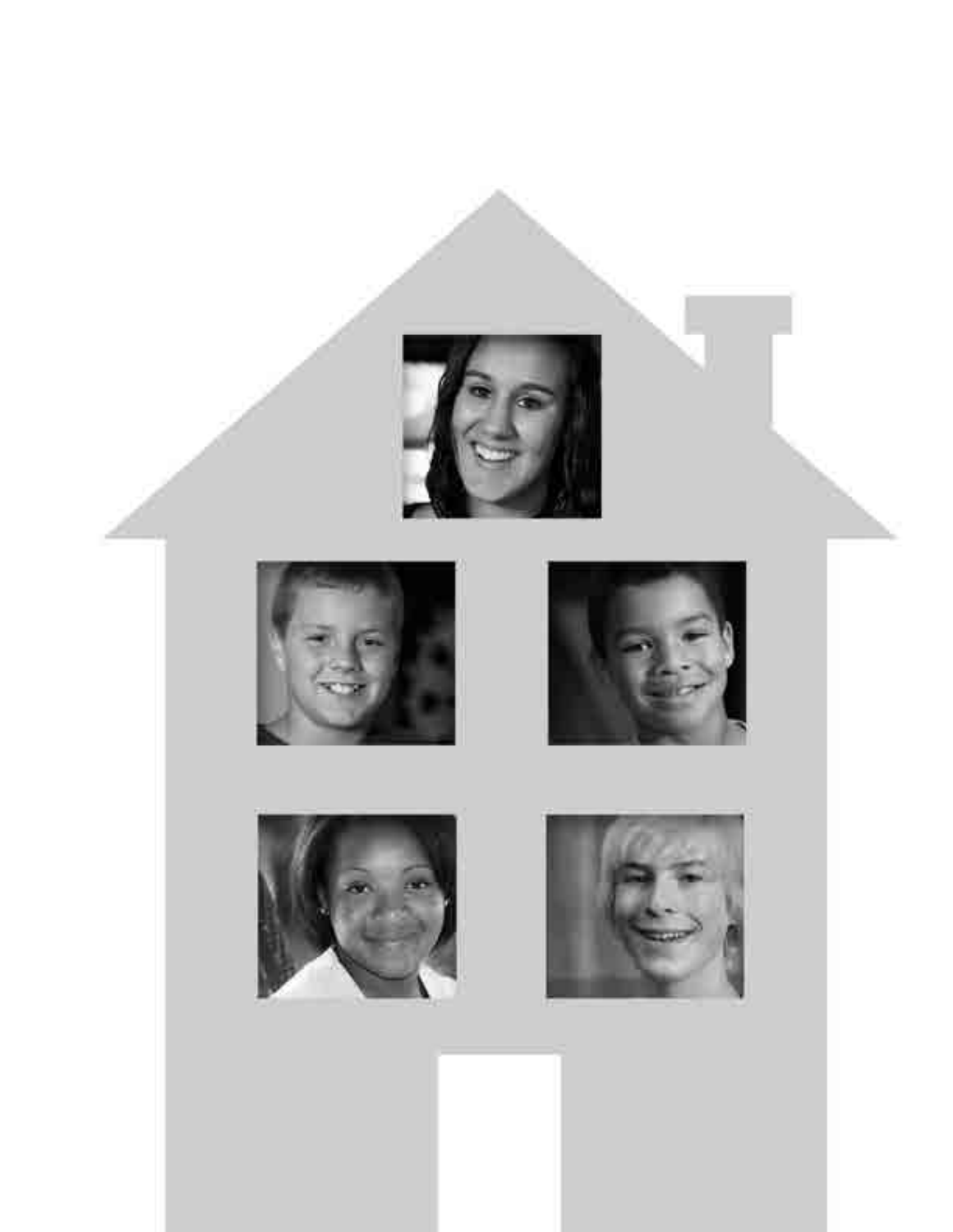The draft standards included in this report were developed by the Group Care Quality Standards Workgroup established by the Florida Department of Children and Families (DCF) and the Florida Coalition for Children (FCC). This workgroup was comprised of group care provider agency experts, community-based care lead agency staff members, and DCF representatives. This report is to be considered by the DCF in licensing child-caring facilities, specifically group care programs/homes. The specific standards were informed by a review of standards-related literature to ensure the quality of group care and to determine the degree of consensus in standards that were suggested across nine of the most relevant source articles.

The draft standards recommend that:

- · Evidence-based assessment tools and a multidisciplinary treatment team (MDT) are used to assess safety risks, strengths, and the needs of a youth who is being referred to group care and to determine the level of care and services required to meet his or her behavioral health needs.
- · Decisions about admission are made by experienced personnel and must include the youth who is applying for care and his or her parent or legal guardian. Youth applicants and their parents or guardians are provided with information about their rights and responsibilities and are always treated with respect and dignity.
- · Youth and their parents or guardians are part of the MDT that is responsible for creating an individualized service plan/treatment plan. Plans should be strength-based and include the youth's personal treatment goals and objectives and information about any known trauma. The plan also must include goals related to the youth's family and building natural family supports. The youth has input on who participates in the service planning/treatment planning process. Plans are reviewed by the MDT every 90 days.
- · The care environment must be safe and stable, and physical facilities must be clean and wellmaintained. The basic needs (shelter, food, clothing, and personal items) of all youth are provided.
- · Youth rights are well-specified and protected. Each youth has the right to file a grievance or appeal.
- · Written policies are in place that prohibit corporal punishment or restraint as a form of punishment, and the use of any practices that are demeaning, shaming, or degrading, or that would constitute verbal or emotional abuse.
- · A positive peer culture approach is promoted. However, youth are protected from the problem behaviors of other youth, bullying, and punishment by their peers.
- · Staff members are trained in specific protocols for de-escalating and dealing with youth problem behaviors. Critical incidents, including any use of physical restraint, are documented and reported, and these reports are reviewed regularly by agency administration. Staff members are trained to immediately report critical incidents, including questionable or abusive staff practices or youthto-youth incidents. Supervisors must be briefed immediately.
- · Appropriate external agencies must be notified about all serious allegations of unsafe, inappropriate, or abusive practices or incidents.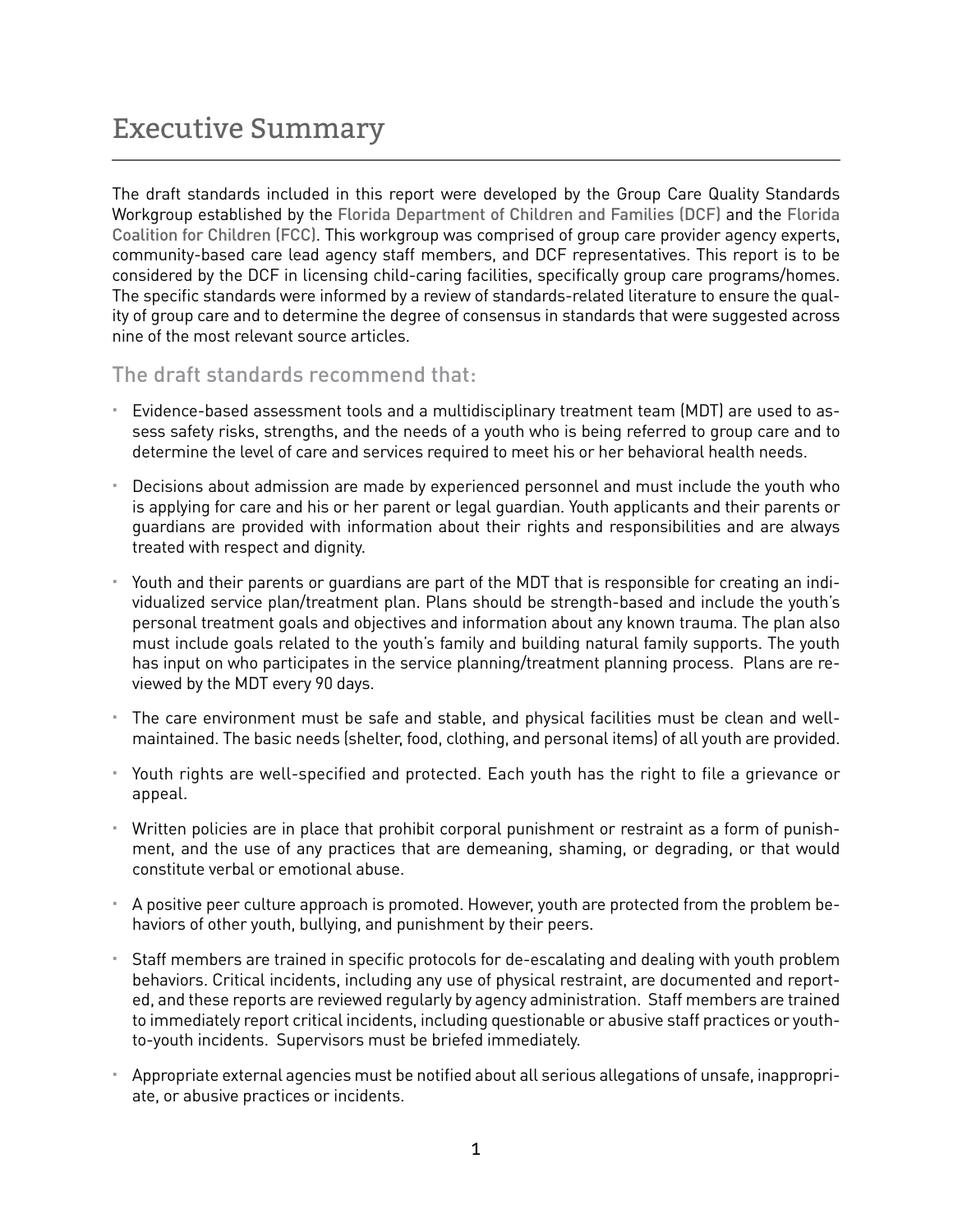- · Mechanisms and policies are in place that enable youth and their parents or legal guardians to communicate their needs, report problems, and file grievances. Formal procedures are in place to assess the satisfaction of youth, parents/guardians and other key consumers.
- · Policies and practices are in place to strengthen a youth's relationship and connection with his or her family and community (unless such contact is prohibited). Families are involved in treatment decisions, care, and positive activities. Youth and families should have opportunities for regular communication and visits where the youth is living, in the family's home, and in the community. Staff must be trained to be sensitive to each youth's racial, cultural, religious, and linguistic needs.
- · The group care provider must maintain appropriately qualified staff members who are adequately trained in evidence-based/evidence-informed models of intervention. Staff members must demonstrate competency prior to independently caring for youth and must be supported by regularly scheduled, ongoing supervision by a qualified supervisor.
- · Youth must receive care at the least-restrictive level of care and in a family-like environment.
- · Youth should be allowed and encouraged to develop and maintain interests, talents, and hobbies, including participating in normal leisure/recreational activities that are appropriate to their age and developmental level.
- · Policies and practices are in place that allow youth to express their personal identity and protect the privacy and dignity of the youth and their family.
- · Group care providers must be licensed, accredited by a national entity, and implement an evidence-based/evidence-informed model of care. Youth have full access to required therapeutic supports that are provided by a trained, qualified, skilled workforce.
- · All youth receive a medical assessment and a physical examination that determines a youth's health status. The group care provider should provide or facilitate provision of routine medical and dental care and teach healthy living literacy education. The group care provider should have 24/7 access to a qualified medical provider.
- · Staff-to-youth ratio must be within licensing and accreditation standards. Youth follow a structured daily routine and are monitored in accordance with their individual needs.
- · The group care provider should implement an effective Continuous Quality Improvement (CQI) program that provides supervision and coordinates care across services that are included in the service plan/treatment plan.
- · The use of psychotropic medications by youth must be monitored by a board-certified psychiatrist and should be used at the minimum level for clinical needs.
- · The educational needs of youth must be assessed and appropriate educational services must be provided or obtained. Youth are required to attend school and are encouraged to continue their post-secondary education by attending college, a technical school, or a certificate program.
- · Every qualified youth should have a 504 Plan or an Individualized Educational Plan (IEP).
- · Youth learn, practice, and consistently use prosocial skills and behaviors. An outcome-driven approach is used to help youth reduce symptoms and acquire skills, competencies, and knowledge needed for productive citizenship.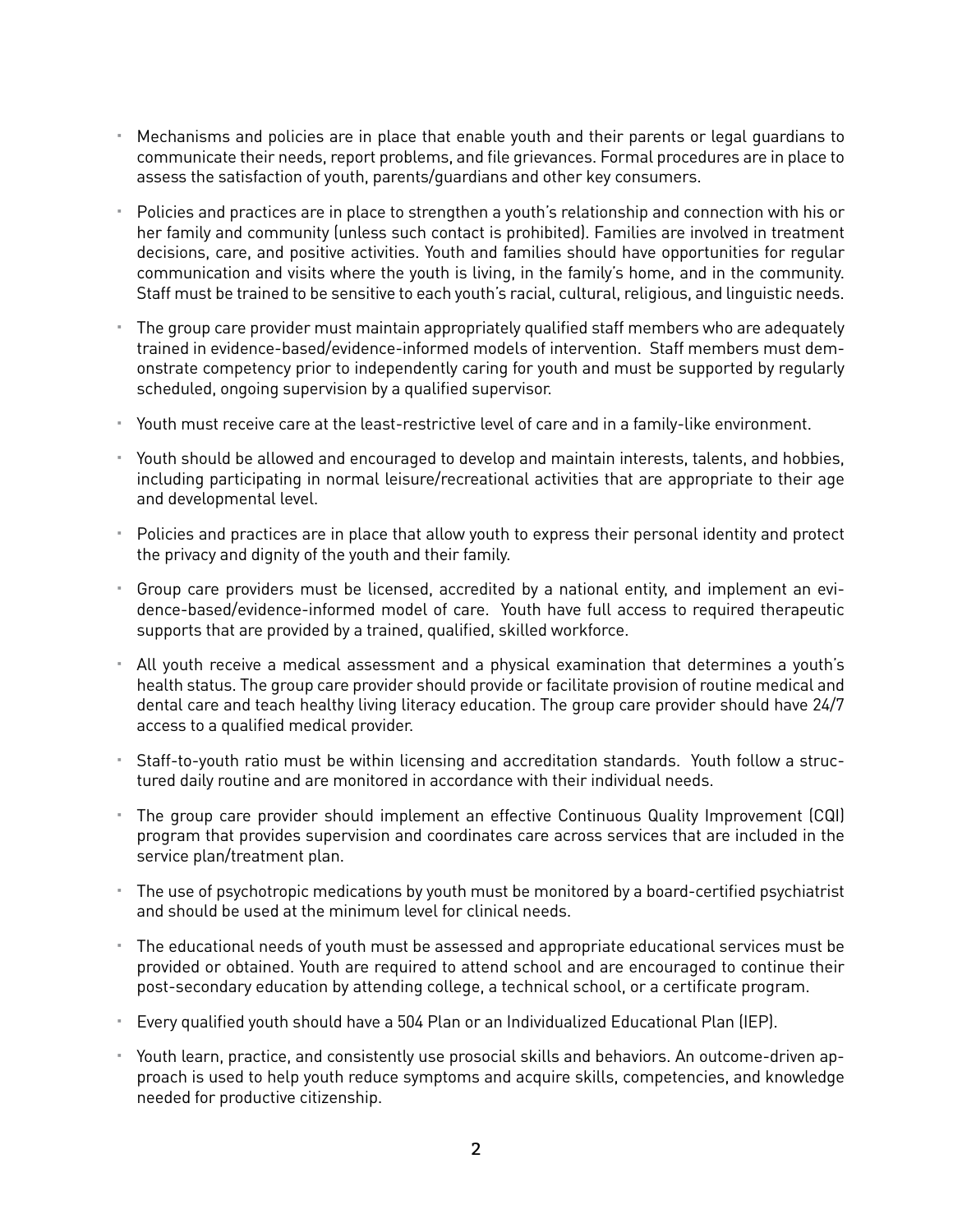- · Each youth's emotional, behavioral, and educational progress is reported regularly. Accountability for youth progress should be placed on program effectiveness and staff performance.
- · Discharge planning should start at intake, should continue throughout treatment, and should involve the youth, his or her family or legal guardian, and key stakeholders.
- · Where allowable, services should be provided that strengthen the family and support family reunification. Efforts are made to educate family members about and connect them with community resources, as needed. The group care provider provides support, aftercare, and community service coordination for the youth and his or her family.
- · Post-treatment outcomes for youth are monitored and include, at minimum: education outcomes, law-abiding and functional outcomes such as recidivism, success in lower levels of care, and outcomes related to the youth's connection/relationship with his or her family and community.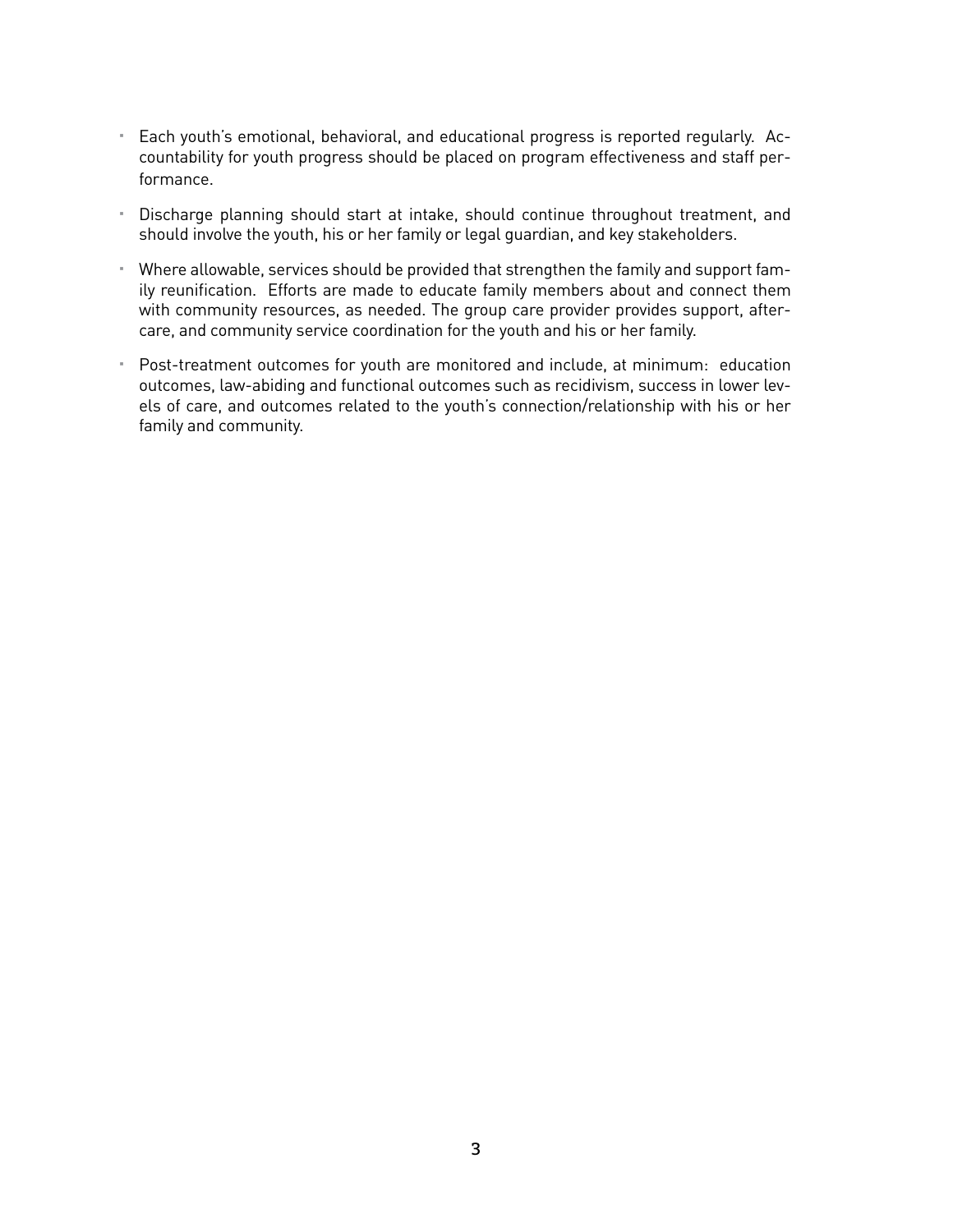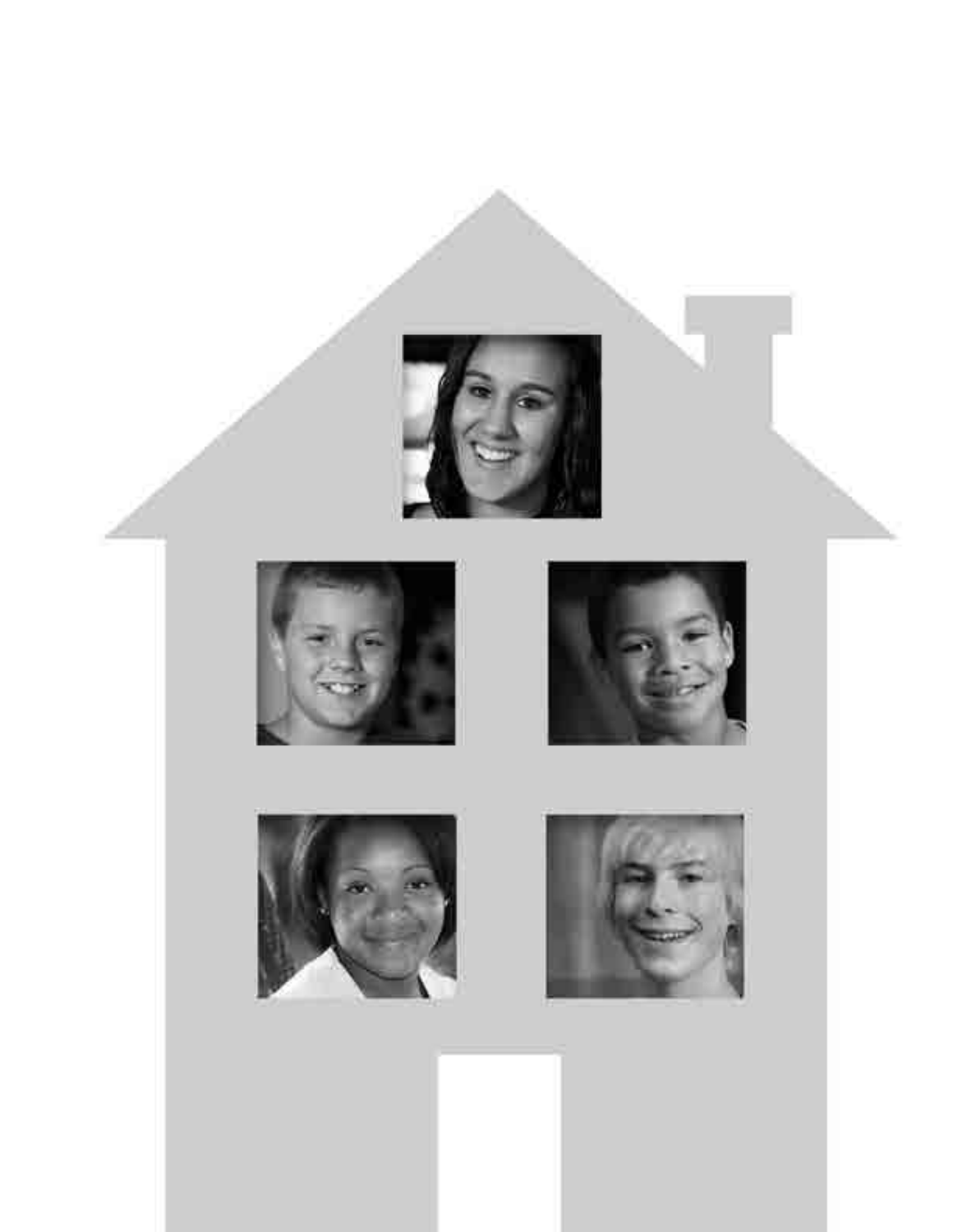#### 1 ASSESSMENTS, ADMISSION, AND SERVICE PLANNING/TREATMENT PLANNING

#### **1.A.1 Assessment-Driven Services**

- 1.A.1.1 Prior to admission, the referring agency must complete a functional assessment using evidence-based assessment tools that evaluates youth safety risks, strengths, and needs and includes:
	- a. A recommendation that the program is the least-restrictive, leastintrusive treatment necessary to meet the behavioral health needs of the youth
- 1.A.1.2 Upon admission, a comprehensive assessment to determine the youth's strengths, needs, and service requirements is completed in a timely manner, either prior to or within the first 30 days of admission. The assessment must include a screen for alcohol and drug issues, mental health issues, medical issues, and special needs.
- 1.A.1.3 Assessments are conducted in a culturally and linguistically sensitive manner and take into account:
	- a. Concerns identified from the youth's initial screening
	- **b.** The youth's overall psychological function
	- c. A description of known traumas or abuse
	- d. A review of the youth's known medical history and any ongoing health issues
	- e. A comprehensive history of the youth's family that includes a history of the parent/guardian and previous legal, religious, educational, and vocational details
	- f. Identification of trauma, attachment, abuse, and neglect issues that have impacted the youth
	- g. A comprehensive history of the youth's prior services and previous placements to date
	- h. A current description of the family environment
	- i. The youth's educational and vocational accomplishments
	- j. A description of any previous testing or assessments within the recent past
	- k. A description of the youth's and the parent's/guardian's strengths, skills, or special interests
	- l. A history of previous and current drug use by the youth and/or his or her family, including an assessment of the impact it has had on the family
	- m. Possible effects of group living on the youth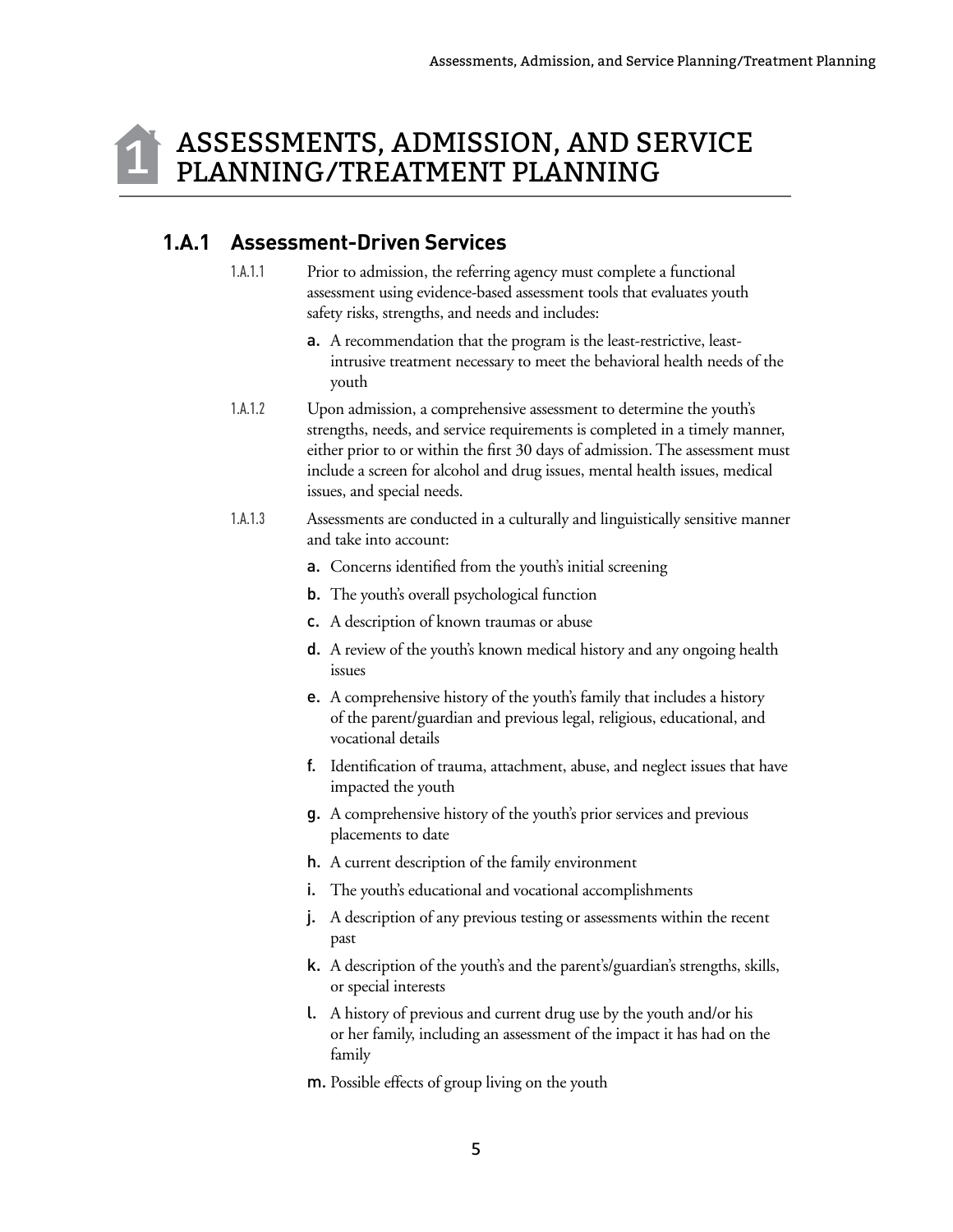- **n.** The youth's ability to adjust to a group
- o. The youth's previous out-of-home placements
- p. Identification of how the youth's placement in group care will support and promote his or her welfare
- 1.A.1.4 Comprehensive service plans/treatment plans are developed by a multidisciplinary treatment team (MDT), which includes all individuals and entities involved with the youth (i.e., the youth, parent/guardian, school representative, all behavioral health service providers).
- 1.A.1.5 The facility arranges for an appropriate level of care and, as necessary, referrals to specialized treatment programs.
- 1.A.1.6 Re-assessments are conducted if specific events in the treatment process include any of the following:
	- a. Significant improvement ahead of expectations
	- **b.** A lack of significant treatment progress
	- c. New symptoms are identified
	- d. Unusual behavioral changes are observed
	- e. Significant changes to a family situation or parental status
	- f. Significant environmental changes occur
	- g. A youth resident demonstrates a significant degree of self-destructive behavior or is hospitalized for a mental health condition
- 1.A.1.7 Placements with group care providers that do not have additional educational or therapeutic services on the same site should be made only after careful assessment.
- 1.A.1.8 Common practice frameworks include trauma-informed, needs-based, and strengths-based.
	- a. All youth entering group care require a comprehensive assessment, and the intake process should include linking a youth's history of trauma, attachment, violence, and abuse, as well as resources and resilience, to his or her current needs and care/intervention responses.
	- b. The referral assessment should describe the youth's needs and strengths from the perspective of the youth, family, and referral/placement agency, as well as all other sources of accurate information.
	- c. Substantive discussions of the youth and family should begin with a discussion of strengths.
	- d. Available information should be used or an objective and comprehensive assessment of the family strengths, capabilities, and weaknesses should be conducted to determine if the family can assume responsibility for the youth's care and development.
	- e. In schools, group care staff should contribute to Individualized Educational Plans (IEPs) based on a careful assessment of strengths and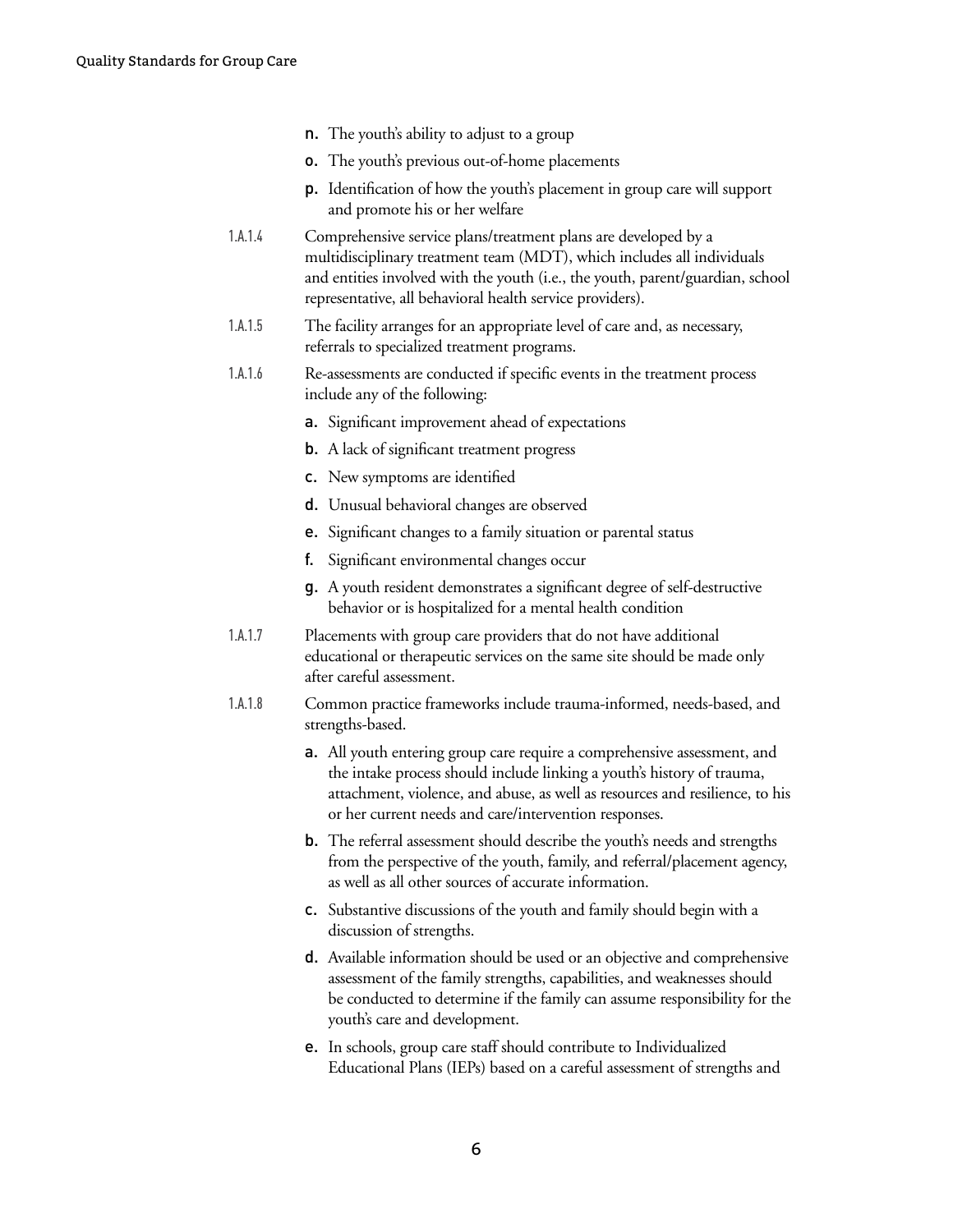needs that shows how the curriculum could be adapted or enriched to accommodate the youth.

- 1.A.1.9 The initial assessment for all types of group care services should include risks posed by the youth to self or others (including staff, peers, or community) and risks of such a placement to the youth.
- 1.A.1.10 The referral assessment should describe the youth's racial, ethnic, cultural, and religious background.

#### **1.A.2 Respectful Admission Process**

- 1.A.2.1 Admission decisions are made by experienced or licensed personnel in collaboration with the applicant and his or her parent or legal guardian if the applicant is a minor.
- 1.A.2.2 Intake, admission, service planning/treatment planning and review, discharge, and follow-up services are culturally and linguistically competent, trauma-informed, and respectful of the feelings and needs of youth and families.
- 1.A.2.3 Admission needs to be handled in a calm, positive, and reassuring way. A sensitively prepared admission procedure is required.
- 1.A.2.4 The youth and his or her parent or legal guardian participate in the admission process and are:
	- a. Informed of available options, benefits, and consequences of planned services
	- b. Prepared for admission, including the opportunity for a pre-admission visit, whenever possible
	- c. Informed of how the organization can support the achievement of desired outcomes
- 1.A.2.5 Organizations screen and inform residents of:
	- a. How well their request matches the organization's services
	- **b.** What services will be available and when
- 1.A.2.6 The program defines in writing:
	- a. Its eligibility criteria
	- b. The scope of services and the range of client issues addressed
	- c. Service options and levels of service
	- d. Opportunities for active family participation and support
	- e. Opportunities for the resident's participation in activities that promote normalcy
	- f. A description of how the facility promotes living-unit compatibility based on age, interests, and group composition
- 1.A.2.7 Prompt, responsive intake practices:
	- a. Ensure equitable treatment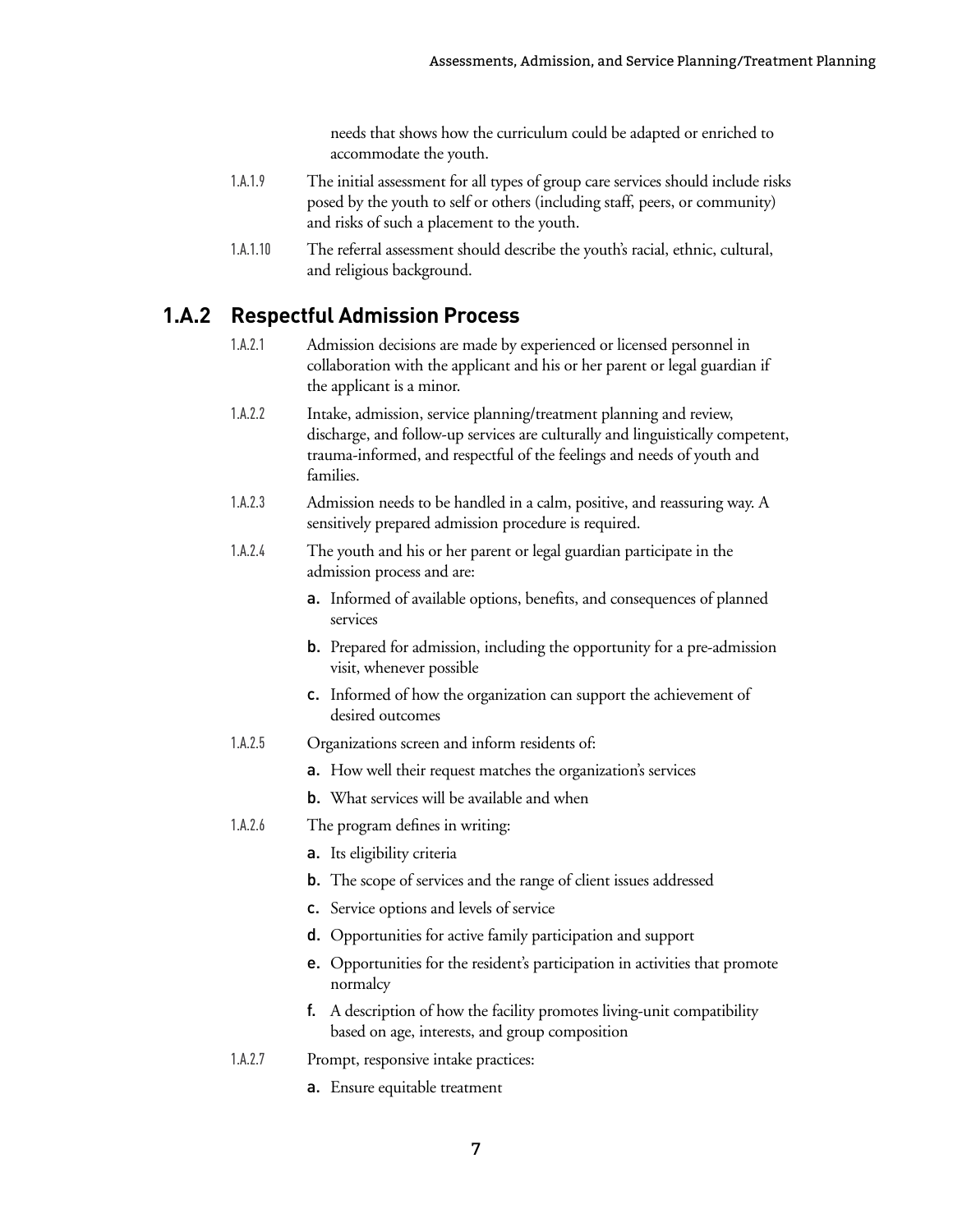- **b.** Give priority to urgent needs and emergency situations
- c. Support timely initiation of appropriate services
- d. Provide a waiting list and referrals to interim services, if needed
- e. Provide referral to other appropriate resources if applicants are ineligible or cannot be served in a timely manner
- 1.A.2.8 If the provider organization permits the use of service modalities or interventions that can be considered non-traditional, unconventional, or experimental, it:
	- a. Explains any benefits, risks, side effects, and alternatives to the service recipient or a legal guardian
	- b. Obtains the written informed consent of the individual or legal guardian if the applicant is a minor
	- c. Ensures personnel have sufficient training and/or certification, when available
	- d. Monitors the use and effectiveness of such interventions
- 1.A.2.9 The organization describes:
	- a. Personal items residents may bring with them, consistent with a safe therapeutic setting
	- b. Items that are discouraged or prohibited
	- c. The program's safety procedures and consequences that can result when prohibited items are brought to the program site
- 1.A.2.10 In cases where a resident's contact with his or her family has been limited by court sanction, the group care provider:
	- a. Works to maintain contact between the resident and the parents if court sanctions allow
	- b. Will seek the family's participation in their youth's service planning/ treatment planning, medical treatment, and authorization of prescribed medication, if permissible
	- c. Will promote visitation and reunification if the court-approved case plan identifies this as a goal
- 1.A.2.11 The group care provider will not admit youth whose:
	- a. Problem behavior is beyond the program's ability to keep other youth safe
	- b. Needs, actions, attitudes, or values are in conflict with those of other youth (e.g., sexual perpetrators are not admitted to homes that house sexual abuse victims)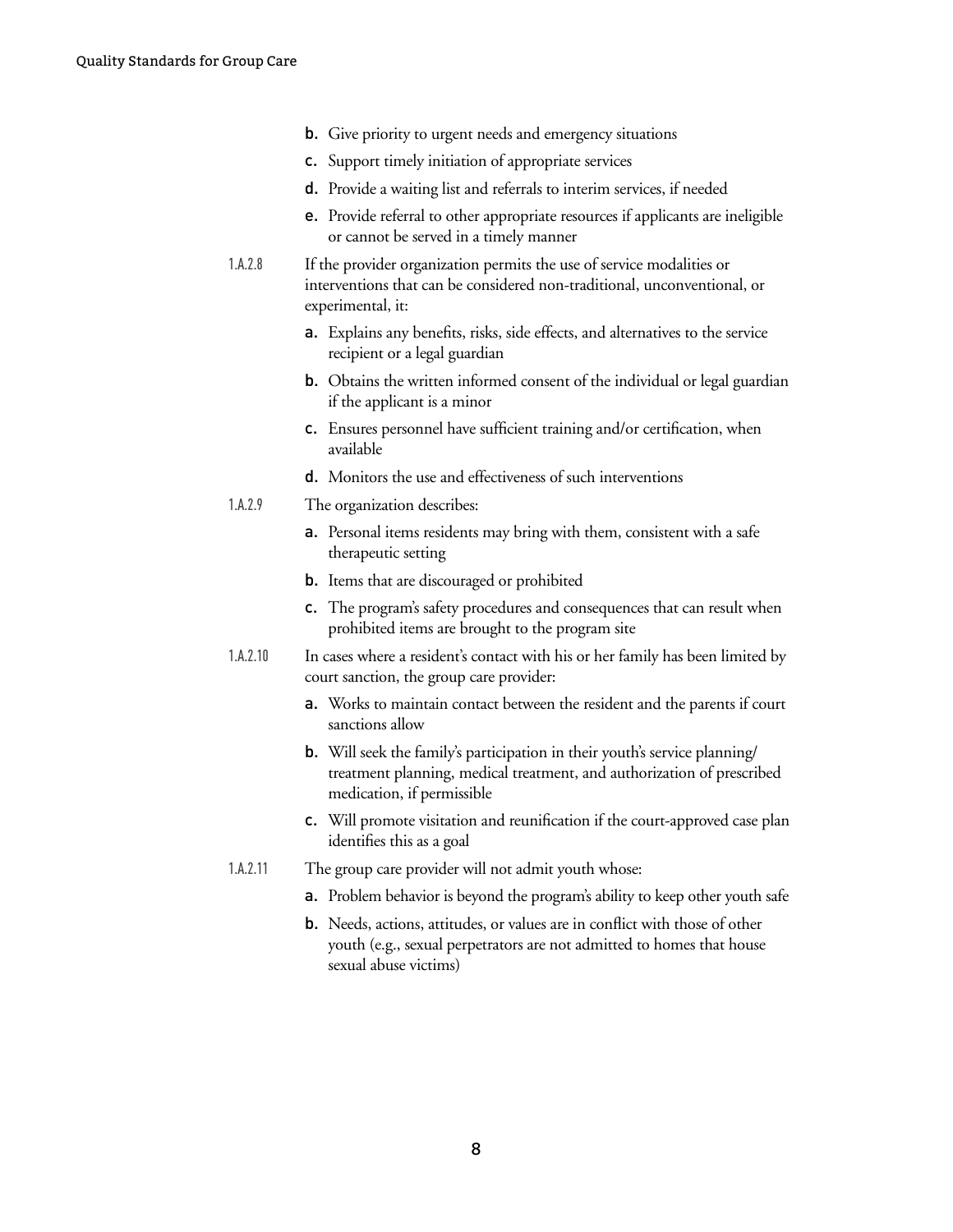#### **1.A.3 Develop Youth-Involved Individualized Service Plans/ Treatment Plans**

- 1.A.3.1 Group care services should be flexible and tailored to the individual needs of the youth and family.
- 1.A.3.2 Individual service plans/treatment plans include an assessment of each youth's educational, social, emotional, behavioral, and health requirements, and identify how the placement will support and promote the welfare of each youth.
- 1.A.3.3 The initial service plan/treatment plan is developed within the first 30 days of a resident's placement.
- 1.A.3.4 Service plans/Treatment plans:
	- a. Should be designed to help the youth develop personal treatment goals and objectives
	- b. Must be written using the youth's native language
	- c. Should be written, in as practical a way as possible, using terms the youth can easily understand
	- d. Are signed by the youth if he or she is old enough to sign
	- e. Are discussed with the youth in person upon finalization
	- f. Are copied and provided to the youth and the parents/guardians who are participating in the youth's treatment
- 1.A.3.5 Extended family members and significant others, as appropriate and with the consent of the youth, may be invited to participate in case conferences and advised of ongoing progress.
- 1.A.3.6 Service plan/treatment plan reviews will be conducted every 90 days. The treatment team, youth, and when appropriate, his or her family participates in a documented quarterly review of the service plan/treatment plan to assess:
	- a. Progress toward achieving service goals and desired outcomes
	- **b.** The continuing appropriateness of the service goals
	- c. The need to revise, cancel, or add new goals and/or objectives
	- d. The team provides a forum in which the youth's unique needs can be addressed and the family's and youth's voice heard
	- e. Unmet service and support needs
	- f. Possibilities for maintaining and strengthening family relationships
	- g. The need for the support of the resident's informal social network
	- h. Agreed upon goals, strengths, desired outcomes, and timeframes for achieving them
	- i. Services and supports to be provided, and by whom
	- j. The signature of the resident, legal guardian as appropriate, and treatment team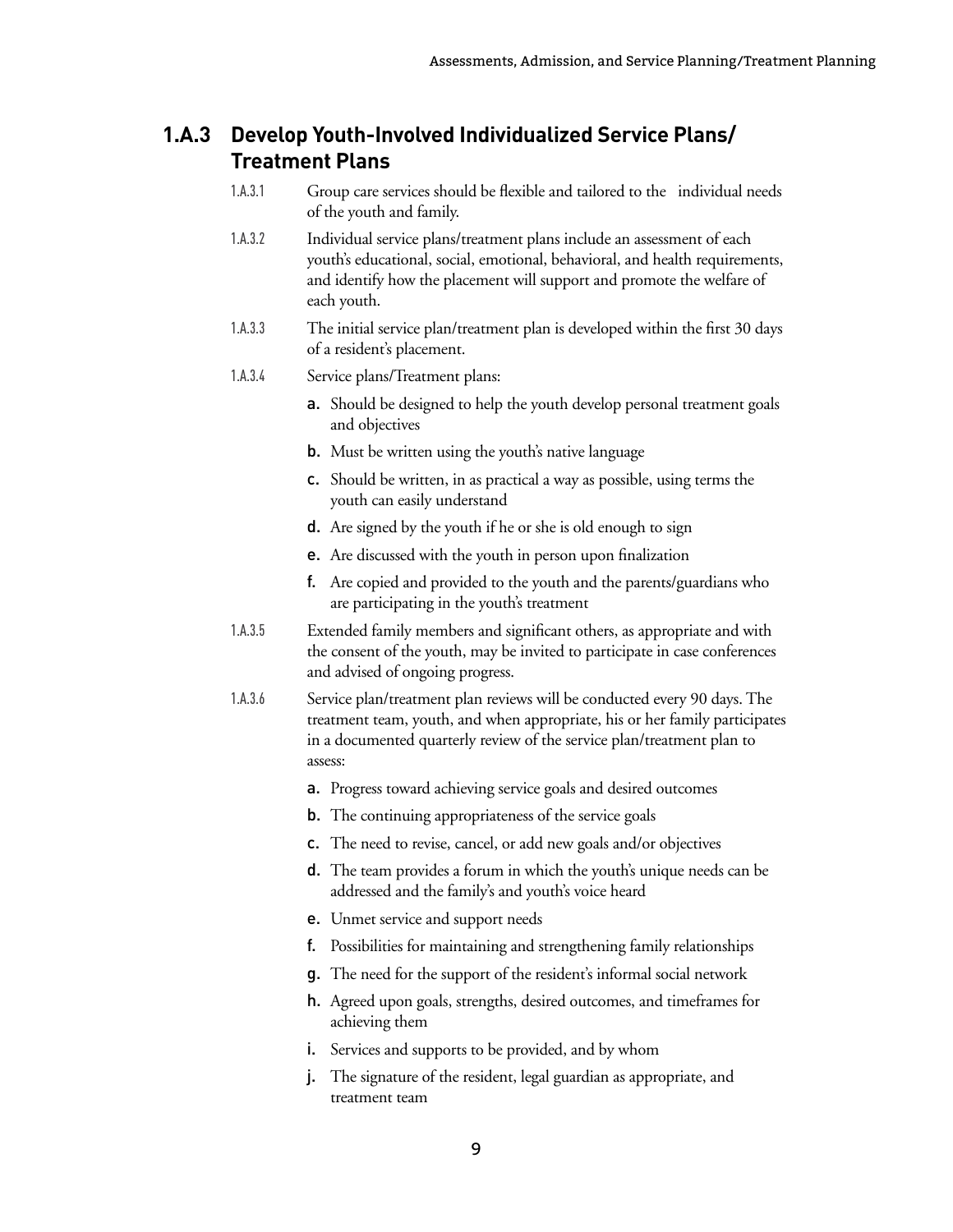- 1.A.3.7 Service plans/treatment plans, including various goals and objectives, must take into account any previously known traumas (trauma-informed). In addressing these traumas:
	- a. Efforts will focus on the most supportive means of resolving them
	- b. Must take into account any legal, professional, or ethical ramifications involved
	- c. Will be addressed only by qualified staff adequately trained or certified in dealing with childhood traumas
	- d. In the event the facility does not have qualified staff, the facility will refer the resident to outside qualified resources
- 1.A.3.8 Staff interventions reflect an awareness of the impact of separation and loss, and, where applicable, neglect and abuse, on the youth.
- 1.A.3.9 The service plan/treatment plan must include the Child and Family Strengths component.
	- a. Treatment goals will build upon the strengths of the youth and his or her family.
	- b. Providers are sensitive to trauma-related issues and their treatment.
	- c. Service plans/treatment plans will include the youth's major strengths as they were described in the initial assessment
- 1.A.3.10 Unless otherwise prohibited by court sanction or other limiting treatment issues, all service plans/treatment plans will address the youth's agreed- upon permanency goal.
- 1.A.3.11 Service plans/treatment plans will always address the youth's needs of greatest priority, with a specific focus on issues that impact his or her immediate safety, health, legal status, and welfare.
- 1.A.3.12 Service plans/treatment plans for all youth over the age of 12 will incorporate goals to develop the youth's skills for independent living.
- 1.A.3.13 The service plan/treatment plan must include goals related to the family and to building natural family supports.
- 1.A.3.14 The involvement of the family in the multidisciplinary treatment (MDT) team meeting provides a forum where family members can address the youth's unique needs and their voice can be heard.
	- a. Treatment should be family-driven, with the family included in all aspects of care.
	- **b.** The provider should support and actively involve the family in care and positive activities.
	- c. There should be a high level of family involvement and engagement.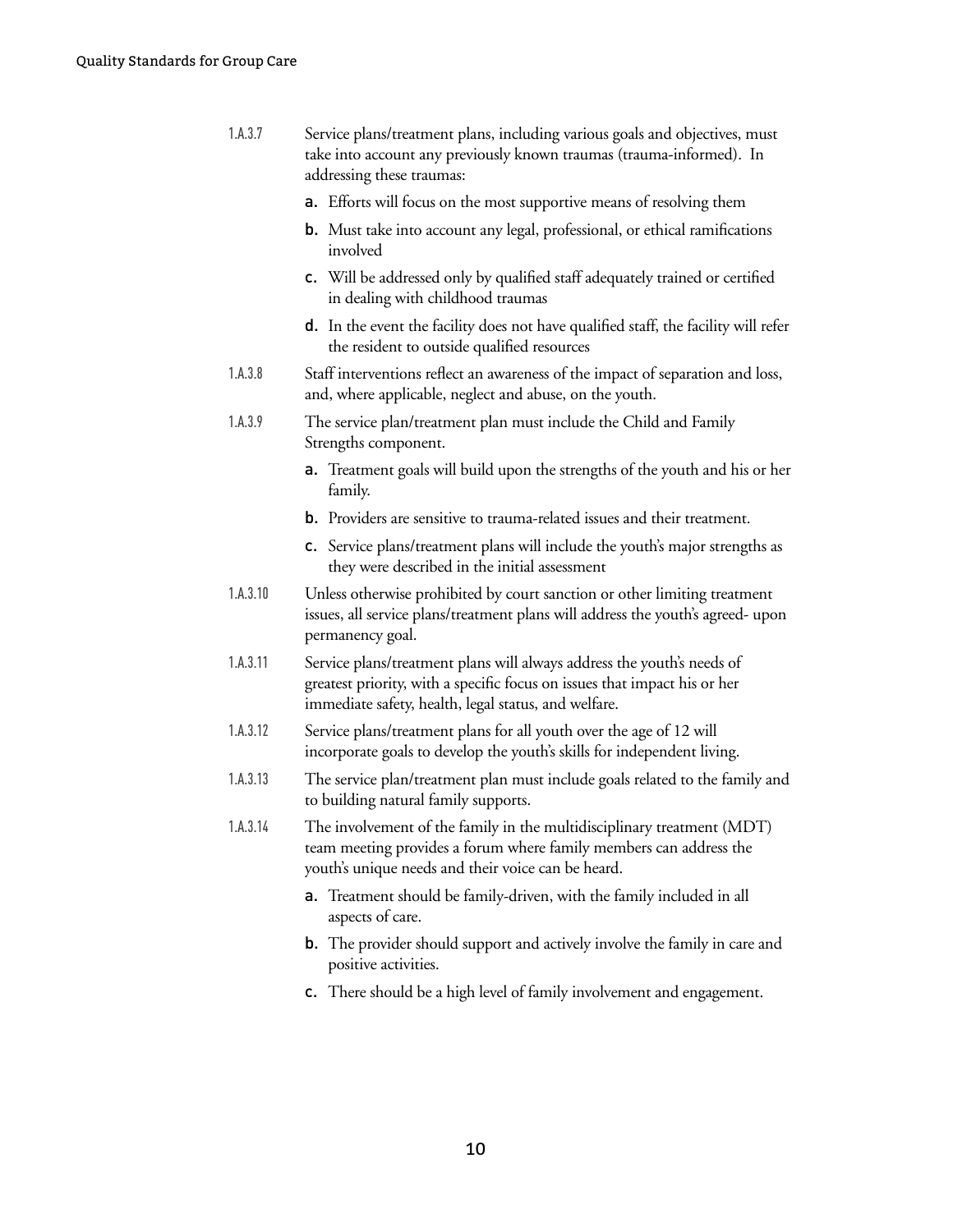#### **1.A.4 Establishing and Meeting Measurable Goals**

- 1.A.4.1 The youth, family, and treatment team should identify measurable goals and objectives (individualized for both the youth and the family) that clearly define discharge expectations.
	- a. A goal is a global statement that reflects a positive resolution to the identified need or problem and indicates the specific area of functioning to be addressed, including an expected outcome.

#### **Service/Treatment Goals:**

- 1. Should establish measurable goals and objectives
- 2. Are based on the most current assessment of the youth
- 3. Take into account the youth's developmental age
- 4. Utilize discrete behavioral elements that can be tied to specific behavioral objectives
- 5. Utilize a behavioral scoring system that can be easily calculated to develop a measurable context
- 6. Are described in a manner the youth can understand, or that can be readily explained to the youth
- b. The objective is directly related to a specified goal, but is highly specific and identifies measurable steps toward achievement of the goal.
- c. Goals and objectives should be consistent with each youth's needs for safety, permanency, and well-being.
- 1.A.4.2 Service/treatment updates include the impact services are having on the youth, including progress on/degree of attainment of treatment goals and objectives. They also should identify effective and ineffective interventions.
- 1.A.4.3 The behavior support and intervention plan should include procedures for monitoring the effectiveness of behavior support and interventions. The service plan/treatment plan should include timeframes for the periodic review of progress toward service goals.
- 1.A.4.4 Managers have mechanisms in place for assessing the quality and effectiveness of the services being provided.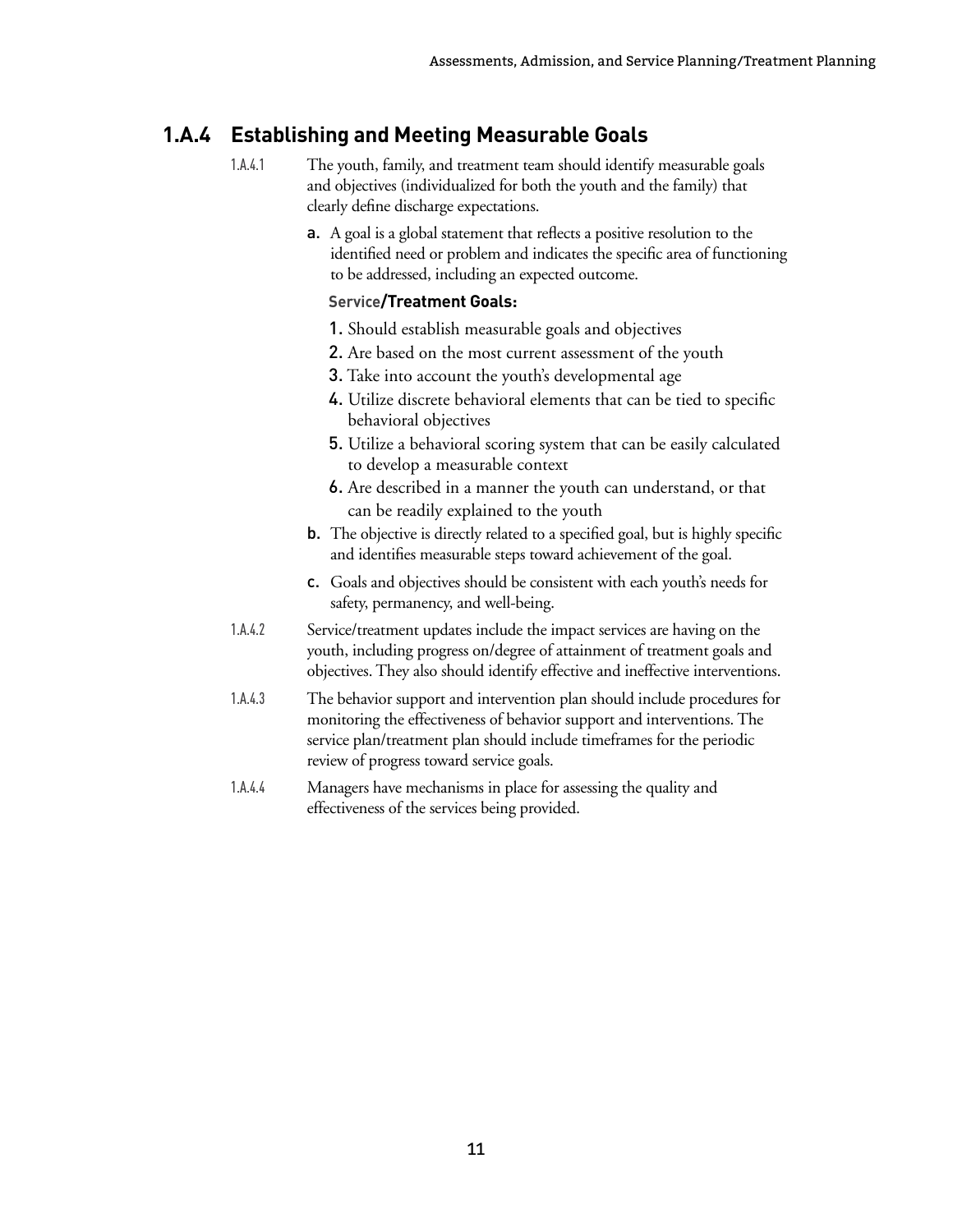## 2 POSITIVE, SAFE LIVING ENVIRONMENT

#### **2.B.1 Ensure No Physical, Verbal, or Emotional Abuse**

2.B.1.1 Care environments must be stable and safe in order to counter the risks associated with ongoing loss, rejection, and re-traumatization of youth that can occur in unsafe environments or through further abuse, harmful practices, and frequent changes in the living environment.

#### **2.B.2 Respect and Maintain Youth Rights**

- 2.B.2.1 The provider organization has a clearly articulated philosophical and practice framework in which practitioners operate that ensures a consistent approach to working with youth.
	- a. The group care provider should develop statements of rights and responsibilities and ensure that staff members understand and adhere to them in daily practice.
	- b. The youth's family is educated about the admission process, including the family's rights.
	- c. The group care provider's policies and care practices reflect and/or include the rights of youth and guidelines for participation in treatment. Youth and their parents are informed of their rights by supervising social workers and group care provider staff members.
	- d. Youth are made aware of groups and organizations that promote and protect youth rights and understand they may participate in the activities of these groups and organizations, if they choose.
	- e. Youth rights are respected and communicated.
- 2.B.2.2 Staff members who are the same gender as the youth should be available to assist with certain daily living or hygiene activities that require genderspecific assistance.
- 2.B.2.3 The provider should ensure that youth are informed that they can file a grievance or an appeal if they believe their rights have been violated.
- 2.B.2.4 Written policies that prohibit the following must be in place:
	- a. Corporal punishment
	- b. The use of aversive stimuli and/or therapies
	- c. Interventions that involve withholding nutrition or hydration, or that inflict physical or psychological pain
	- d. The use of demeaning, shaming, or degrading language and bullying activities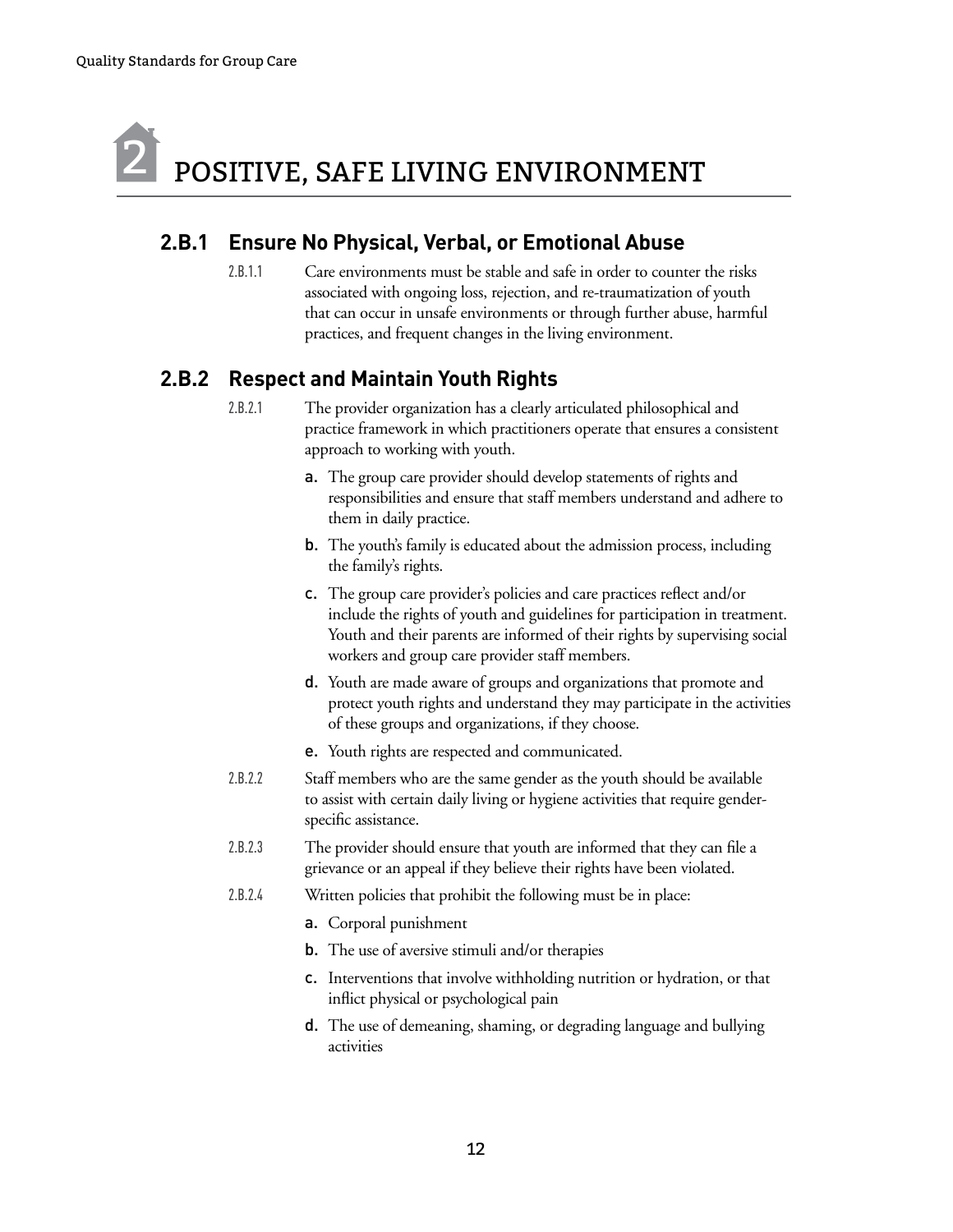- e. Unnecessarily punitive restrictions, including restricting contact with family as a disciplinary action
- f. Forced physical exercise as a way to discipline youth behaviors
- g. Unwarranted use of invasive procedures or activities as a disciplinary action
- h. Punitive work assignments that have no natural or logical connection to a youth's inappropriate or negative behavior
- i. Punishment by peers
- j. Group punishment or discipline for an individual's behavior
- k. The use of physical restraint as a sanction or punishment
- l. Verbal or emotional abuse
- m. Exposure of youth to unsafe situations or environments

#### **2.B.3 Basic Needs Are Met**

(Shelter, Food, Clothing, Personal Items)

- 2.B.3.1 The following basic universal needs should be met for each youth:
	- a. Shelter youth has own bed and living space
	- b. Food proper nutrition and three meals a day
	- c. Clothing (including shoes) clothes fit the youth and are regularly laundered; clothing items are replaced as they wear out or as youth outgrow them
	- d. Personal items toiletries, towels, etc.
- 2.B.3.2 Youth have adequate quantities of nutritious and appetizing food and their food preferences are taken into account in planning menus.

#### **2.B.4 Clean, Hygienic, Well-Maintained Facility**

- 2.B.4.1 Living environment is suitable, sanitary, and safe.
	- a. The group care home, its premises, and its equipment should be kept clean, sanitary, and in good repair at all times.
	- **b.** The group care home is kept in good structural repair and decorated to a standard that creates a pleasant ambience.
- 2.B.4.2 Service supervision meets with the direct care provider at least once a month to check the physical structure of the home.
- 2.B.4.3 A full home inspection is conducted annually by the provider agency or as part of annual state licensing.
- 2.B.4.4 Group care providers adhere to regulations established by local authorities (e.g., Department of Health, Fire Inspector).
- 2.B.4.5 For construction of a new group care home, the group care provider obtains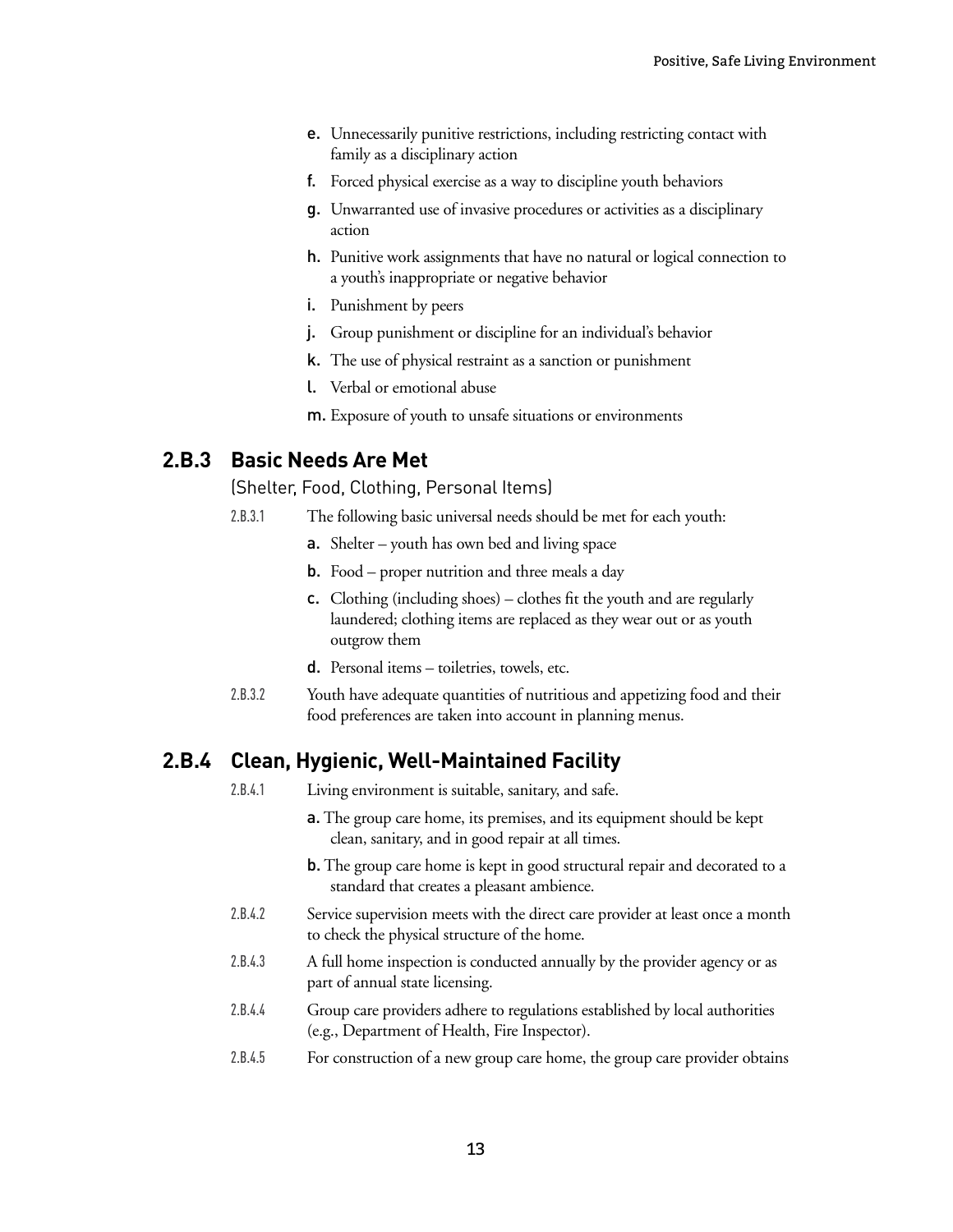written confirmation from a certified engineer or a qualified architect that the home complies with all statutory requirements related to fire safety and building codes.

#### **2.B.5 Keeping Youth Safe from Other Youths' Problem Behavior**

- 2.B.5.1 Policies and practices address the need to protect youth from abuse by their peers.
- 2.B.5.2 Youth are taught to develop respect for themselves and others.
- 2.B.5.3 During the admission process, a comprehensive assessment identifies behaviors of each youth that may pose a physical or emotional risk to other youth living in group care. Staff members are trained to address these types of behaviors and the living environment is appropriately monitored to ensure the safety of all youth.
- 2.B.5.4 The group care provider agency demonstrates that quick and effective action is consistently taken whenever a youth threatens or compromises the physical or psychological health and safety of other youth. Safeguards and mechanisms are in place to prevent youth from harming each other, either physically or emotionally.
- 2.B.5.5 Actively promote positive peer influences on the behavior of youth through the development of prosocial behaviors and values.
- 2.B.5.6 Use a positive peer culture approach, where peers provide support for one another (e.g., the group care provider has a written policy on bullying that promotes a positive and safe environment).

#### **2.B.6 Effective Crisis Management** (De-Escalation Training, Formal Policies)

- 2.B.6.1 The behavioral management plan includes a model of implementation that includes step-by-step instructions on how to handle each youth's problem behaviors.
- 2.B.6.2 Incident reports are completed for any unusual incidents.
	- a. The group care provider should have a structured process and policy in place to respond to and review youth- and staff-related critical incidents.
	- b. The provider's policies and procedures should address documentation and reporting requirements for serious incidents and abuse prevention.
- 2.B.6.3 Staff members are able to document that they use other non-physical methods to de-escalate a volatile youth situation before resorting to physical restraint.
	- a. All staff members are trained in effective de-escalation techniques and anger management techniques to eliminate the need for seclusion or restraint.
	- b. All staff members are trained in a wide range of skills and content knowledge that will help prevent youth crises.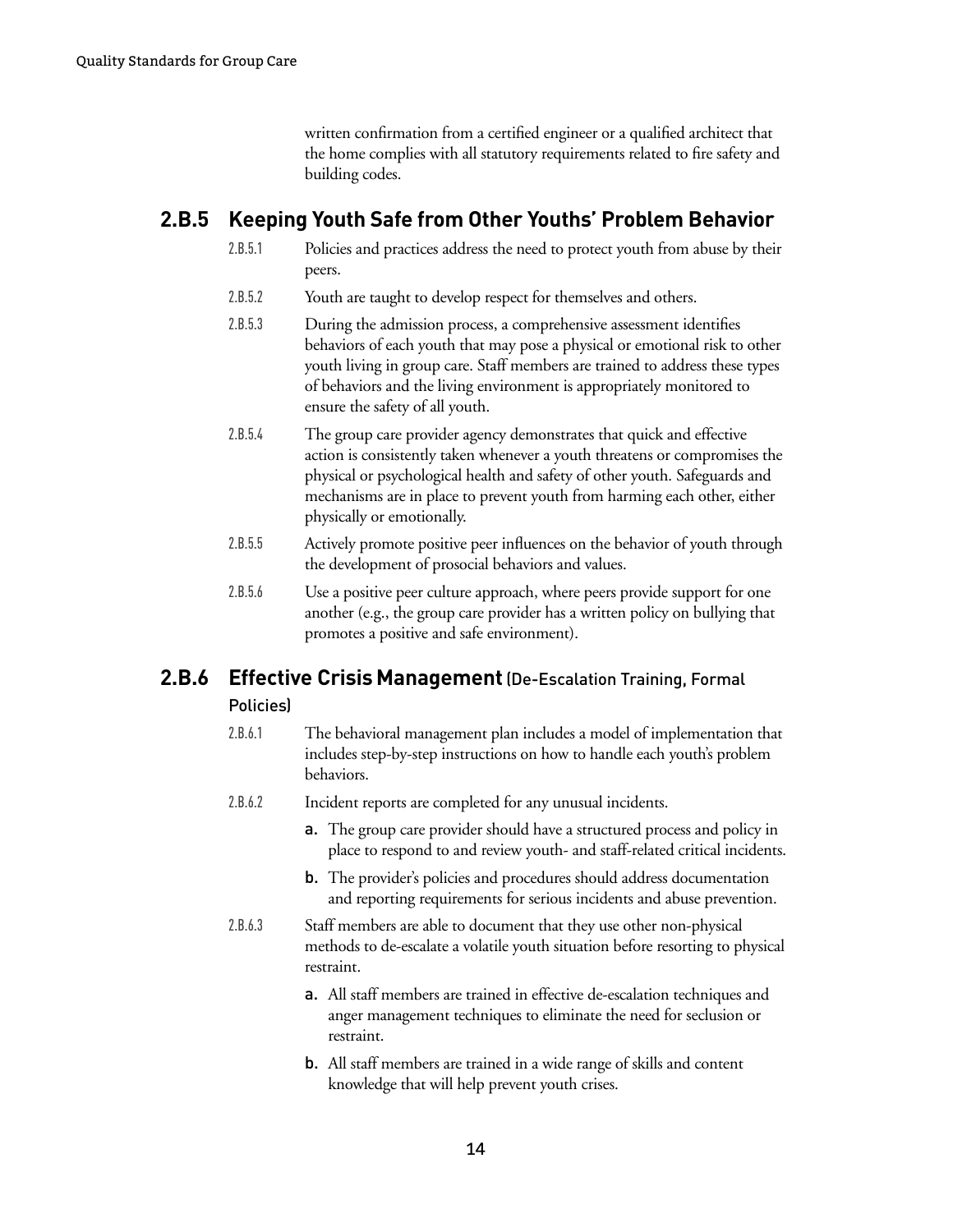- 2.B.6.4 Staff members monitor causes of aggressive incidents and implement evidence-based/evidence-informed techniques to prevent recurrence.
- 2.B.6.5 All incidents of physical hold use or restriction of movement by staff are tracked and reviewed periodically by clinical and administrative staff.
- 2.B.6.6 Staff members respond quickly to crisis activity when it begins.
- 2.B.6.7 The group care provider conducts a thorough administrative review of all crisis events.
	- a. Reviews of the critical incidents should focus on the actions of all parties involved with the affected youth and/or staff, and use a multidisciplinary approach that includes representatives from community agencies and organizations that are involved in protecting and serving youth and their families.
	- b. Managers should review all incidents to see what lessons can be learned and should discuss limit-setting in regular supervision sessions. Staff should have access to a procedure in which they can raise concerns about inappropriate sanctions or controls others may be using. Once guidance is issued, the inspection units should set up procedures to monitor whether it is being followed.
- 2.B.6.8 When necessary, the group care staff uses a method of physical restraint that is evidence-based/evidence-informed, and is based on reputable practice. There is a written policy for use of physical restraint that all staff members and youth in the group care home understand. All staff members who are responsible for the care and supervision of youth shall be trained and demonstrate their mastery of acceptable methods of physical restraint. When physical restraint is used, it is applied in a way that is consistent with the policy requirements.

#### **2.B.7 Limited Seclusion and Restraint**

- 2.B.7.1 Have a policy that strives for a restraint-free milieu consistent with national standards and regulations. This policy should be reviewed with staff members at least annually.
- 2.B.7.2 Have well-specified quality improvement processes, including periodic reviews of restraint episodes.
- 2.B.7.3 The group care provider should use restraint only in an emergency, when there is an imminent risk of harm to a youth or others and less-restrictive interventions are unlikely to be effective in reducing or eliminating the danger.
- 2.B.7.4 Physical restraint should be deployed using the minimum amount of force necessary and for the shortest period of time. The actions of staff members should be proportionate to the circumstances that resulted in a youth being physically restrained.
- 2.B.7.5 A group care manager records and closely monitors the use of physical restraint, and case managers and parents are informed of its use.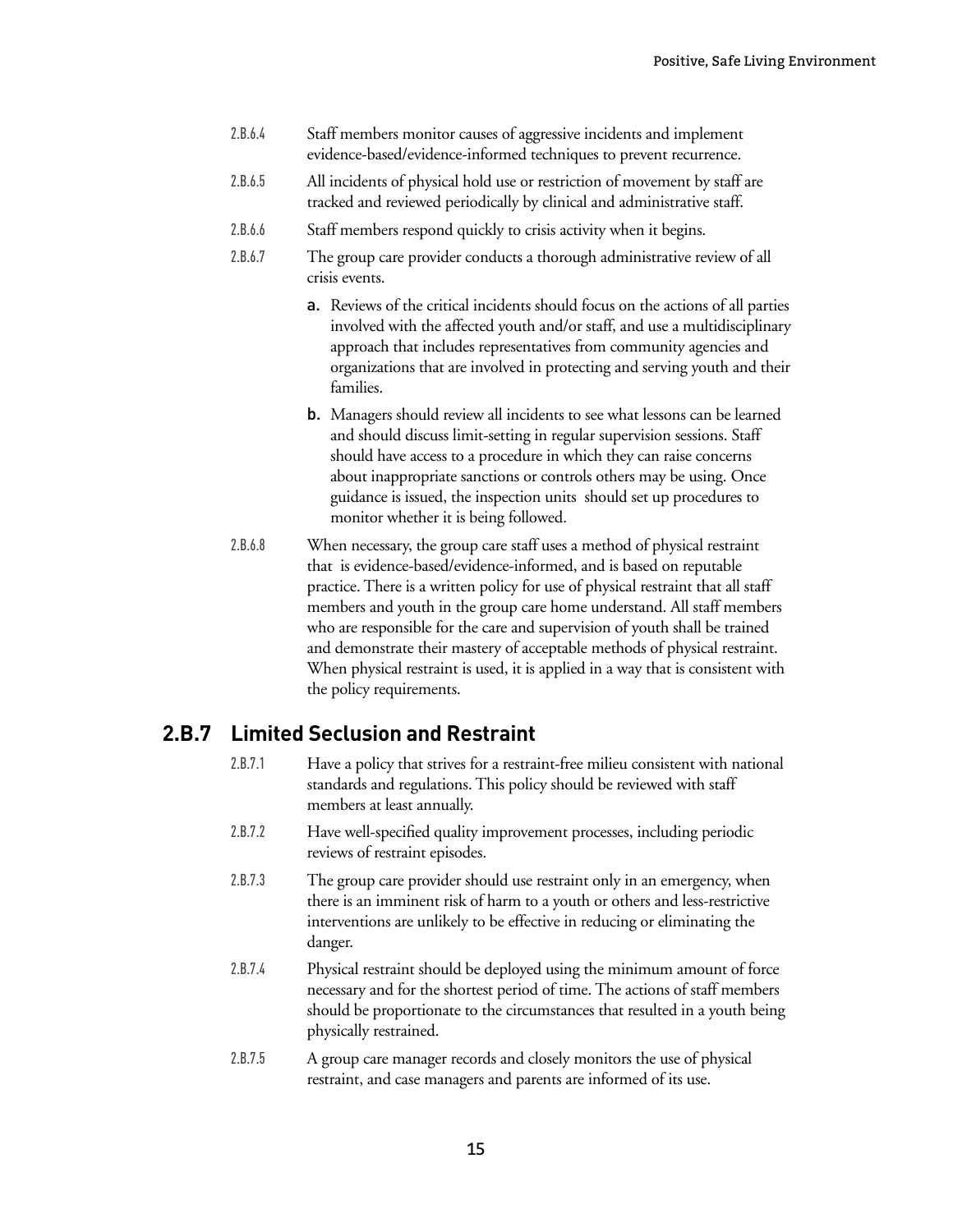#### **2.B.8 Prevention of Self-Harm**

- 2.B.8.1 Youth should expect to be protected from harm, including self-harm. An initial assessment and ongoing risk assessments will be completed.
- 2.B.8.2 If a youth is deemed to be at risk of harming himself or herself, or others, there should be a written protocol for assessing and determining if the youth should be transferred to an inpatient psychiatric facility.
- 2.B.8.3 Mechanisms are in place to prevent self-harm. If there is risk of harm to a youth, others, or property, the youth, the group care provider, and the parent/guardian should develop and sign a safety plan.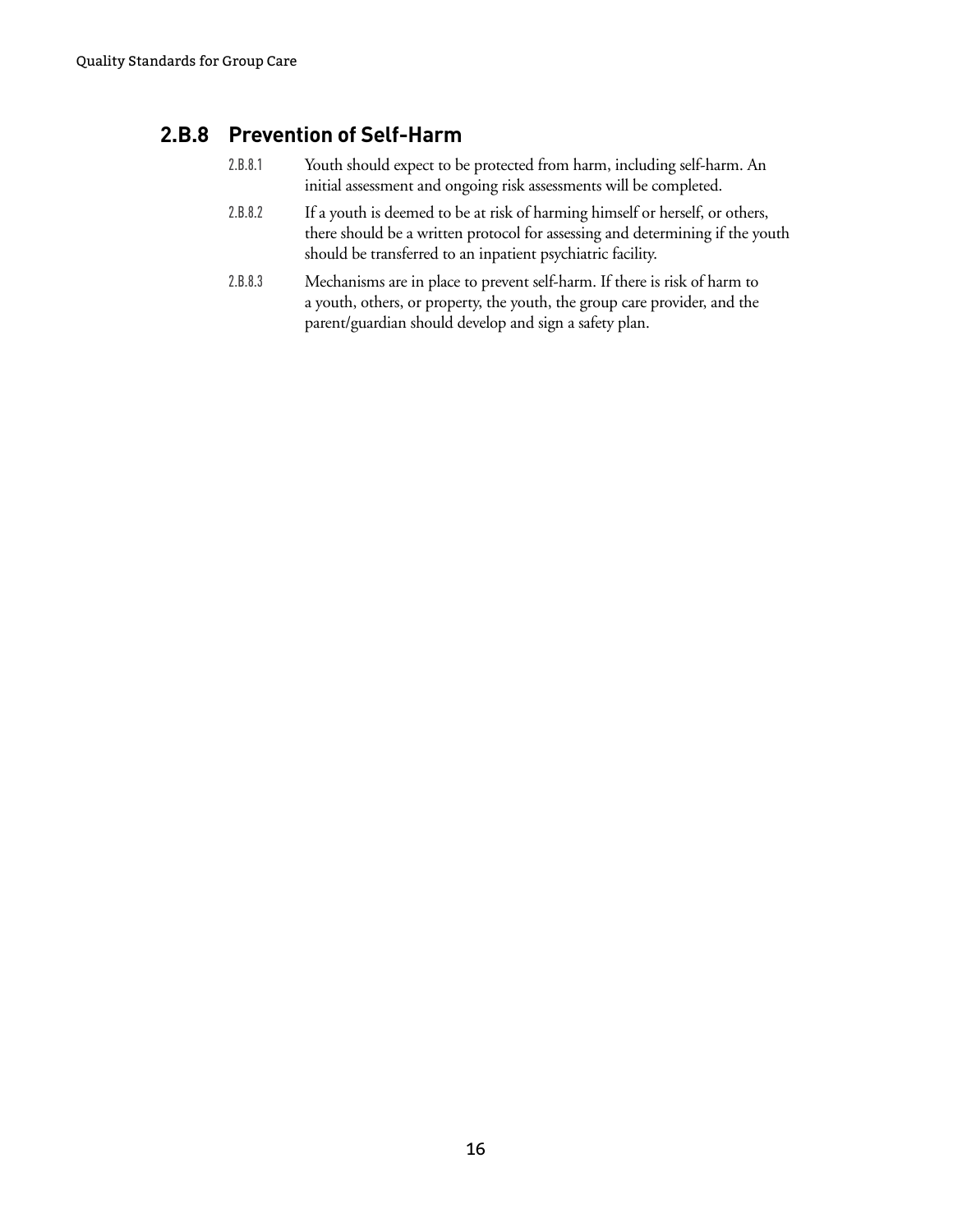# EFFECTIVELY MONITOR/REPORT PROBLEMS

#### **3.C.1 Staff Are Trained to Immediately Report Problems**

- 3.C.1.1 Group care staff/direct care staff are extensively trained and supervised and receive regular clinical oversight on practices related to youth behavioral health issues, including incident reporting, diagnosis, medications, behavioral interventions, crisis intervention, incident reporting, verbal deescalation, and passive restraint techniques.
- 3.C.1.2 Require staff to immediately report any questionable or abusive staff practices or youth-to-youth incident and provide annual training in this area. Staff training also should include a crisis management policy.
- 3.C.1.3 If a staff member has used physical restraint, a supervisor must be briefed immediately regarding the circumstances. The incident should be recorded fully and notifications provided according to the group care provider's policy.
- 3.C.1.4 Debrief to review crisis management incidents and to complete documentation.

#### **3.C.2 Grievance Process**

- 3.C.2.1 Mechanisms and policies are in place so that youth can easily communicate their needs and experiences, and report problems.
- 3.C.2.2 Develop a method for youth and family/legal guardian to report a grievance and redress issues.
- 3.C.2.3 Youth in care and family/legal guardian should understand and have ready access to grievance procedures.
- 3.C.2.4 The program follows established grievance procedures and responds to complaints.
- 3.C.2.5 Records should include documentation of all consumer concerns and grievances and their resolutions, including providing evidence that steps were taken to respond to reasonable criticisms or suggestions by direct consumers.
- 3.C.2.6 Youth can make their complaints in confidence to any program staff member.
- 3.C.2.7 Staff members must listen carefully to an informal complaint and pass it on to the person who has the authority to deal with it.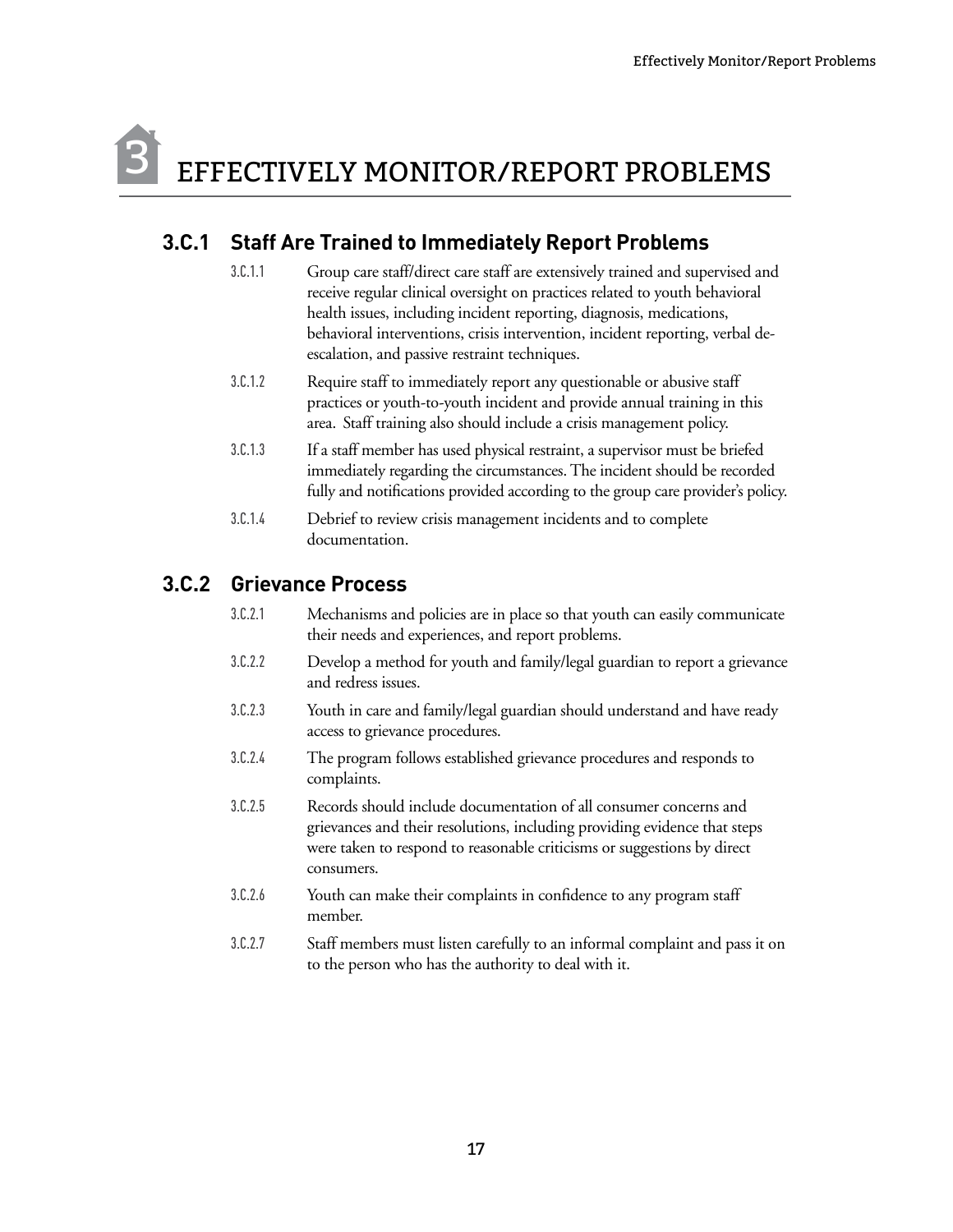#### **3.C.3 Reporting Allegations to External Agencies and Independent Audit**

- 3.C.3.1 All allegations of unsafe, inappropriate, or abusive practices, regardless of who makes them, must be reported as a standardized part of the program. Notify required outside agencies of all serious complaints and allegations.
- 3.C.3.2 Ensure that all youth know they have regular access to an advocate outside of the group care program and that they can share any difficulties or concerns about their care with that advocate.
- 3.C.3.3 Appropriate external management and monitoring arrangements are in place.

#### **3.C.4 Survey Stakeholders** (e.g., Youth, Parent, Consumer)

- 3.C.4.1 Utilize a survey to assess the satisfaction of youth, parents, and other key consumers and to allow them to express concerns or complaints regarding safety issues and how services are being provided.
- 3.C.4.2 Utilize an independent process for validating consumer satisfaction and for addressing consumer concerns and complaints.
- 3.C.4.3 Provide evidence that a high percentages of all youth are satisfied with the program on dimensions that are appropriate to their status and condition.
- 3.C.4.4 Provide evidence that a high percentage of key consumers, such as funders, guardians, or parents, are satisfied with the program's services.
- 3.C.4.5 To identify and evaluate outcomes, use a follow-up process that includes:
	- a. Measurements of overall satisfaction with the services provided by the group care provider
	- **b.** An examination of post-discharge outcomes using a consumer survey that focuses on youth experiences, outlooks, and perceptions while in group care
- 3.C.4.6 Implement a system to report survey results. Use this system to implement a continuous quality improvement program that collects and reports sufficient quality indicators, including satisfaction surveys from all stakeholders.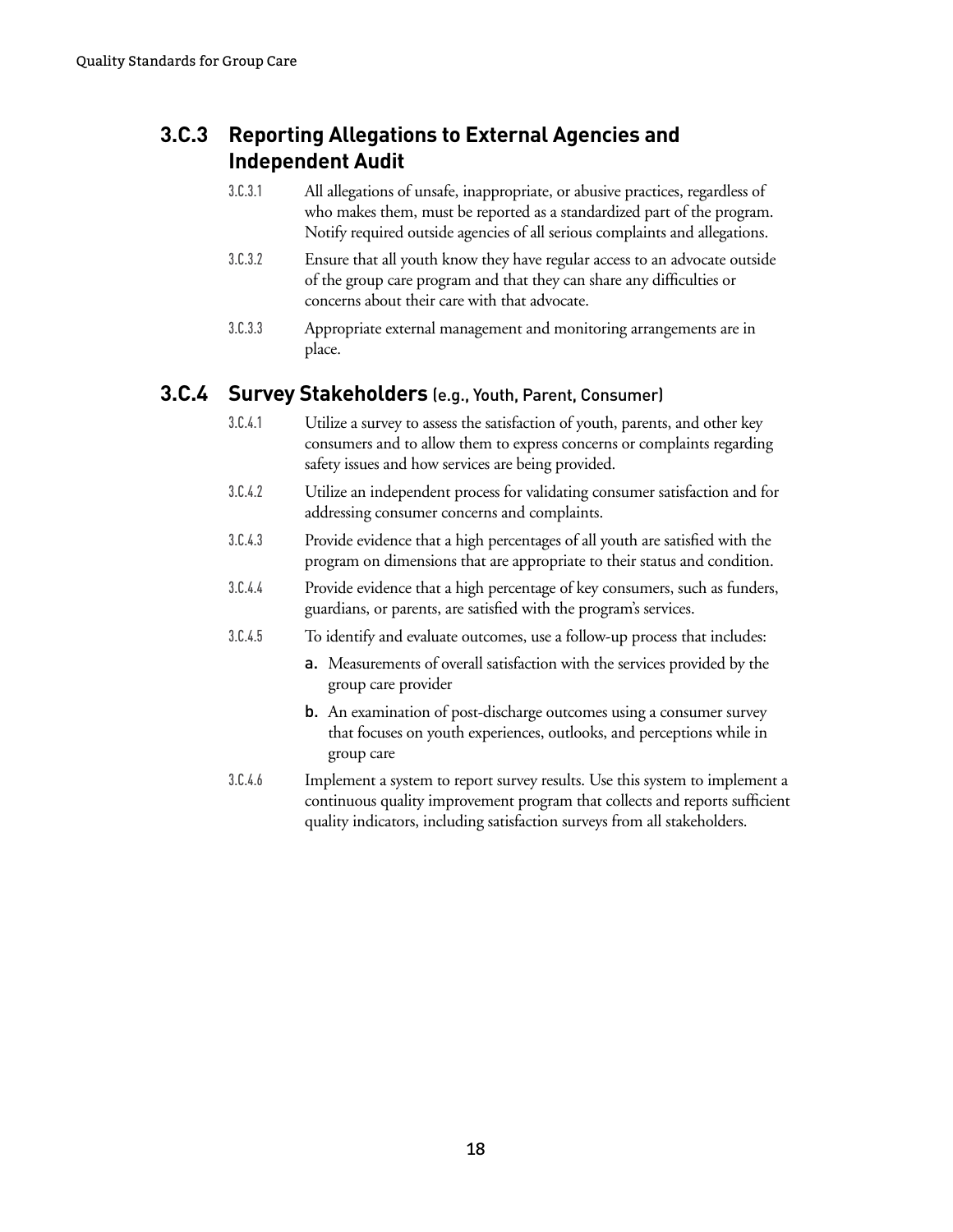#### PROMOTE FAMILY, CULTURE, AND SPIRITUALITY

#### **4.D.1 Maintain Youth's Emotional Link with Family and Community**

- 4.D.1.1 The group care provider should help youth and their families strive for improved family relationships and connections, and, whenever possible, family reunification.
- 4.D.1.2 Youth and their families should have maximum regular contact unless prohibited by court sanction.
	- a. Environment should allow for face-to-face contact between a youth and his or her family or others unless the treatment team determines that contact with a specific individual may be detrimental to the youth's treatment goals. Such information should be documented in the youth's record. Home visits for youth and telephone communication with family members or guardians, or with a court representative/case manager if the state has custody, should be encouraged.
	- b. A youth's family should have positive involvement in the youth's care in whatever fashion that is most feasible and appropriate.
	- c. For youth whose return to their family is not in their best interest, provide contact that promotes the preservation of family identity for the youth.
	- d. A youth's visits with family members, significant others, and friends are encouraged.
- 4.D.1.3 The group care provider promotes and utilizes community-based services or resources to provide access to normalization experiences.
- 4.D.1.4 Priority is given to having youth stay in one community so they can continue to attend the same school and build lasting relationships with friends, teachers, and care workers. This also allows youth to join local clubs and organizations that connect them with activities and people in the community while they are in care and possibly after leaving care. Staff members should make youth aware of community involvement opportunities and how to access them.
- 4.D.1.5 When services cannot be provided close to a youth's home or community, the group care provider should try to maintain family ties and involve the family in service planning/treatment planning and delivery by:
	- a. Assisting the family with travel arrangements when possible
	- b. Coordinating or facilitating family services to be delivered in the community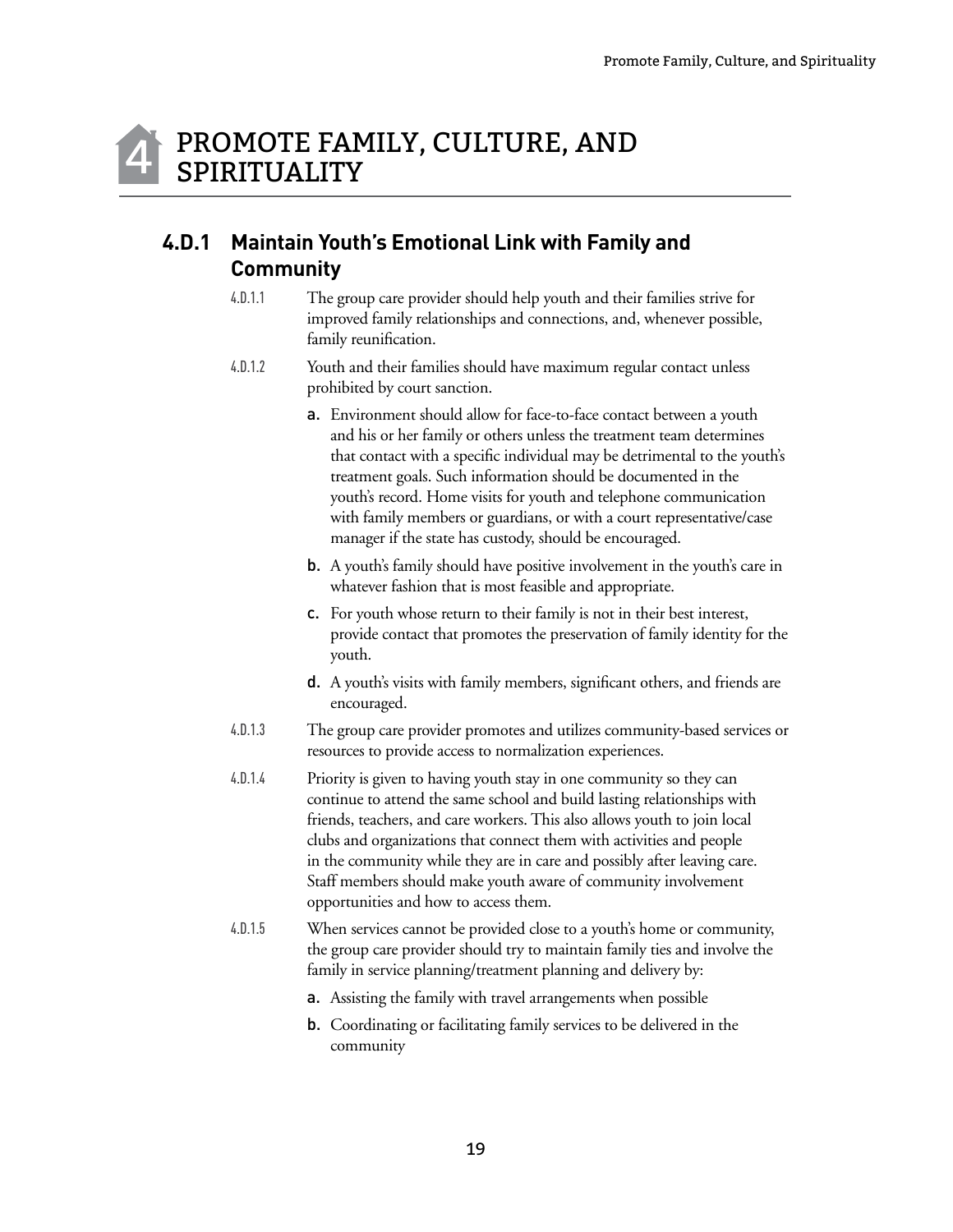c. Employing methods for telecommunication through web-based or electronic systems

#### **4.D.2 Involve Families in Treatment Decisions, Care, and Positive Activities** (Family-Centered)

- 4.D.2.1 An effective multidisciplinary treatment (MDT) team is one in which family members can offer their point of view early in the process. Family members are equal partners in the process, and family resources and opportunities for participation in treatment should be identified.
- 4.D.2.2 The group care provider reaches out to family members and involves them in every facet of assessment, service planning/treatment planning, service implementation, and review.
- 4.D.2.3 Parents/caregivers are kept informed about events in their youth's life. Where possible, they have every opportunity to make a positive input in the care of their youth and are invited to participate in events such as school meetings, functions, and medical and dental appointments.

#### **4.D.3 Provide Training that Supports Reunification and Maintaining Family Connections**

- 4.D.3.1 For youth who are away from their families, reunification is the preferred outcome whenever that can be done safely.
- 4.D.3.2 Families should be given active support, encouragement, and training, as necessary, to help make reunification and permanency successful.
- 4.D.3.3 Clear plans and supports need to be offered to families when reunification is the service plan/treatment plan goal.
- 4.D.3.4 Discharge planning should provide families with strategies that can help their youth adapt to "family life" when they return home.
- 4.D.3.5 Processes need to be youth-friendly while remaining family-focused, with a goal of safe and stable reunification.
- 4.D.3.6 Group care employees receive training to better understand youth and family outcome measures. This training includes a clear understanding of the concepts of safety, permanency, and well-being, with an emphasis on the preservation of family connections, and how to be supportive of reunification strategies, when appropriate.

#### **4.D.4 Encourage Home Visits**

- 4.D.4.1 Efforts are made to ensure that youth have regular and increasingly frequent visits and interactions with key family members.
	- a. Visits assist in supporting the parent-youth attachment, promote reunification, and help in the decision-making process to establish permanency plans.
	- b. Strategies are in place to assist with visits for the youth's family, caregiver, and/or significant others in the youth's life.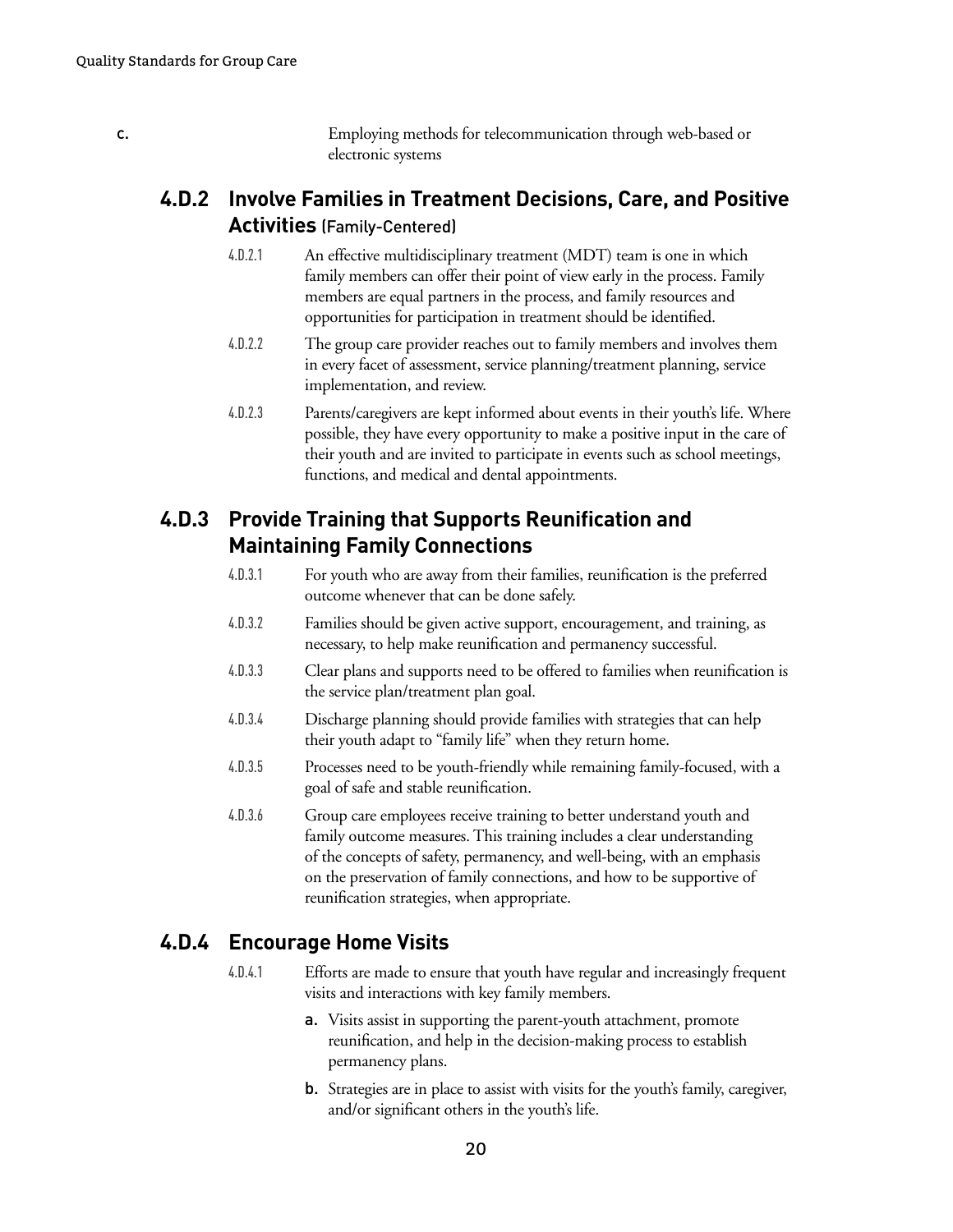- c. All efforts made by the group care provider for family and community visits/connections should be clearly documented.
- 4.D.4.2 Staff members should assist the youth in mastering the skills needed to live successfully in a family setting. This includes teaching and providing advice and support before, during, and after home visits.
- 4.D.4.3 Family visits in the group care setting and in the family's home should be planned, conducted, and monitored as a central part of services and transition plans.
- *Note: Standards 4.D.2, 4.D.3, and 4.D.4 are not applicable if legal sanctions restrict parental involvement in a youth's treatment (e.g., parental rights have been terminated).*

#### **4.D.5 Community Involvement**

- 4.D.5.1 Connecting youth to the community in which he or she is receiving services should be a priority. This includes helping the youth develop and maintain peer friendships, maintaining a continuity of connection to people and resources of significance, and providing opportunities for youth to participate in community activities without demarcation. Youth should be made aware of community service options, what they offer, and how to access them.
- 4.D.5.2 Youth should have access (through the group care program) to community involvement activities that enhance normalcy in the youth's life while he or she resides in group care. Examples include religious activities, educational activities, family involvement, using social skills and life skills, extracurricular school activities, socialization opportunities, volunteer opportunities, student work programs, and tribal activities (where appropriate).
- 4.D.5.3 Proactive systems should be in place to identify potentially abusive practices regarding community involvement activities.
- 4.D.5.4 Discharge planning should involve coordination with community-based services to ensure a continuum of care.
- 4.D.5.5 The group care program should offer evidence-based/evidence-informed treatment that is specific to the youth's psychiatric, educational, developmental, and medical needs.

#### **4.D.6 Culturally Sensitive**

- 4.D.6.1 The group care provider must be sensitive to a youth's racial, cultural, religious, and linguistic needs. This should automatically be a part of the attention given to every youth's emotional development.
- 4.D.6.2 The group care provider will:
	- a. Collaborate with other community partners for services that maintain a youth's cultural and religious connections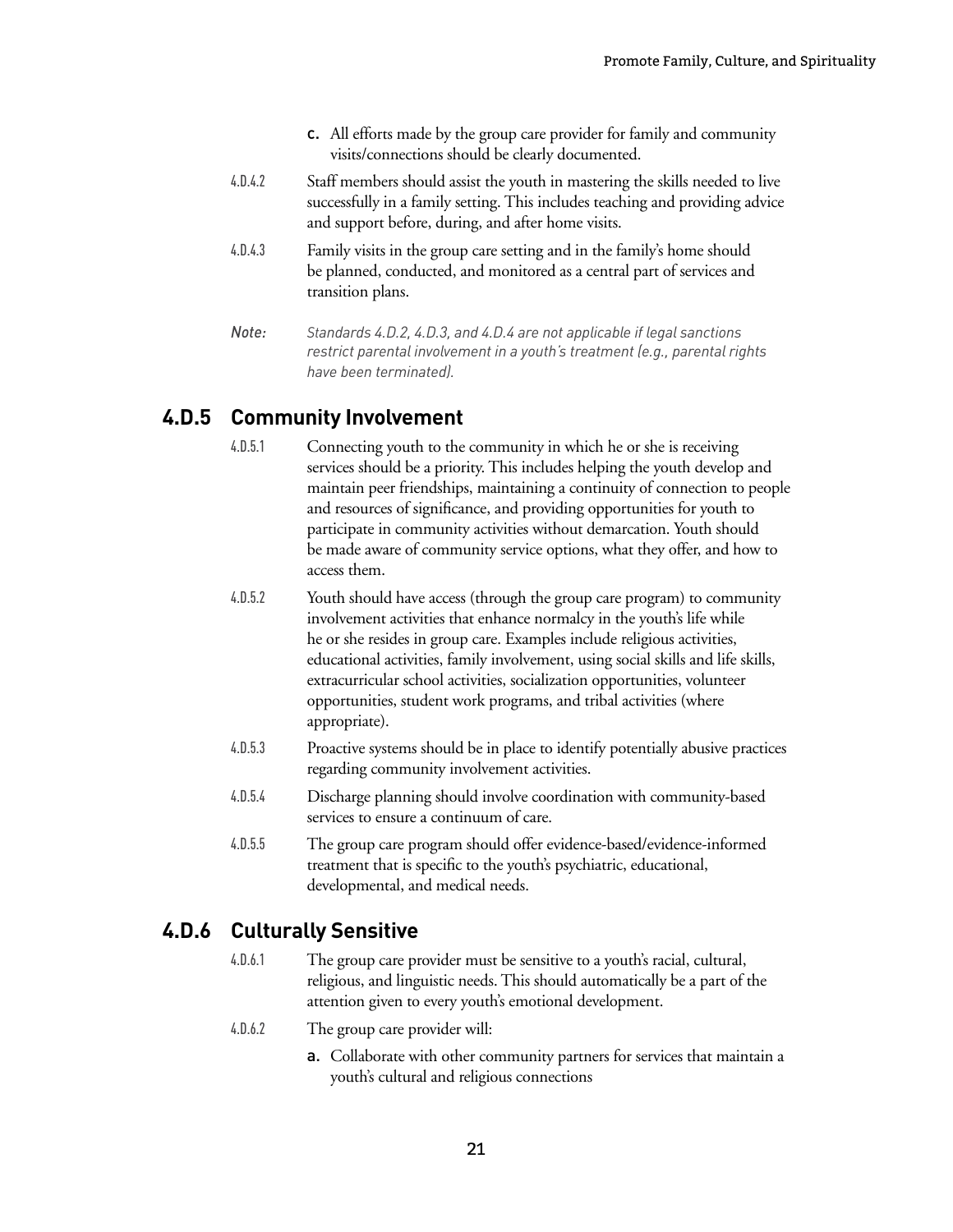- b. Assist the youth by providing supportive communication and cultural activities through family visitations, and participating in tribal traditions (where appropriate), cultural educational activities, cultural community awareness opportunities, and other social support connections
- c. Recognize and acknowledge that youth have an active voice regarding their religious activities, including their decisions about religious beliefs, religious traditions, and religious worship desires and preferences
- 4.D.6.3 Youth should have access within the group care program to activities that foster identification with the people and the values of a youth's community and cultural heritage.
- 4.D.6.4 For American Indian youth, the group care provider should strive to ensure the continuity of the youth's cultural connections and the involvement of the youth's tribal community in the treatment approach and services.
- 4.D.6.5 Each youth and family has the right to receive culturally competent and linguistically appropriate services.

#### **4.D.7 Help Youth Develop Religious, Spiritual, and Moral Values**

- 4.D.7.1 Develop relationships between youth and churches, synagogues, community service agencies, and any other agencies that support the growth and acceptance of positive values. Support youth's choice of worship activity/ spiritual beliefs.
- 4.D.7.2 Provide youth with opportunities to develop religious practices consistent with their needs.
- 4.D.7.3 Provide staff modeling and teach a sense of spiritual well-being that includes a sense of personal worth, a sense of purpose in one's life, and a sense of connectedness to other people.
- 4.D.7.4 Help youth develop a sense of morality and responsibility for their actions.
- 4.D.7.5 Every youth has a right to be recognized for his or her uniqueness, including gender, culture, religion, and belief.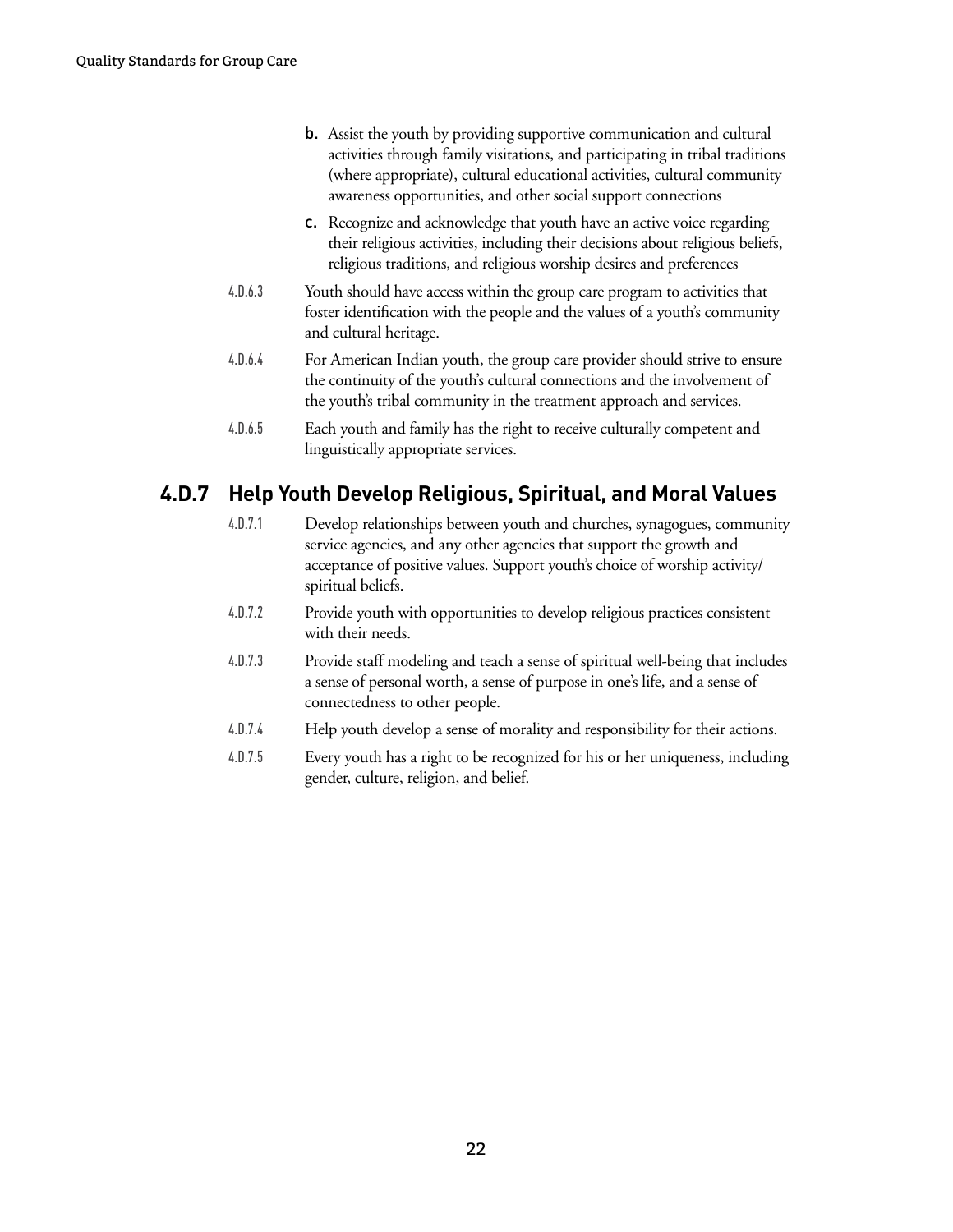#### 5 DEVELOP AND MAINTAIN A PROFESSIONAL, COMPETENT STAFF

#### **5.E.1. Appropriately Qualified Staff**

- 5.E.1.1 The group care home is managed by qualified persons who provide care according to state regulations and meet national accreditation standards.
- 5.E.1.2 Psychiatric group care services are informed by a child psychiatrist and team led by mental health professionals.
- 5.E.1.3 Staff should be specifically trained in the area of specialized need, and employment applications and human resources documentation should specifically address the criteria used to determine specialized qualifications.
- 5.E.1.4 The group care home has adequate levels of experienced staff to fulfill its purpose and functions. The group care home must have at least one qualified staff member at the child care-leader levels on each shift.
- 5.E.1.5 Staff are experienced and qualified to meet the complex array of needs of youth in care.
- 5.E.1.6 Salary standards are periodically reviewed to meet group care standards in order to attract and retain staff with sufficient ability and qualifications.

#### **5.E.2 Staff Training**

- 5.E.2.1 Staff members are trained in evidence-based/evidence-informed models of interventions.
- 5.E.2.2 Staff members are trained to protect youth, respect their rights, and prevent abuse.
- 5.E.2.3 Staff members are trained and retrained to teach educational, physical, and prosocial skills.
- 5.E.2.4 Training/instruction is skill-based and evidence-based/evidence-informed.
- 5.E.2.5 The program promotes close adult/youth relationships by carefully selecting and training staff members who have the most frequent and direct contact with youth.
- 5.E.2.6 Staff are appropriately trained in crisis intervention in accordance with state licensing and national accrediting standards as it pertains to the use of physical restraint.
- 5.E.2.7 The group care provider should provide a comprehensive program of preservice training so that all new staff members can acquire the knowledge, skills, and motivation needed to effectively provide direct services to youth and their families, including:
	- a. First-aid, CPR, medication management, fire safety, psychiatric diagnosis, crisis management, documentation, and behavioral management training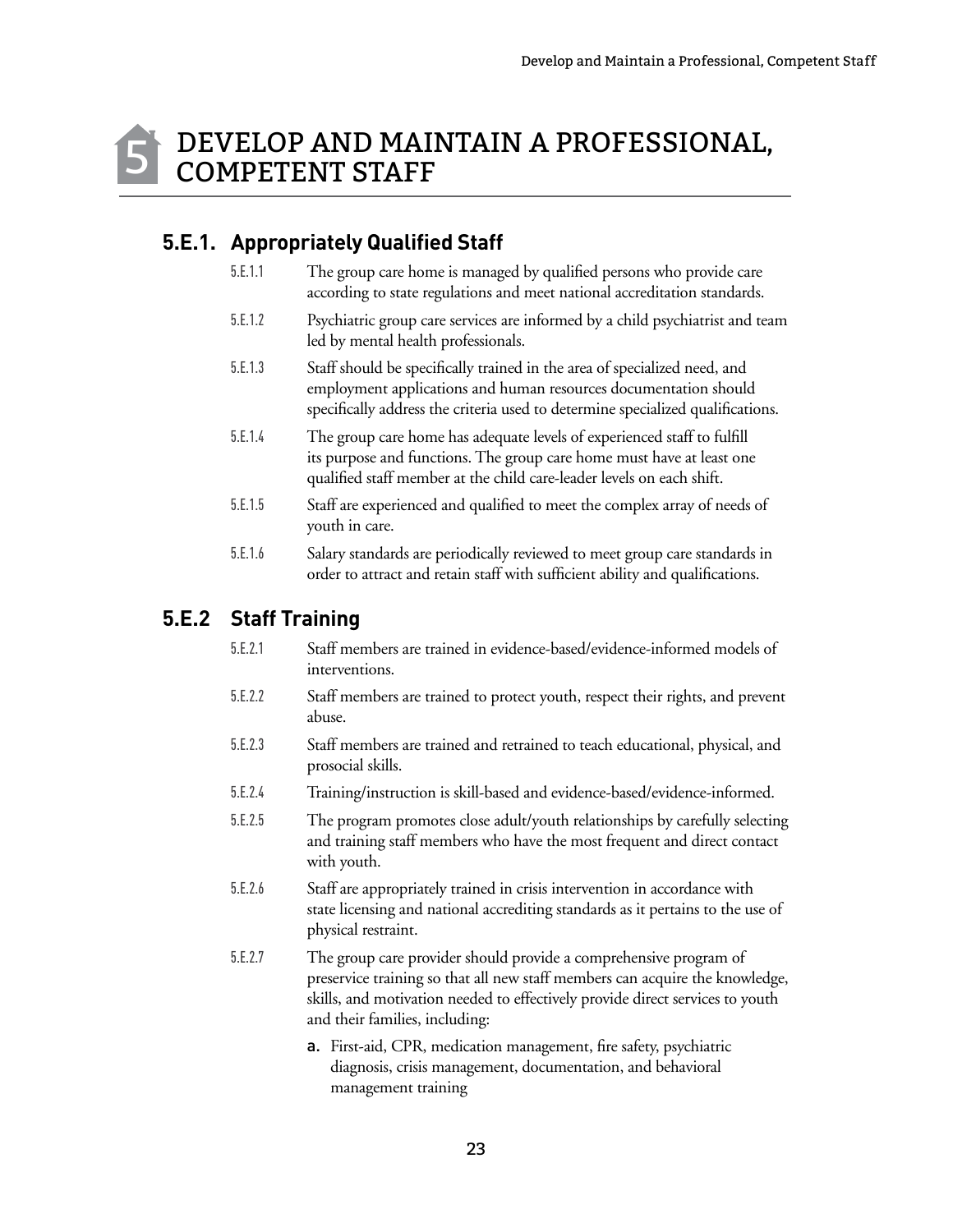- b. Behavioral health issues, including diagnosis, medications, behavioral interventions, crisis intervention, incident reporting, verbal deescalation, and passive restraint techniques
- c. Cultural competency
- d. Additional training hours as necessary so staff members can effectively address the needs of the population of youth being served by the group care home
- 5.E.2.8 Competency is required before any direct care staff can independently (i.e., without shadowing or close supervision that may occur as part of training) begin caring for youth. Staff members must be able to:
	- a. Demonstrate that they possess the personal and technical competency to teach prosocial skills and values
	- b. Demonstrate that they have the technical competence to teach a wide range of adaptive skills through both modeling and organized curricula
	- c. Demonstrate their competency in all topics not otherwise covered as part of preservice training
- 5.E.2.9 The group care provider provides supervisors and other staff with a comprehensive in-service and ongoing training program that helps them maintain and expand the knowledge and skills necessary to provide quality services. In-service training should be built into the program schedule on a frequent, regular, and continuing basis.
- 5.E.2.10 Supervisory training includes hiring practices, ongoing training, supervision, and appraisal of staff.

#### **5.E.3 Criminal Record Screen for Staff**

- 5.E.3.1 A comprehensive record screening is required for all staff, relief staff, and student interns, and volunteers are appropriately vetted before beginning their duties. This includes:
	- a. Checking past employer references, including the most recent reference
	- b. Criminal record review, including requests for checks from federal or other police authorities, as appropriate
	- c. Finger print screening on a national and local level
	- d. Review of driver's license and driving record
	- e. Face-to-face interviewing
	- f. Obtaining FBI clearance
	- g. Conducting child abuse screening
- 5.E.3.2 Any criminal activity involving staff members is reported to local law enforcement.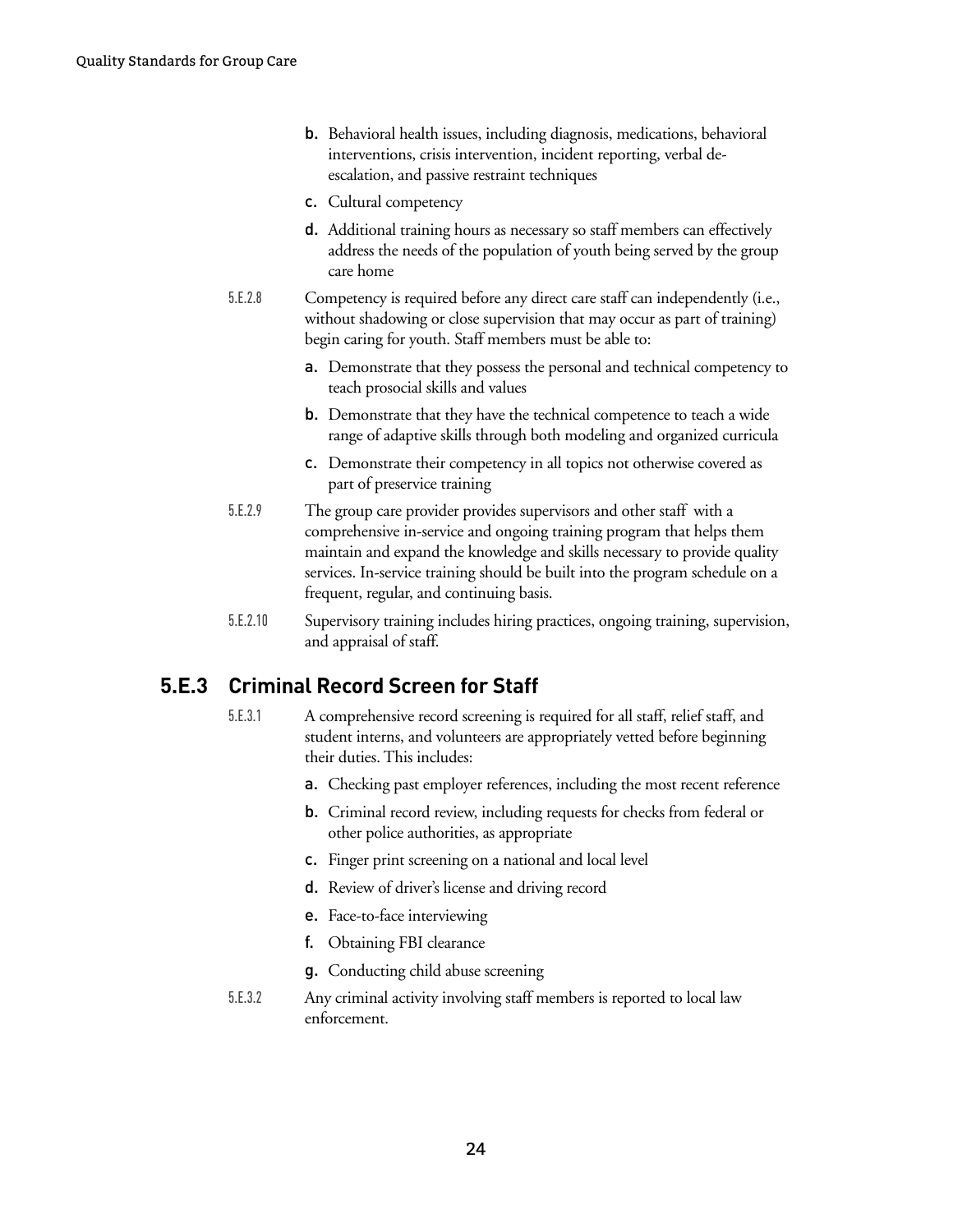#### **5.E.4 Supervision and Support for Staff**

- 5.E.4.1 All group care staff members will receive regularly scheduled supervision.
	- a. Sufficient supervisory, administrative, and support staff should be provided and be available as needed.
	- b. Supervision provides for individualized mentoring and coaching.
	- c. Supervision focuses on the model of care and supports implementation.
	- d. Supervision ensures that skills are effectively applied.
- 5.E.4.2 Clinical supervision occurs weekly and includes other members of the treatment team as needed.
- 5.E.4.3 Group care staff/direct care staff members must receive regular and ongoing supervision by a qualified program supervisor.
- 5.E.4.4 Therapist must receive weekly supervision with at least a licensed clinician.
- 5.E.4.5 Regular and formal supervision details are recorded.
- 5.E.4.6 Group care provider administrators should initiate systems to monitor the provision of supervision.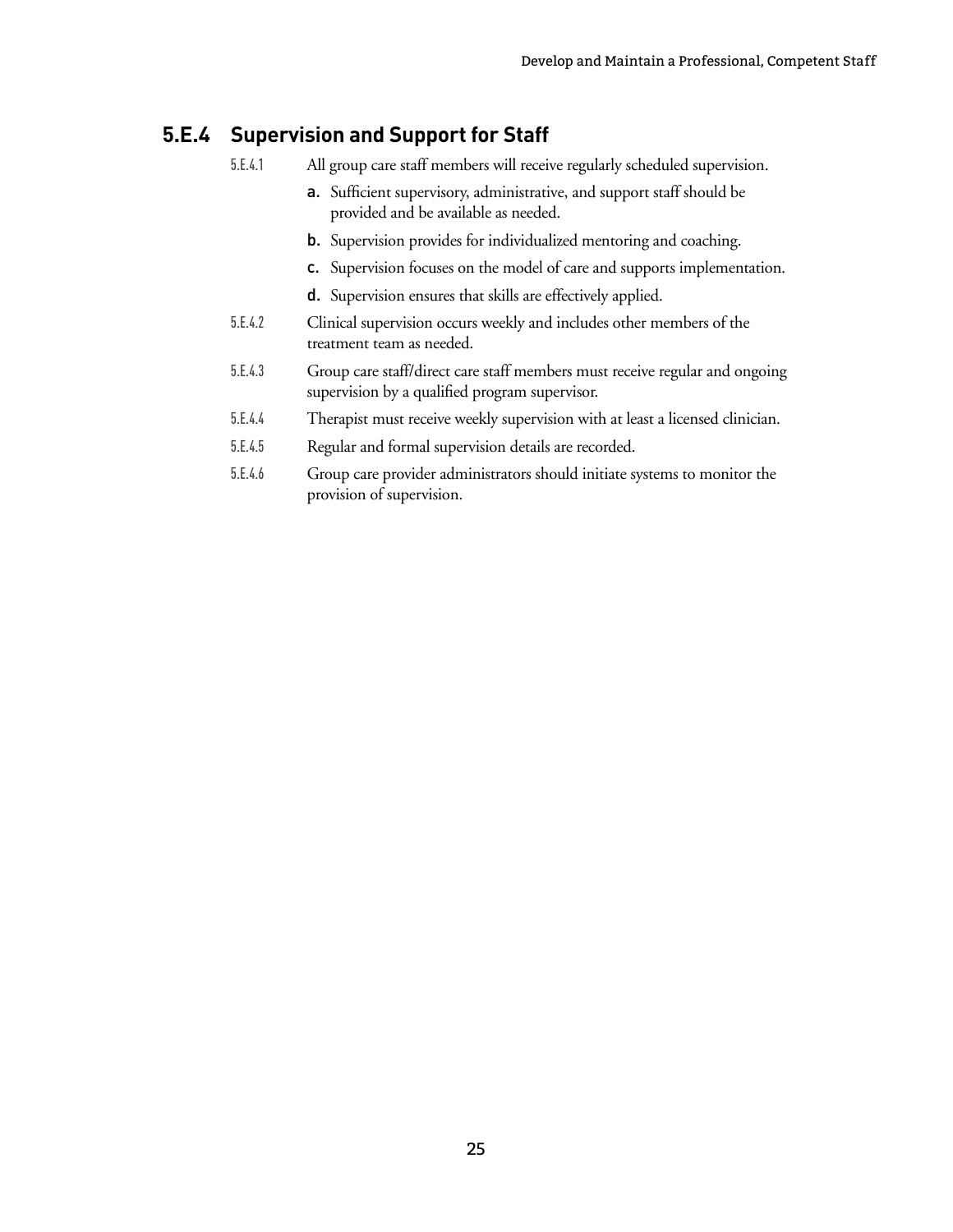

#### **6.F.1 Provide the Least-Restrictive Level of Care**

6.F.1.1 Provide the safest and least-restrictive levels of care possible while continuing to act in the best interests of the youth.

#### **6.F.2 Provide Care in a Family-Like Environment**

- 6.F.2.1 Permanence, stability, a sense of connectedness, cultural identity, and family-like support are all critical elements in the development of youth into healthy adults. The group care provider should endeavor to provide these critical elements and ensure their availability to every youth in its care:
	- a. Family-style care is appropriate to a youth's needs
	- b. Staff members and youth do family activities together (e.g., eating meals, doing household chores, playing board games, etc.) and these activities are regarded as positive social events

#### **6.F.3 Normalization Activities**

- 6.F.3.1 Youth have opportunities to develop and maintain interests, talents, and hobbies.
	- a. Allow normal activities and freedoms that are appropriate to a youth's needs.
	- **b.** Promote access to the healthy activities and freedoms that are typically associated with normal youth development.
	- c. Identify a youth's talents, hobbies, and special interests.
	- d. Emphasize normalization and reintegration; for example, youth should receive educational services in the community or should attend their own school, whenever this is possible.
	- e. Access to participation in a wide variety of clubs or other prosocial activities should stimulate a youth's natural curiosities and interests.
	- f. The group care provider celebrates festive occasions and each youth's birthday in a special way.
- 6.F.3.2 Youth should have access to leisure/recreational activities. The leisure/ recreation domain includes community resources in the neighborhood and community of the youth's foster care or permanent home.
	- a. Allow socialization activities that are appropriate to the youth's needs.
	- b. Ensure youth have access to physical exercise and opportunities to practice and play sports.
	- c. Provide age-appropriate play and recreational facilities for youth.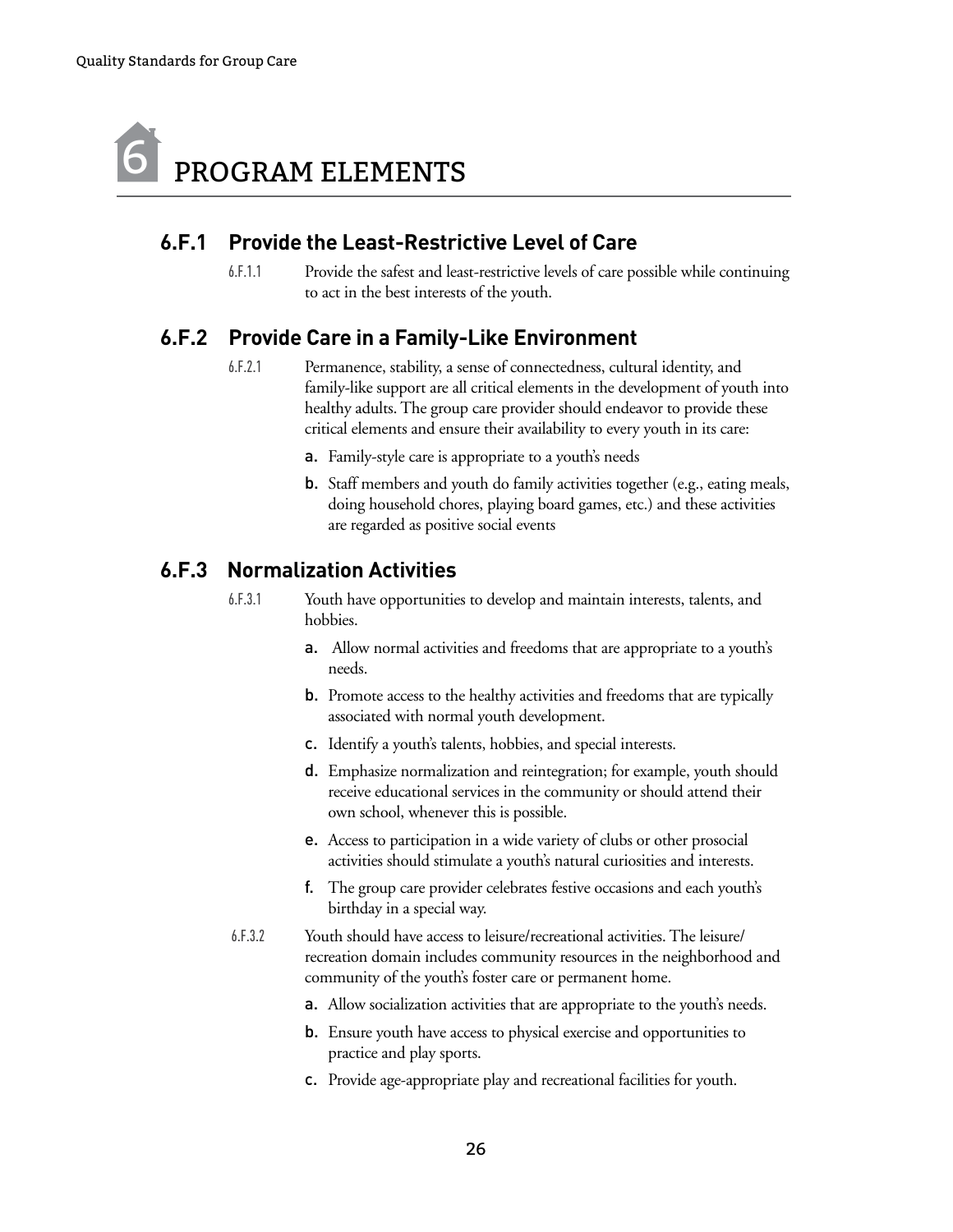d. Develop recreational budgets that are sufficient to provide youth with structured weekend and holiday activities.

#### **6.F.4 Promote the Personal Identity of Youth**

- 6.F.4.1 Youth have opportunities to imprint their own identity in their rooms and on their belongings.
	- a. Youth have personal belongings.
	- **b.** Youth have a safe and protected space for their personal items.
	- c. Youth are encouraged to personalize their bedroom with photos, toys, and personal items.
	- d. Youth are encouraged to make appropriate choices about their personal appearance and clothing, with support and advice from their caregivers.

#### **6.F.5 Respect for Privacy**

- 6.F.5.1 Youth have private living areas (bedroom, bathroom) and private areas for family visits and therapy.
- 6.F.5.2 Every youth and family has a right to personal privacy, confidentiality, and dignity.
- 6.F.5.3 Space is provided within the group care home where youth can have visits from friends, family members, or social workers; the space is private and visits will not disrupt the rest of the group care home.
- 6.F.5.4 Case and care records are stored in a way that ensures effective care planning and maintains appropriate levels of privacy and confidentiality for youth and their families.
- 6.F.5.5 Youth can make and receive telephone calls.

#### **6.F.6 Strong Program** (Research, Clear Model of Care, Best Practices, Model Fidelity)

- 6.F.6.1 The group care provider will provide evidenced-based/evidence-informed programs/practices, including:
	- a. A clearly defined model of care
	- b. A sound theoretical perspective and overarching practice framework for group care service delivery, including outlining the key principles and features of trauma-informed care
	- c. Supports for staff members as they implement the model and its practice with consistency and fidelity
	- d. A clear statement of what conditions the program does and does not treat and the types of treatment provided
- 6.F.6.2 Offer different modalities of evidence-based/evidence-informed treatment.
- 6.F.6.3 Follow national and state guidelines for treatment of mental disorders.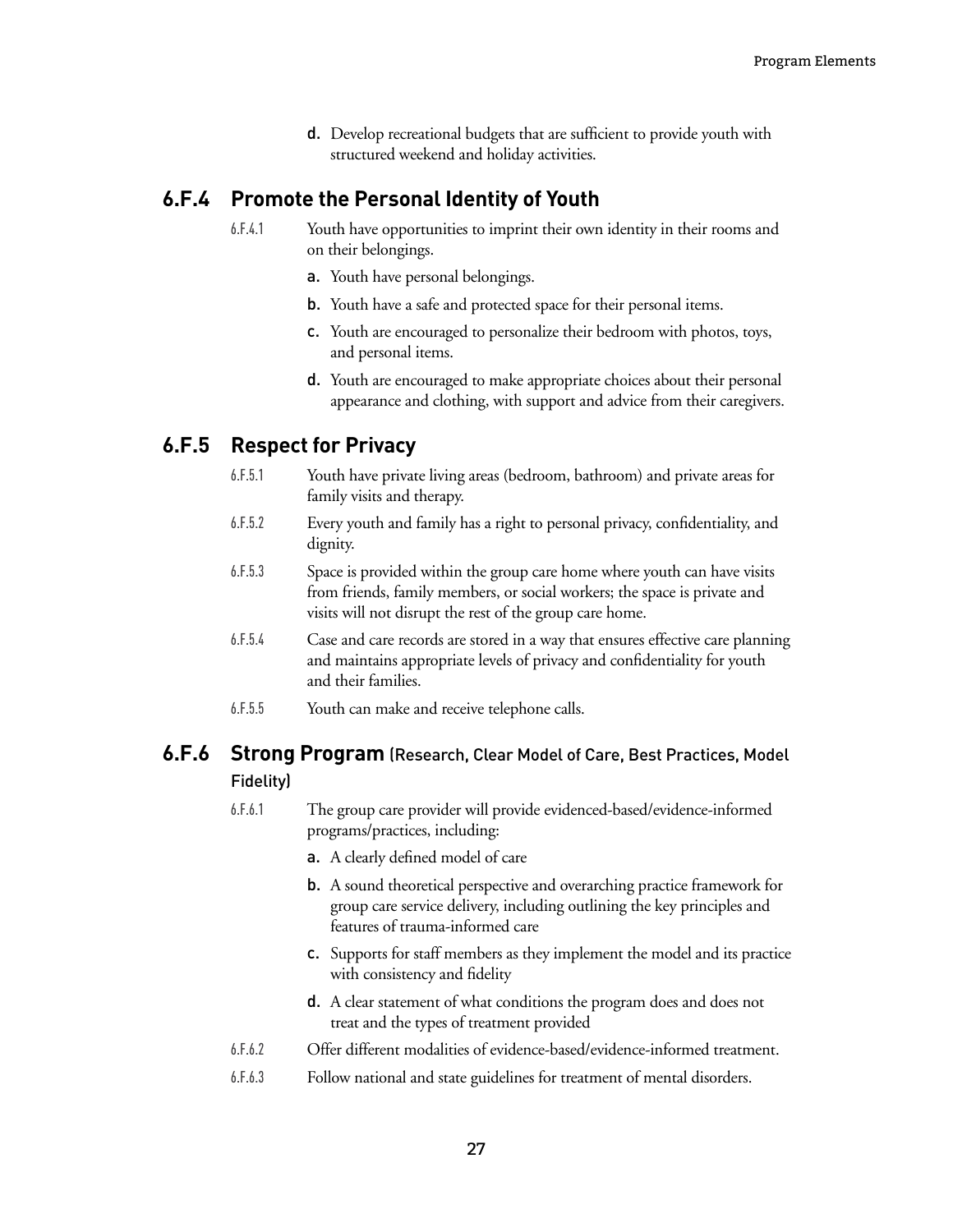6.F.6.4 An experienced and qualified person monitors the group care home on a regular basis to ensure compliance with standards and best practices.

#### **6.F.7 Full Range of Needed Services**

- 6.F.7.1 Well-planned and well-resourced group care integrates a spectrum of services that includes transition supports, specialized clinical services, and a trained, qualified, skilled workforce.
- 6.F.7.2 Core elements include full access to required therapeutic supports for all youth.
- 6.F.7.3 All youth in care have early access to the best available services, expertise, and specialists they may require. Supervisors and group care provider staff members should keep a record of attempts to access these services.
	- a. Obtain supports, seek advice from other service agencies and private practitioners on specific therapeutic issues
	- b. Identify specific therapeutic needs and options for each youth (e.g., speech and language pathology, occupational therapy, family therapy)
- 6.F.7.4 If a needed service is identified through the assessment and service planning/ treatment planning process but is not available through the group care provider, the treatment team should work with referring agencies and the youth's family to advocate for and obtain the needed service.

#### **6.F.8 Licensure and Accreditation**

- 6.F.8.1 Supervising therapeutic staff should hold appropriate licenses and credentials as required by local law and regulations.
- 6.F.8.2 Licensed professionals should have experience that is specific to youth diagnoses and family issues.
- 6.F.8.3 The group care program is licensed and has external monitoring on validated standards.
- 6.F.8.4 The group care provider will obtain a national accreditation in support of best practice standards.
- 6.F.8.5 The provider should adhere to licensing requirements and accreditation standards, use competency-based training, and institute periodic retraining of staff.

#### **6.F.9 Physical Health of Youth**

- 6.F.9.1 The group care provider should have access to a qualified medical provider who is available 24 hours a day, 7 days a week.
- 6.F.9.2 All youth receive a medical assessment and physical examination in accordance with state licensing standards and national accreditation standards.
- 6.F.9.3 Referral assessments should describe a youth's health status, including current diagnoses, illnesses, injuries, communicable diseases, and current medications.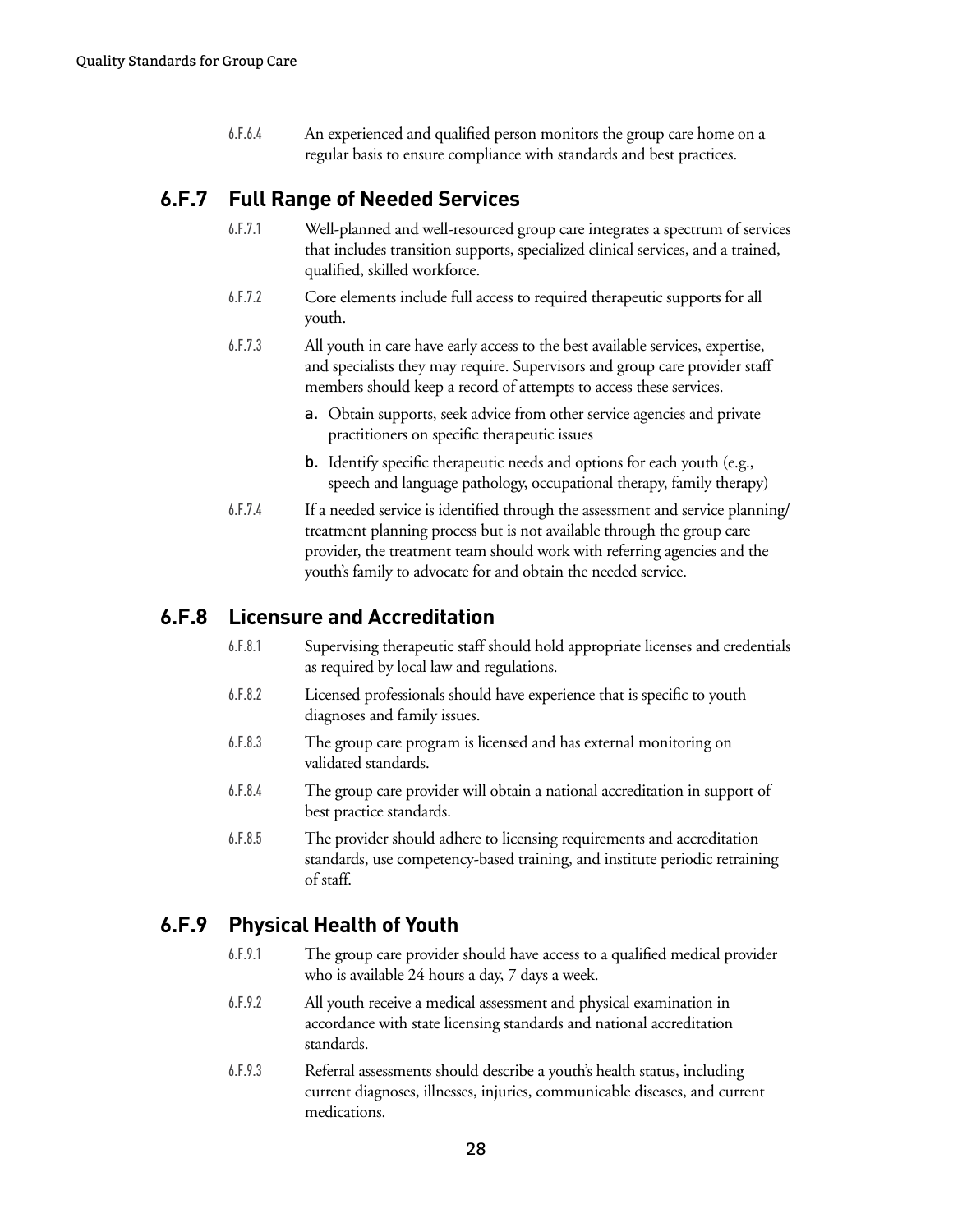- 6.F.9.4 Youth should receive healthy living literacy education.
- 6.F.9.5 The group care provider should provide or facilitate provision of routine medical and dental services according to recommended well-child schedules.

#### 6.F.9.6 Youth should:

- a. Have access to a general practitioner
- b. Remain registered with their family general practitioner, when possible
- c. Be able to request the gender of the general practitioner who sees/treats them
- d. Have a medical identification card that contains insurance information (private insurer, Medicare, Medicaid)
- e. Be trained in the use of health insurance
- 6.F.9.7 Youth and parents are consulted regarding the health care of the youth.

#### **6.F.10 Close Supervision of Youth**

- 6.F.10.1 Youth follow a daily structured routine that is designed to help meet their behavioral, treatment, and therapeutic needs.
- 6.F.10.2 Staff members supervise and monitor youth activities in accordance with the needs of each youth as specified in his or her service plan/treatment plan.

#### **6.F.11 Quality Improvement Approach**

- 6.F.11.1 The group care provider should develop and conduct a continuous quality improvement program that is implemented across all services. The provider will identify staff members who conduct quality improvement.
- 6.F.11.2 The group care provider's quality improvement efforts ensure consistent program implementation and standard attainment across locations, services, and individual staff.

#### **6.F.12 Regular Staff Meetings to Coordinate Care**

- 6.F.12.1 Staff meetings and other forums take place regularly to facilitate good communication, cooperation, and consistency among staff members in implementing service plans/treatment plans, providing consistency of care, and maintaining youth and staff safety.
- 6.F.12.2 The group care provider should incorporate regular meetings that include discussions of youth behaviors and daily/shift issues relating to youth treatment.

#### **6.F.13 Collaborative Care** (Multi-System Coordination)

- 6.F.13.1 The group care provider has a multidisciplinary treatment (MDT) team.
- 6.F.13.2 Treatment is an extension of service plans/treatment plans formulated in previous clinical settings.
- 6.F.13.3 The group care team approach should include the following potential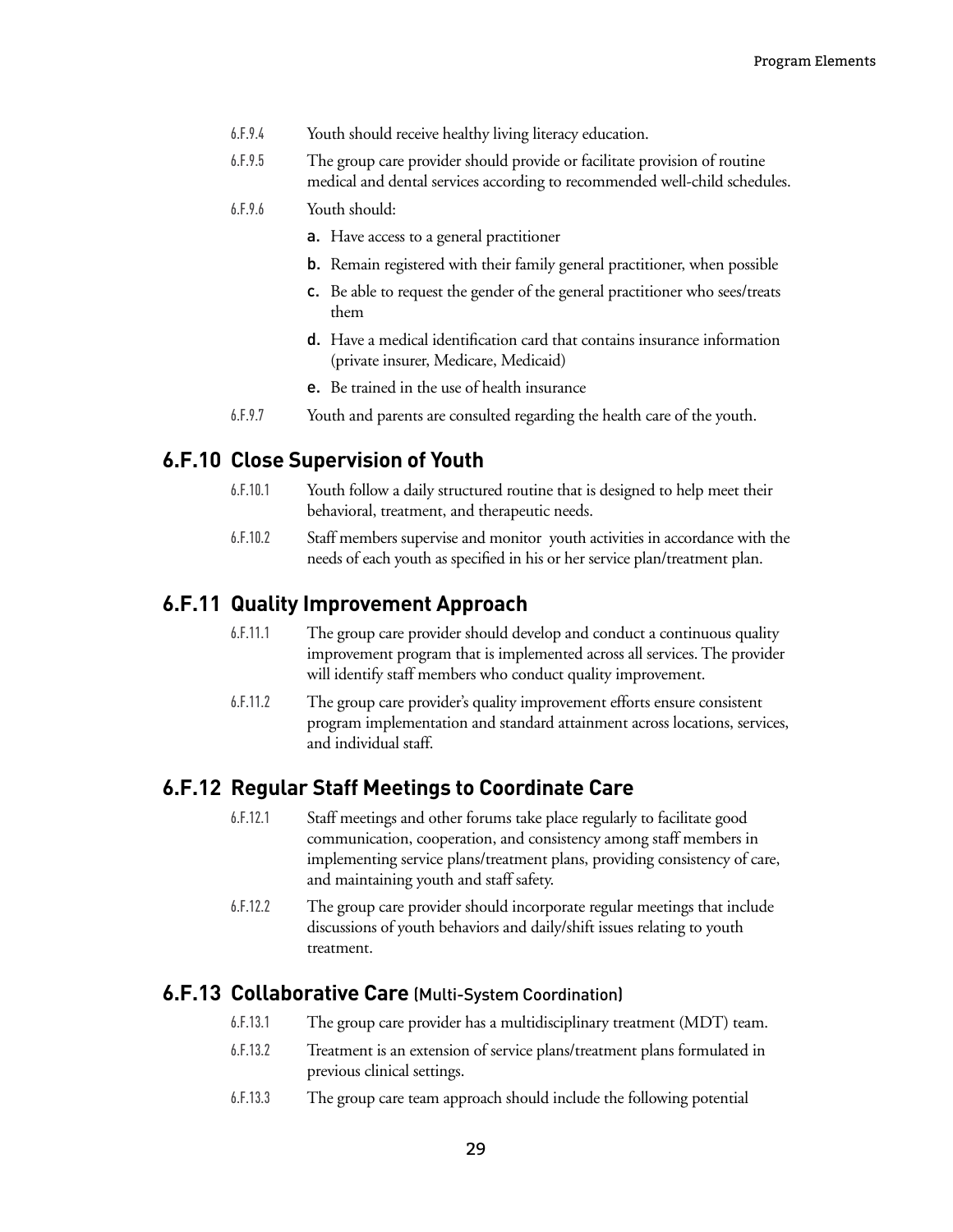participants: the youth and his or her parents, siblings, and grandparents; temporary caregivers; clergy; former teachers; counselors; group care staff members; and workers from the referral/placement agency and any other involved agencies.

6.F.13.4 Working cooperatively, the group care provider should clearly define the services for which each member of the MDT team is responsible. In order to provide the most effective services to youth and families, the working relationships among organizations should be collaborative and complementary.

#### **6.F.14 Strive for Smaller Groups, Low Youth-to-Staff Ratio**

- 6.F.14.1 Staffing ratios should be in accordance with state licensing and national accreditation standards.
- 6.F.14.2 Staffing levels must adequately meet the needs of all youth. Staff levels should be primarily based on the functions and objectives of the group care home and not on the numbers of youth being served.

#### **6.F.15 Psychotropic Medications Are Psychiatrically Monitored at the Minimum for Clinical Needs**

- 6.F.15.1 When medications are administered to youth, medication monitoring is provided by a board-certified psychiatrist, preferably one specializing in child and adolescent psychiatry.
- 6.F.15.2 A youth's psychotropic medication should be managed so he or she is receiving the minimum dosage required for clinical need.
- 6.F.15.3 If a youth is on psychotropic medications, he or she is being seen by a psychiatrist on a monthly basis for medication management.
- 6.F.15.4 All medication management meetings are documented.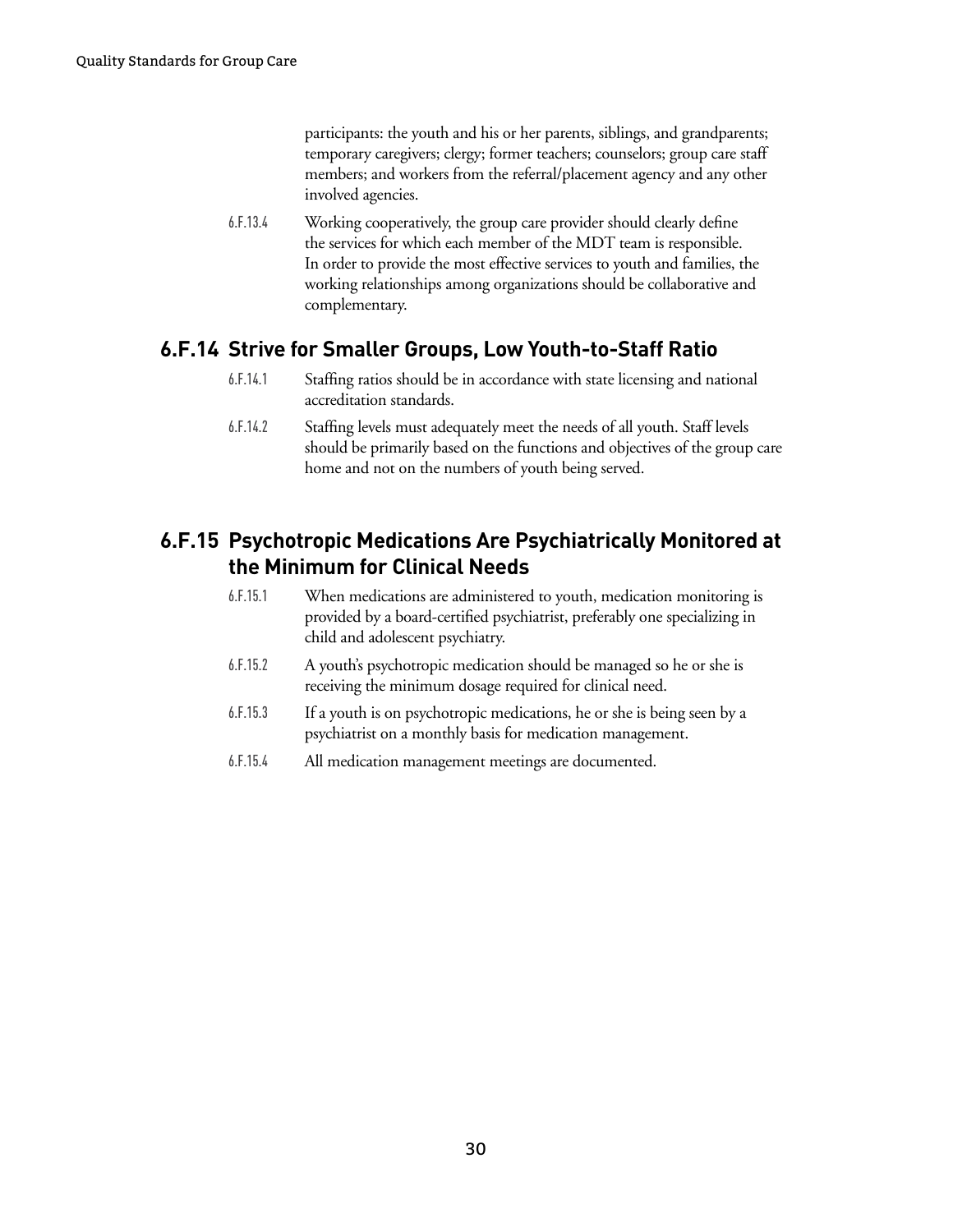## 7 PROMOTE EDUCATION, SKILLS, AND POSITIVE OUTCOMES

#### **7.G.1 Academic Testing**

- 7.G.1.1 The group care provider is responsible for ensuring assessment, consultation, and planning for the education of each youth who is receiving services; for acting as a liaison with community educational services (the schools youth attend or special community-based educational services); and for sharing with staff members the educational elements that may affect the youth's adjustment and development.
- 7.G.1.2 The group care provider's educational services should provide or obtain an accurate and comprehensive educational assessment of each youth using standardized/assessment tools. This should include assessing whether a youth needs special education services. If not previously done, academic testing, as well as vision, speech, and language testing, should also be included.

#### **7.G.2 Education Progress**

- 7.G.2.1 The group care provider should ensure that each youth receives the education that is most appropriate to his or her individual needs, either by providing it directly or through arrangement, contract, or agreement with other resources.
- 7.G.2.2 The group care provider will encourage/require each youth to attend school, or an alternative educational program, for as long as the youth is entitled to educational services. Youth should receive accredited educational services.
- 7.G.2.3 The group care provider should encourage each student to pursue continuing his or her formal education in college, technical school, or a certificate program. Each student who wants to continue his or her education should receive assistance to identify and explore education options.
- 7.G.2.4 Education is valued and the educational needs of each youth are addressed. Each youth is encouraged to reach his or her educational potential and receives necessary assistance toward that goal.
- 7.G.2.5 A formal educational plan should be in place for each youth within 30 days of admission. The plan should be coordinated with the student's home school.
- 7.G.2.6 A youth's educational progress should be routinely and frequently assessed using standardized, criterion-referenced assessments.
- 7.G.2.7 Outcomes should demonstrate that youth achieve one year of progress in standardized achievement tests, or progress that is commensurate with their abilities in cases where developmental limitations exist.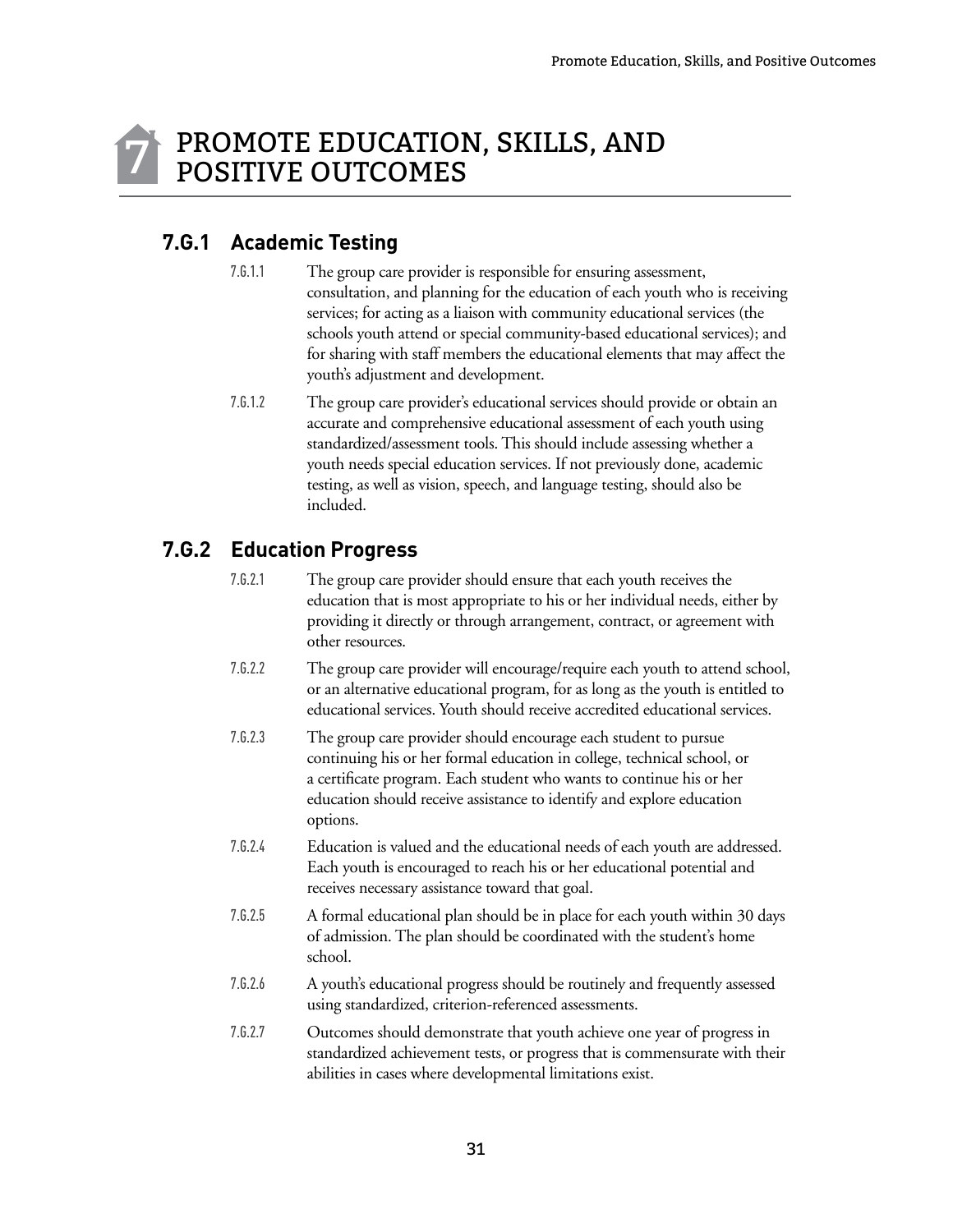- 7.G.2.8 The group care provider's staff members take an interest in each youth's education, attend all relevant school functions and meetings, and support the youth.
- 7.G.2.9 Youth with deficits in educational attainment receive support through extra tutoring.
- 7.G.2.10 The group care provider will provide a responsible person(s) who shows interest in a youth's educational progress, encourages the youth to apply himself or herself, takes notice of school reports, and attends school events.
- 7.G.2.11 Students are given clear information about resources to which they are entitled or could apply for in order to further their educational development (e.g., music tutoring, study aids, computers, books).

#### **7.G.3 Support for Special Education Needs**

- 7.G.3.1 Every qualified youth should have a 504 Plan or an Individualized Education Plan (IEP).
- 7.G.3.2 Where feasible, and no later than one week after admission, the group care provider requests and receives a youth's IEP or school records.
- 7.G.3.3 The educational services of the group care provider should adhere to the needs articulated in the youth's IEP and provide special education services as needed.
- 7.G.3.4 The group care provider should ensure that an IEP is developed for each youth with special needs for whom it is required by law and regulation.
- 7.G.3.5 A youth's engagement in education is supported through minimizing disruptions to his or her education.

#### **7.G.4 Vocational Training**

- 7.G.4.1 When a traditional educational program is not viable for a youth, the group care provider's educational services should provide or obtain a vocational assessment for that youth.
- 7.G.4.2 Youth of graduation age are counseled on additional educational and vocational opportunities.

#### **7.G.5 Development of Prosocial Behavioral Skills**

- 7.G.5.1 Staff members teach prosocial skills, values, and behaviors through youth supervision, crisis management, daily living support, prosocial skill development, recreational activities, behavioral intervention, youth advocacy, and participation in the assessment and service planning/ treatment planning processes.
- 7.G.5.2 Youth learn, practice, and consistently use prosocial skills and behaviors.
- 7.G.5.3 Staff members teach youth how to work cooperatively with their peers and help them develop social skills, problem-solving capacity, and emotional support.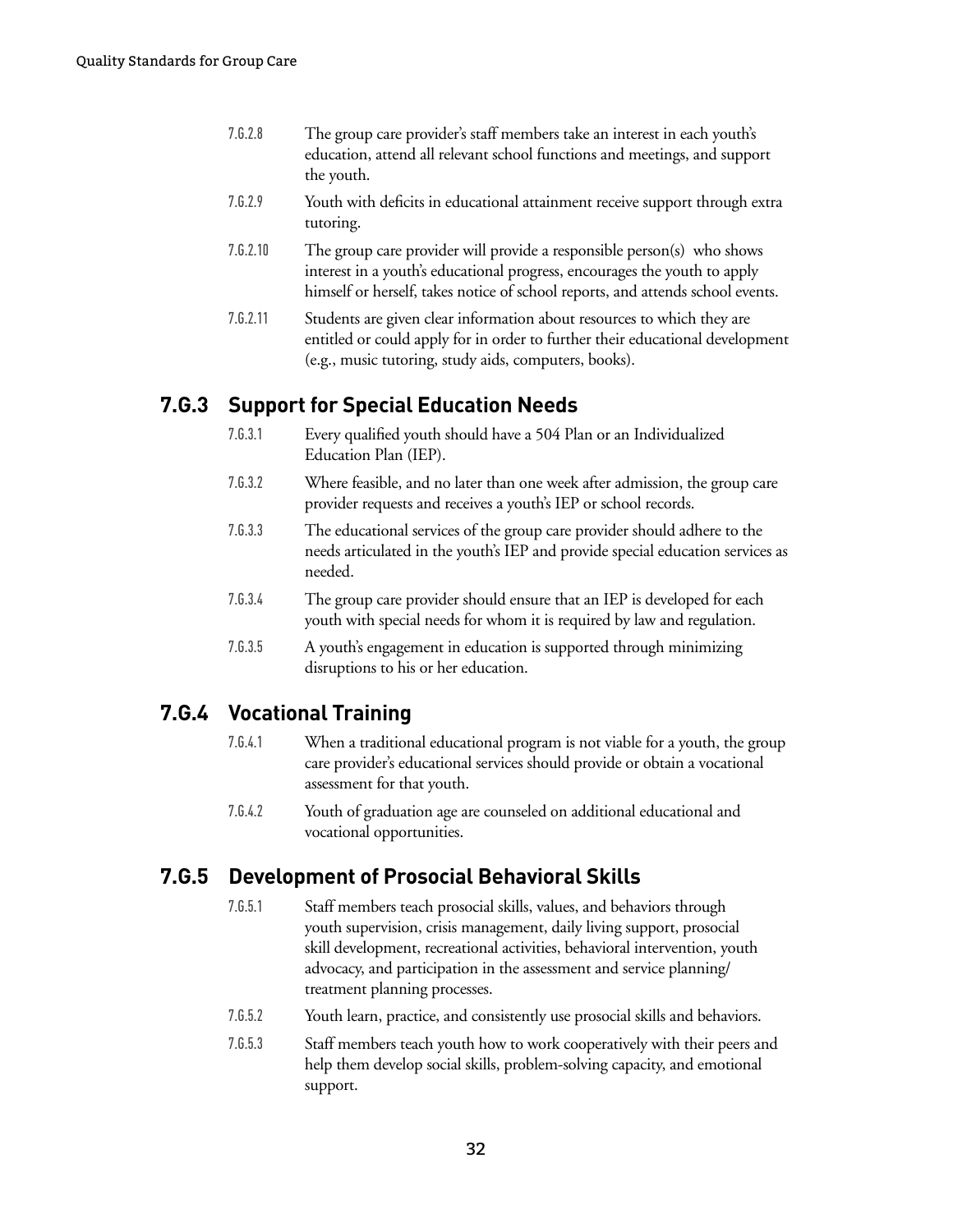7.G.5.4 Each youth's prosocial skills include building positive relationships with family, peers, staff members, and others.

#### **7.G.6 Symptom Reduction**

- 7.G.6.1 An outcomes-driven approach to symptom reduction should demonstrate that substantial percentages of all youth improve in their major referral areas.
- 7.G.6.2 A youth's progress should be validated by using standards such as objective assessment tools or independent, professionally credentialed external evaluators.
- 7.G.6.3 In identifying and evaluating outcomes, the group care provider should specifically target outcomes that reduce symptom severity during placement.

#### **7.G.7 Skills, Competencies, and Knowledge Needed for Citizenship**

- 7.G.7.1 Youth should have opportunities to learn and master developmentally appropriate skills that move them toward maturity, autonomy, and selfsufficiency. Outcomes should be determined through the following postdeparture measures:
	- a. Stable family setting or independent-living status
	- b. Employment, education, or military status
	- c. High school graduation/GED rates
	- d. Low delinquency and arrest rates
	- e. Low readmission/recidivism rates
	- f. Successful transition to adulthood
- 7.G.7.2 The group care provider should teach a curriculum of independent-living skills that fits the age and developmental level of each youth.
- 7.G.7.3 In collaboration with the local CBC, the group care provider should use a standardized life skills assessment instrument as soon as possible after a youth's 14th birthday to establish a benchmark for progress on the development of skills in the areas of:
	- a. Educational and vocational development
	- **b.** Interpersonal skills
	- c. Financial management
	- d. Household management
	- e. Self-care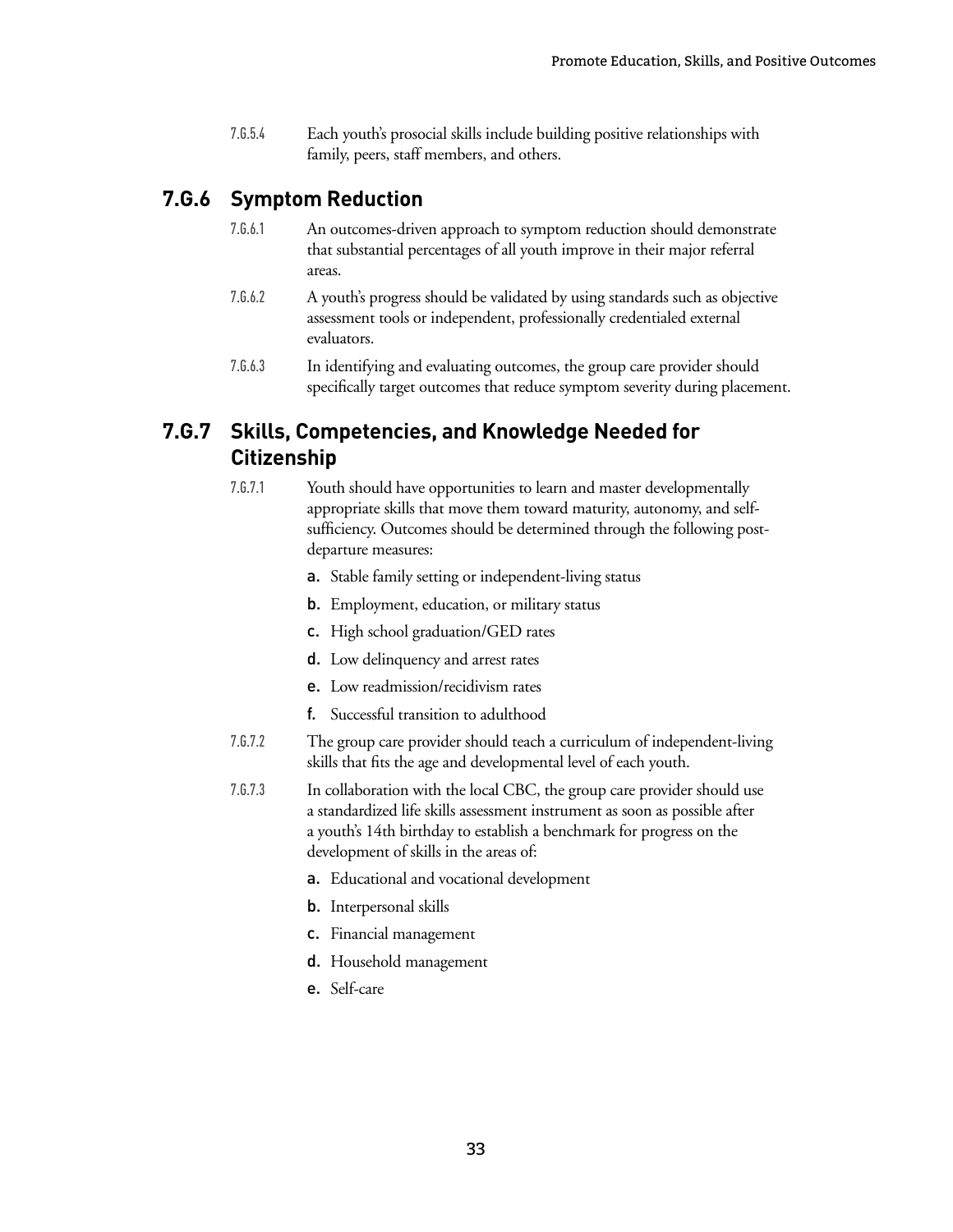#### **7.G.8 Measure and Regularly Report Youth's Emotional, Behavioral, and Education Progress**

- 7.G.8.1 The group care program has the responsibility to collect data on treatment outcomes and assess whether the program is achieving positive service/ treatment outcomes in the interventions it provides.
- 7.G.8.2 The group care program should provide and document updates on the progress or lack of progress of youth in care, including the areas of target behaviors, skill acquisition by youth and family, youth's/family's response to treatment, obstacles to treatment, and special circumstances.
- 7.G.8.3 The group care provider should help the youth (as age-appropriate) and family members evaluate their services in light of their desired outcomes, and determine whether modifications are necessary to improve progress.
- 7.G.8.4 The group care provider should regularly review service goals and objectives with the youth and the family, make necessary revisions in the service plan/ treatment plan, and reinforce efforts to achieve desired outcomes.
- 7.G.8.5 Program managers have mechanisms in place for assessing the quality and effectiveness of services provided by the program, particularly in the area of positive outcomes for youth.
- 7.G.8.6 Staff members should periodically test youth on independent-living skills.

#### **7.G.9 Place Accountability for Youth Progress on Program Structure**

- 7.G.9.1 Utilize an evaluation framework to support the development of understanding of how best to make a difference for youth as they move through group care.
- 7.G.9.2 Identify and measure progress in achieving outcomes for youth and families being served, as well as outcomes for the service system. Document success in meeting goals and be accountable to the youth and families being served and to the community.
- 7.G.9.3 Demonstrate a functional relationship between program methods and youth skill development through ongoing assessment of youth skill acquisition and skill needs.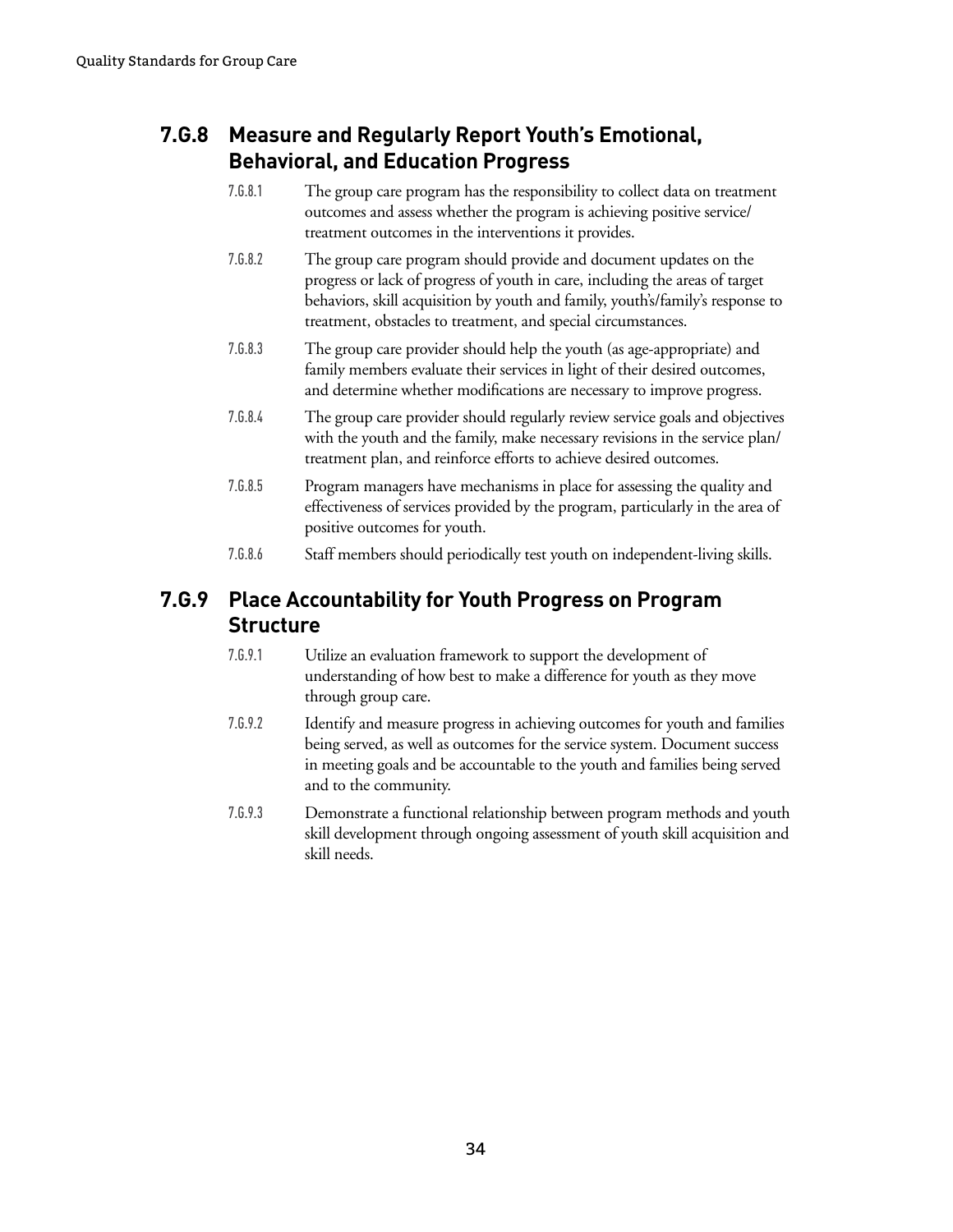#### 8 PRE-DISCHARGE/POST-DISCHARGE PROCESSES

#### **8.H.1. Transition Planning** (Education, Employment, and Treatment)

- 8.H.1.1 The group care provider should begin discussing the transition and discharge process with the youth and family at intake, and they should know the projected transition goal and date as early as possible.
- 8.H.1.2 Transition planning should support a youth's education, employment, and treatment transition plans.
- 8.H.1.3 Transition from the service plan/treatment plan includes a focus on continuity of relationships, family connection, family healing work, and community connection.
- 8.H.1.4 Youth should be prepared for leaving the group care home in ways that are appropriate to their age, development level, understanding, and maturity. The preparation reflects their permanency plan.
- 8.H.1.5 Whenever possible and permissible, staff members will maintain ongoing supportive relationships and contact with youth who have left the program.
- 8.H.1.6 Unless restricted by court sanctions, a youth's family should also be involved in the transition planning process as much as possible, and the group care provider will work with the youth and family to develop a plan for the youth to live in the community.
- 8.H.1.7 The group care provider helps youth obtain or compile documents that enable them to function independently. At a minimum, these include a valid state identification or driver's license, Social Security information, health information, and financial literacy information.

#### **8.H.2 Provide Services That Support Family Reunification**

- 8.H.2.1 The group care provider coordinates follow-up and ongoing involvement with a youth's family or guardians.
- 8.H.2.2 In preparation for program departure, overnight stays by the youth with his or her parents/guardians provides an opportunity for the youth and family members to practice skills they learned during treatment. A visitation report is completed upon the youth's return from each visit and/or therapeutic leave.
- 8.H.2.3 The group care provider should deliver maximum support as youth prepare for transition. For youth and families whose goal is reunification, the provider should focus on delivering or coordinating support and connections they need to make reunification possible and successful.
- 8.H.2.4 Where indicated, the group care provider should actively engage the youth's family in counseling services to improve and support family functioning, examine special needs and stresses of the youth and family, facilitate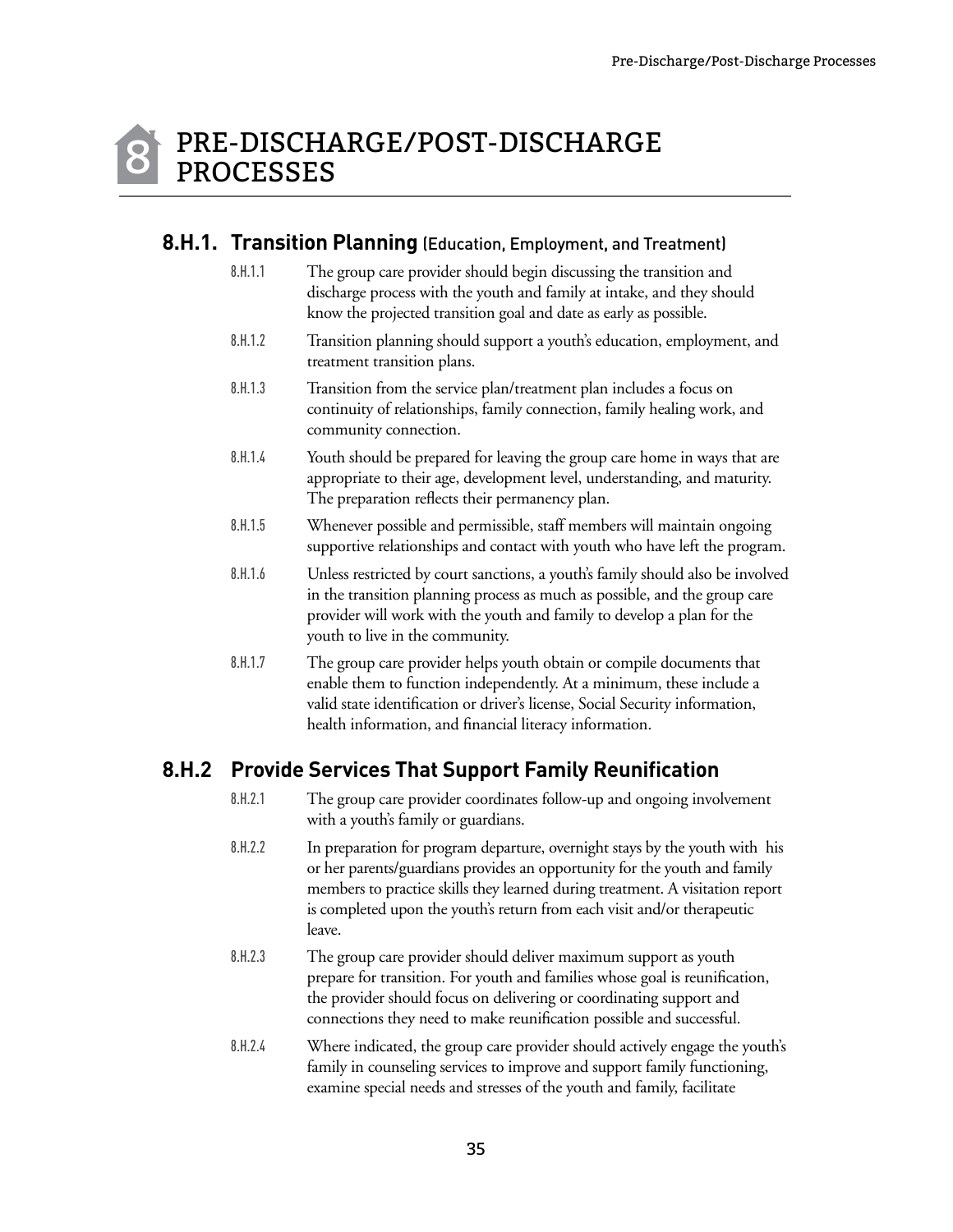changing attitudes and behaviors that will increase the youth's opportunity for success after reunification, examine the family members' appropriate roles, and/or improve parenting skills.

#### **8.H.3 Connect Family to Community Resources**

8.H.3.1 Discharge planning should review and take advantage of all applicable community services. The youth and family should be introduced to potential mentors, groups, and services that can support them during and after transition.

#### **8.H.4 Aftercare**

8.H.4.1 The group care provider will provide support, aftercare, and community service coordination for the youth and family and help former youth residents connect with a wide range of personal or professional services. This includes providing referrals and making all appointment dates prior to a youth's discharge.

#### **8.H.5 Educational Outcomes**

- 8.H.5.1 A youth's educational outcomes should be monitored through some form of follow-up process that includes measurements such as educational and vocational progress and gains.
	- a. A substantial percentage of school-aged former youth continue their education.
	- b. A substantial percentage of former youth who are older than 19 have graduated from high school or obtained a GED.
	- c. Youth who receive group care services during adolescence should, at a minimum, be able to complete high school or obtain their GED after discharge.

#### **8.H.6 Citizenship Outcomes**

8.H.6.1 Program measures this outcome by demonstrating that a substantial percentage of older youth are either employed, in school, or in the military.

#### **8.H.7 Functional Outcomes**

- 8.H.7.1 Monitor outcomes by some form of follow-up process that includes measurements such as the level of restrictiveness of post-discharge living arrangements.
	- a. Demonstrate that high rates of youth successfully depart to lessrestrictive environments.
	- b. Assess youth readmission to higher levels of care.
	- c. Demonstrate that former youth maintain ongoing contact with family and friends.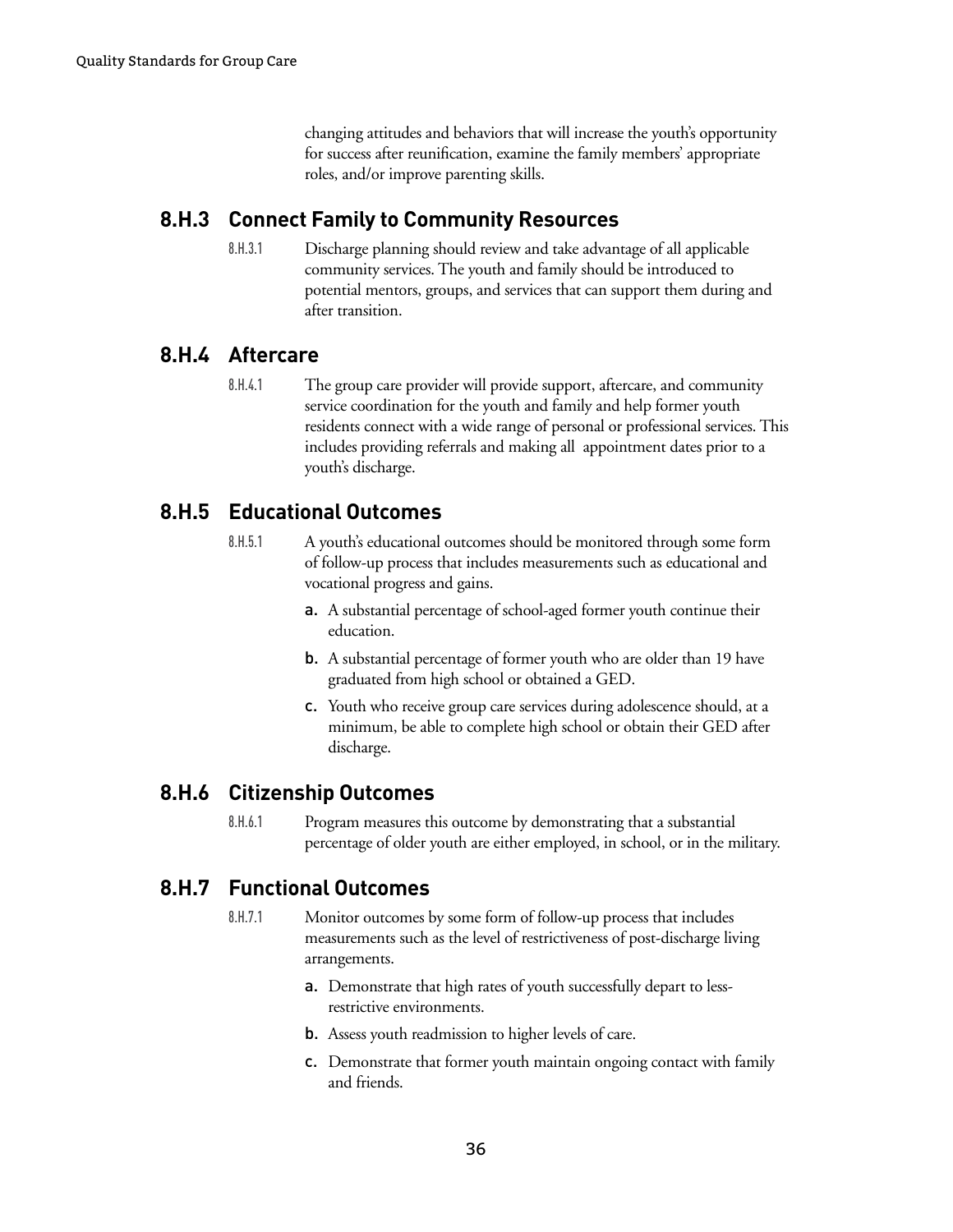d. Document that former youth are active in community organizations.

#### **8.H.8 Law-Abiding Outcomes**

8.H.8.1 Monitor outcomes by some form of follow-up process that includes measurements such as rate of recidivism.

- a. Demonstrate that former youth have not been arrested or incarcerated.
- b. Demonstrate that one-year post-discharge arrest rates for former youth are equal to or less than the norms for their age group.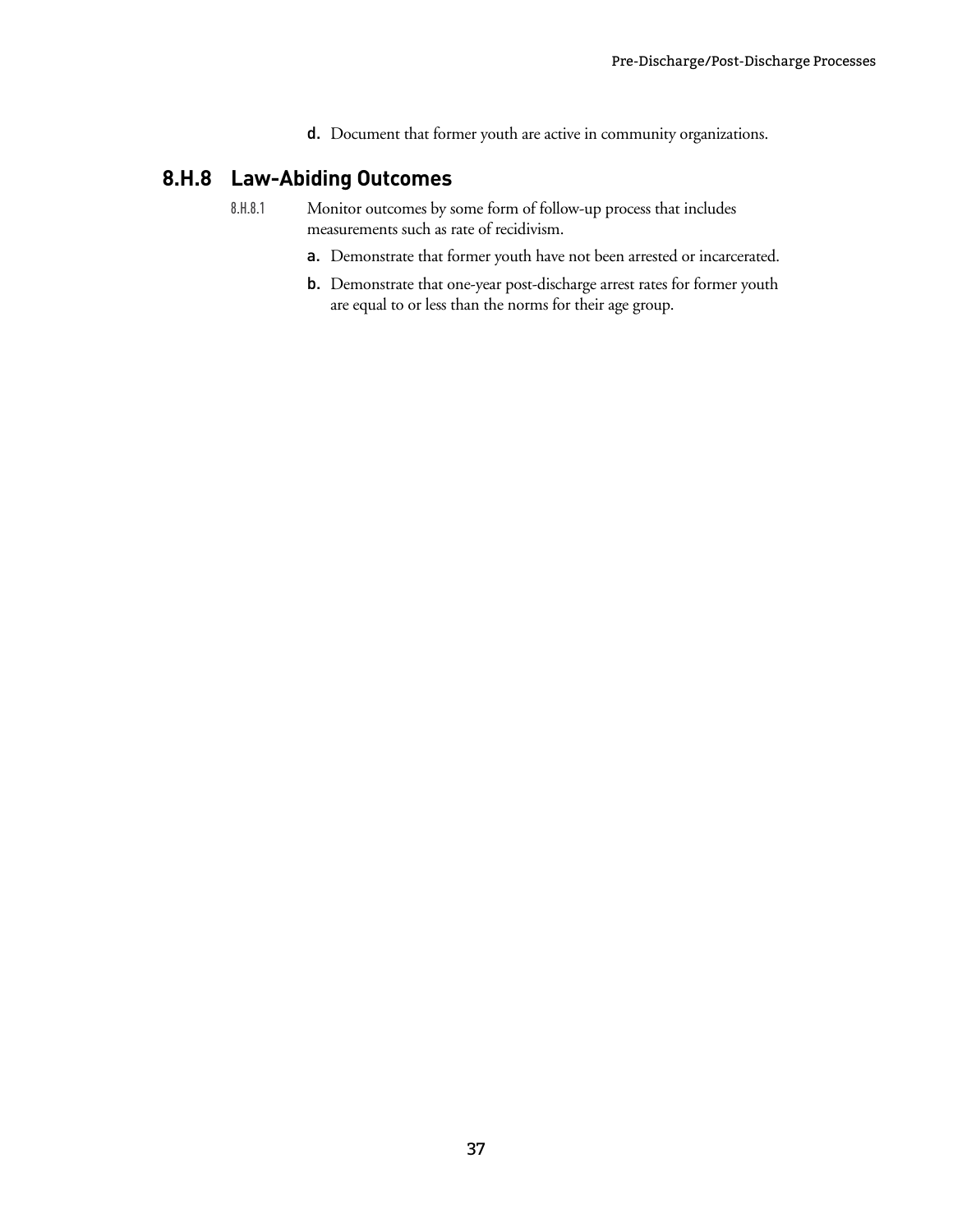Quality Standards for Group Care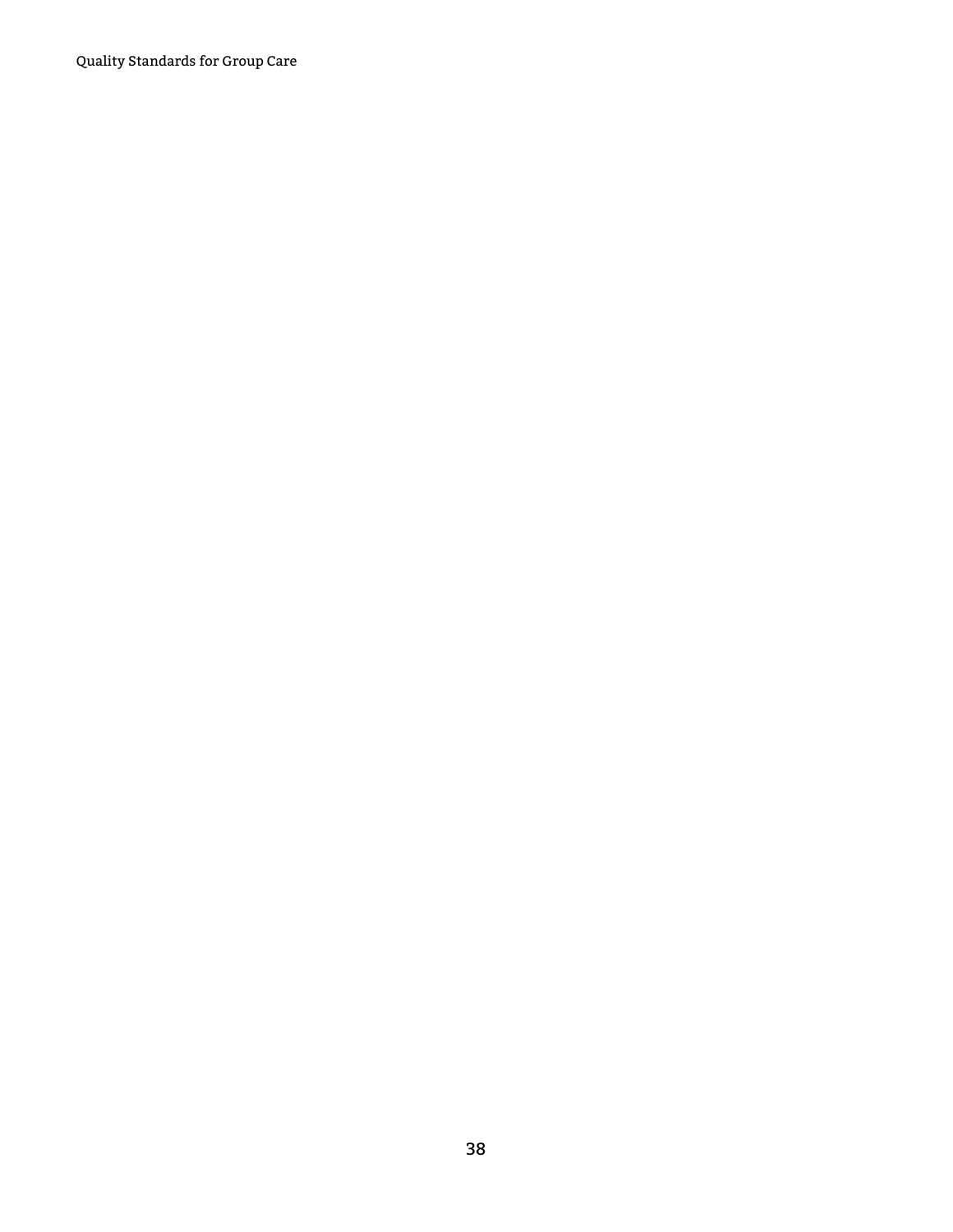